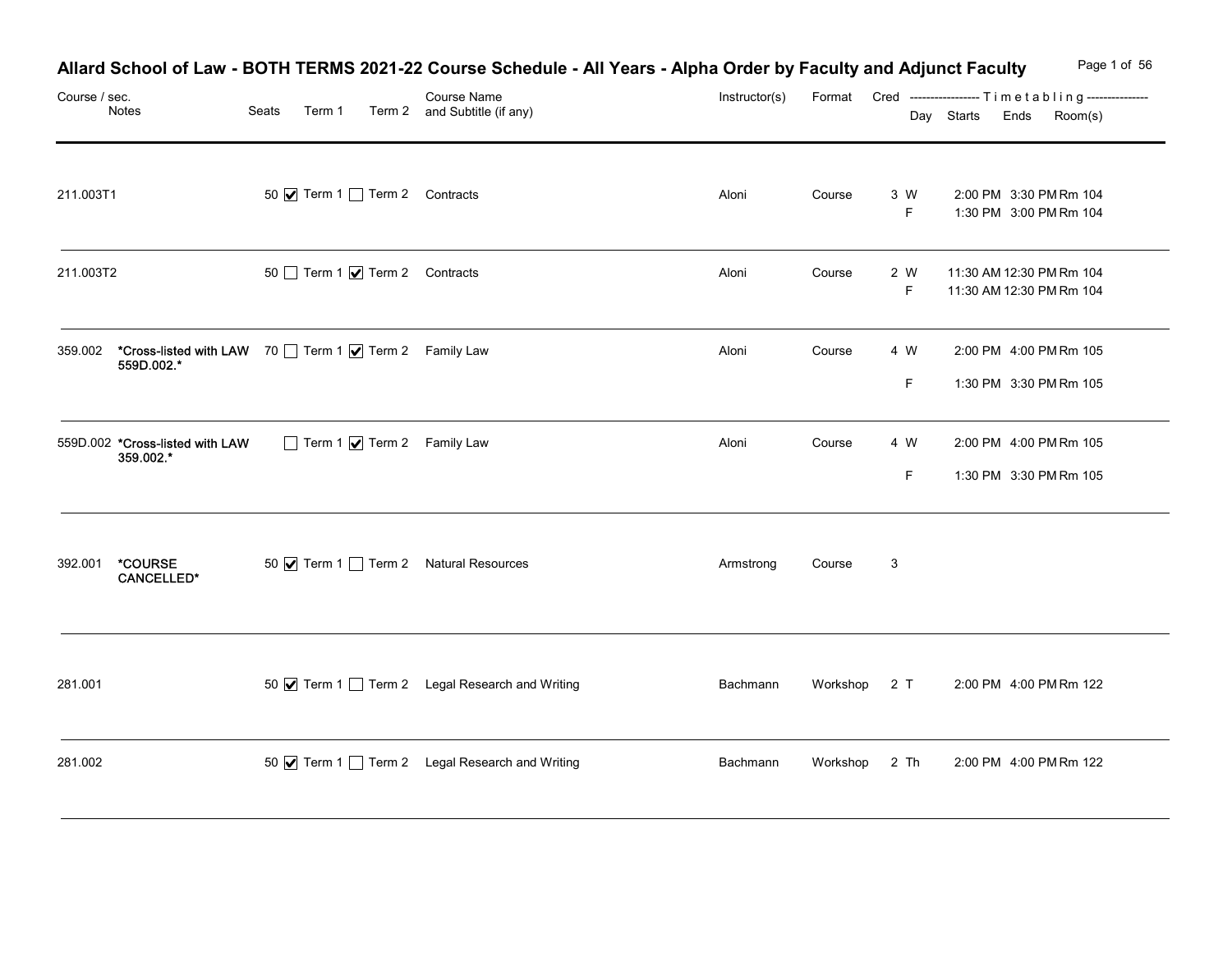| Page 2 of 56<br><b>Allard School of Law -</b><br>v - BOTH TERMS 2021-22 Course Schedule -<br>- All Years - Alpha Order by Faculty and Adjunct Faculty |
|-------------------------------------------------------------------------------------------------------------------------------------------------------|
|-------------------------------------------------------------------------------------------------------------------------------------------------------|

|               |                                                                                                                                                                                                                                                                           |                              | Allard School of Law - BOTH TERMS 2021-22 Course Schedule - All Years - Alpha Order by Faculty and Adjunct Faculty |               |              |           | Page 2 of 56                                                                          |
|---------------|---------------------------------------------------------------------------------------------------------------------------------------------------------------------------------------------------------------------------------------------------------------------------|------------------------------|--------------------------------------------------------------------------------------------------------------------|---------------|--------------|-----------|---------------------------------------------------------------------------------------|
| Course / sec. | Notes                                                                                                                                                                                                                                                                     | Seats<br>Term 1              | Course Name<br>Term 2 and Subtitle (if any)                                                                        | Instructor(s) |              |           | Format Cred -----------------Timetabling---------------<br>Day Starts Ends<br>Room(s) |
|               | 430.001 *This workshop does<br>NOT fulfill the 3 credit<br>seminar requirement.<br>Registration restricted to<br>third year students.*<br>CHANGE July 4: Course<br>description and<br>evaluation method.<br><b>CHANGE Feb 1, 2022:</b><br>Classroom moved to<br>ALRD B101 |                              | 20 Term 1 Ø Term 2 Advanced Legal Research                                                                         | Bachmann      | Workshop 3 M |           | 2:00 PM 5:00 PM Rm<br>B101                                                            |
|               | 430.002 *This workshop does<br>NOT fulfill the 3 credit<br>seminar requirement.<br>Registration restricted to<br>third year students.*<br>CHANGE July 4:<br>Evaluation method.<br>Change Feb 1, 2022:<br>Classroom moved to<br><b>ALRD 106</b>                            |                              | 20 Term 1 <b>V</b> Term 2 Advanced Legal Research                                                                  | Bachmann      | Workshop 3 F |           | 1:30 PM 4:30 PM Rm 106                                                                |
|               | 347B.001 <b>*Registration restricted</b> 50 <b>Ø</b> Term 1 <b>□</b> Term 2 Federalism<br>to 2nd year JD students. <sup>*</sup><br>CHANGE September 8:<br>Classroom.                                                                                                      |                              |                                                                                                                    | Bakan         | Course       | 2 M       | 10:30 AM 12:30 PM Rm 104                                                              |
| 211.002T2     |                                                                                                                                                                                                                                                                           | 50 Term 1 7 Term 2 Contracts |                                                                                                                    | Bakan         | Course       | 2 W<br>F. | 11:30 AM 12:30 PM Rm 106<br>11:30 AM 12:30 PM Rm 106                                  |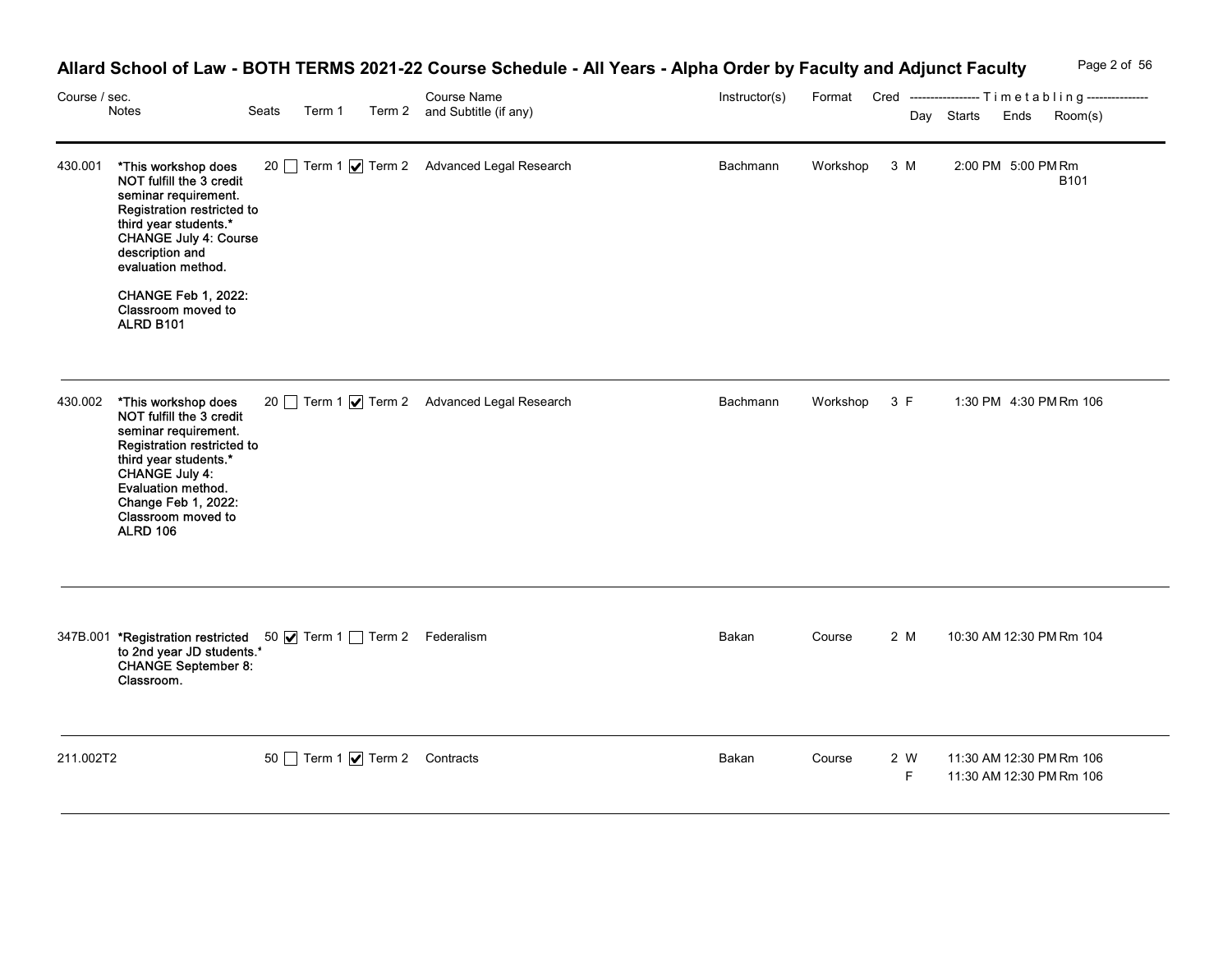| Course / sec. | Notes                                                                                                         | Seats | Term 1 | Allard School of Law - BOTH TERMS 2021-22 Course Schedule - All Years - Alpha Order by Faculty and Adjunct Faculty<br>Course Name<br>Term 2 and Subtitle (if any) | Instructor(s)                            |          |          | Page 3 of 56<br>Format Cred ----------------- Timetabling---------------         |  |
|---------------|---------------------------------------------------------------------------------------------------------------|-------|--------|-------------------------------------------------------------------------------------------------------------------------------------------------------------------|------------------------------------------|----------|----------|----------------------------------------------------------------------------------|--|
| 271.003       |                                                                                                               |       |        | 50 Term 1 7 Term 2 Introduction to Public Law & the Charter                                                                                                       | Bakan                                    | Course   | 3T<br>Th | Day Starts Ends<br>Room(s)<br>9:30 AM 11:00 AM Rm 104<br>9:30 AM 11:00 AM Rm 104 |  |
|               | 305D.001 CHANGE June 28:<br>Course description                                                                |       |        | 15 Term 1 Ø Term 2 Law, Society and State                                                                                                                         | Bakan                                    | Seminar  | 3 W      | 2:00 PM 5:00 PM Rm 335                                                           |  |
| 489.002       | *Registration by<br>permission only. This<br>course does NOT fulfill<br>the 3 credit seminar<br>requirement.* |       |        | 12 Term 1 Ø Term 2 Clinical Term: Paper                                                                                                                           | Baker-Grenier Course                     |          | 4 Th     | 9:30 AM 12:30 PM Rm 113                                                          |  |
|               | <b>CHANGE November 23:</b><br>Instructor                                                                      |       |        |                                                                                                                                                                   | <b>Indigenous Community Legal Clinic</b> |          |          |                                                                                  |  |
| 200.002       |                                                                                                               |       |        | 50 V Term 1 Term 2 Indigenous Settler Legal Relations                                                                                                             | Barkaskas                                | Course   | 3 M      | 2:00 PM 5:00 PM Rm 123                                                           |  |
|               | 427A.001 *Registration by<br>permission only. This<br>clinc fulfills the                                      |       |        | 6 7 Term 1 Term 2 International Justice & Human Rights Clinic                                                                                                     | Barrett                                  | Clinical | 3 Th     | 2:00 PM 5:00 PM Rm 112                                                           |  |
|               | <b>Experiential Learning</b><br>requirement.*                                                                 |       |        | International Justice & Human Rights Clinic                                                                                                                       |                                          |          | Th       | 3:30 PM 5:00 PM Rm 335                                                           |  |

#### Allard School of Law - BOTH TERMS 2021-22 Course Schedule - All Years - Alpha Order by Faculty and Adjunct Faculty Page 3 of 56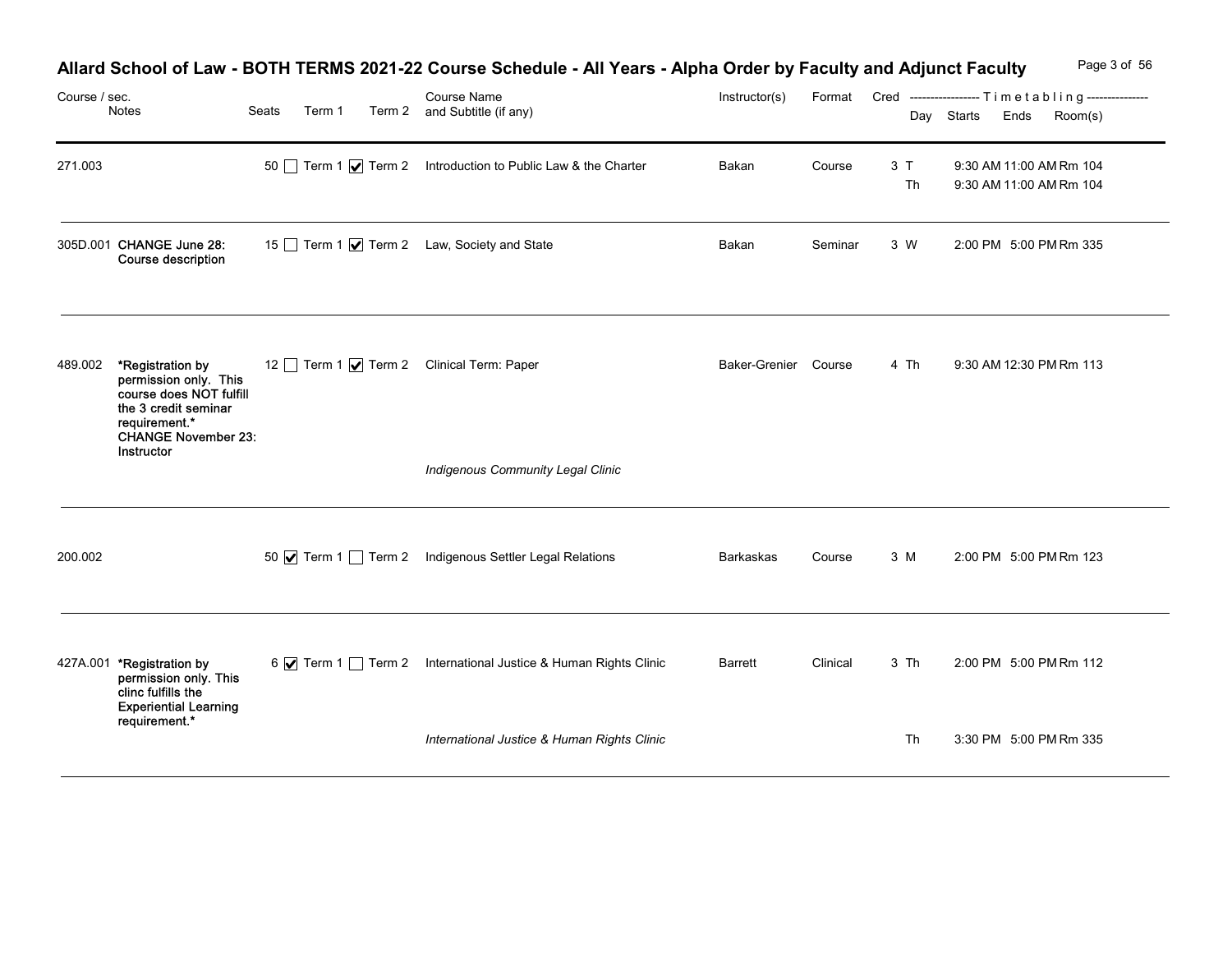|               |                                                                                                                                                  |                                 | Allard School of Law - BOTH TERMS 2021-22 Course Schedule - All Years - Alpha Order by Faculty and Adjunct Faculty |               |          |                                                  |            |      | Page 4 of 56                                       |
|---------------|--------------------------------------------------------------------------------------------------------------------------------------------------|---------------------------------|--------------------------------------------------------------------------------------------------------------------|---------------|----------|--------------------------------------------------|------------|------|----------------------------------------------------|
| Course / sec. | Notes                                                                                                                                            | Seats<br>Term 1                 | Course Name<br>Term 2 and Subtitle (if any)                                                                        | Instructor(s) | Format   | Cred -----------------Timetabling--------------- | Day Starts | Ends | Room(s)                                            |
|               | 428A.001 *Registration by<br>permission only.*                                                                                                   |                                 | 6 7 Term 1 Term 2 Internation Justine & Human Rights Reflection<br>International Justice & Human Rights Clinic     | Barrett       | Seminar  | 3T                                               |            |      | 2:00 PM 5:00 PM Rm 335                             |
| 351D.001      |                                                                                                                                                  |                                 | 15 Term 1 <b>V</b> Term 2 Topics in Human Rights<br><b>Human Trafficking</b>                                       | Barrett       | Seminar  | 3 Th                                             |            |      | 2:00 PM 5:00 PM Rm 112                             |
|               | 427E.001 *Registration by<br>permission only. This<br>clinc fulfills the<br><b>Experiential Learning</b><br>requirement.*<br>CHANGE November 23: |                                 | 6 Term 1 √ Term 2 International Justice & Human Rights Clinic                                                      | Barrett       | Clinical | 6 T                                              |            |      | 2:00 PM 5:00 PM Rm 111                             |
|               | Classroom                                                                                                                                        |                                 | International Justice & Human Rights Clinic                                                                        |               |          | $\top$                                           |            |      | 3:30 PM 5:00 PM Rm 335                             |
|               | Classroom.                                                                                                                                       |                                 | 291.004 CHANGE January 17: 50 Term 1   Term 2 Aboriginal & Treaty Rights                                           | Beaton        | Course   | 2T                                               |            |      | 2:00 PM 4:00 PM Rm 106                             |
| 241.003T1     |                                                                                                                                                  | 50 <b>V</b> Term 1 Term 2 Torts |                                                                                                                    | Beswick       | Course   | 3 W<br>F                                         |            |      | 9:30 AM 10:30 AM Rm 123<br>9:30 AM 10:30 AM Rm 123 |
|               | 432D.002 *SEMINAR<br><b>CANCELLED*</b>                                                                                                           |                                 | 15 √ Term 1 1 Term 2 Topics in Private Law<br>Law's Temporal Dimensions                                            | Beswick       | Seminar  | $\mathbf{3}$                                     |            |      |                                                    |

# Allard School of Law - BOTH TERMS 2021-22 Course Schedule - All Years - Alpha Order by Faculty and Adjunct Faculty Page 4 of 56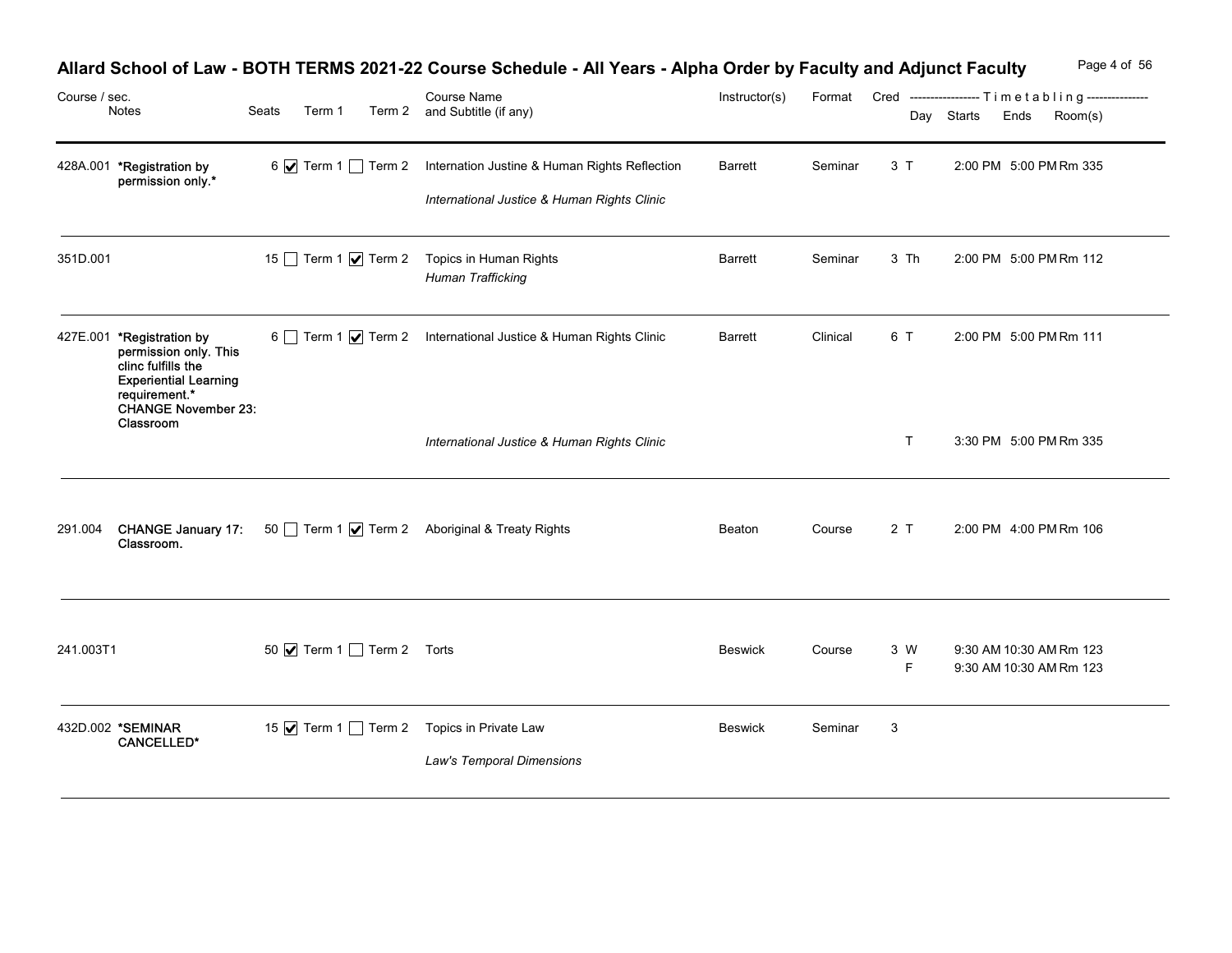| Course / sec. | Notes                                                                                                                                                                                    | Seats | Allard School of Law - BOTH TERMS 2021-22 Course Schedule - All Years - Alpha Order by Faculty and Adjunct Faculty<br>Course Name<br>Term 1 Term 2 and Subtitle (if any) | Instructor(s) |         |          | Page 5 of 56<br>Format Cred ----------------- Timetabling---------------<br>Day Starts<br>Room(s)<br>Ends |
|---------------|------------------------------------------------------------------------------------------------------------------------------------------------------------------------------------------|-------|--------------------------------------------------------------------------------------------------------------------------------------------------------------------------|---------------|---------|----------|-----------------------------------------------------------------------------------------------------------|
| 241.003T2     |                                                                                                                                                                                          |       | 50 Term 1 7 Term 2 Torts                                                                                                                                                 | Beswick       | Course  | 2 W<br>F | 9:30 AM 11:00 AM Rm 123<br>9:30 AM 11:00 AM Rm 123                                                        |
| 200.004       |                                                                                                                                                                                          |       | 50 V Term 1 Term 2 Indigenous Settler Legal Relations                                                                                                                    | Bhandar       | Course  | 3 M      | 2:00 PM 5:00 PM Rm 122                                                                                    |
| 351D.003      |                                                                                                                                                                                          |       | 15 Term 1 <b>V</b> Term 2 Topics in Human Rights<br><b>Global Legalities</b>                                                                                             | Bhandar       | Seminar | 3 M      | 9:30 AM 12:30 PM Rm 112                                                                                   |
| 221.004T1     |                                                                                                                                                                                          |       | 50 $\sqrt{ }$ Term 1 Term 2 Criminal Law and Procedure                                                                                                                   | <b>Bird</b>   | Course  | 3T<br>Th | 11:00 AM 12:30 PM Rm 123<br>11:00 AM 12:30 PM Rm 123                                                      |
|               | 588.002.*<br><b>EXAM CONFLICT:</b><br><b>STUDENTS</b><br><b>REGISTERED IN</b><br>468.002/588.002 ARE<br>NOT ALLOWED TO BE<br><b>REGISTERED IN</b><br>347B.002, AND VICE<br><b>VERSA.</b> |       | 468.002 *Cross-listed with LAW 55 V Term 1 Term 2 Ethics and Professionalism                                                                                             | Bird          | Course  | 3 M      | 2:00 PM 3:30 PM Rm 105 Rm 111                                                                             |
|               |                                                                                                                                                                                          |       |                                                                                                                                                                          |               |         | W        | 2:00 PM 3:30 PM Rm 105 Rm 111                                                                             |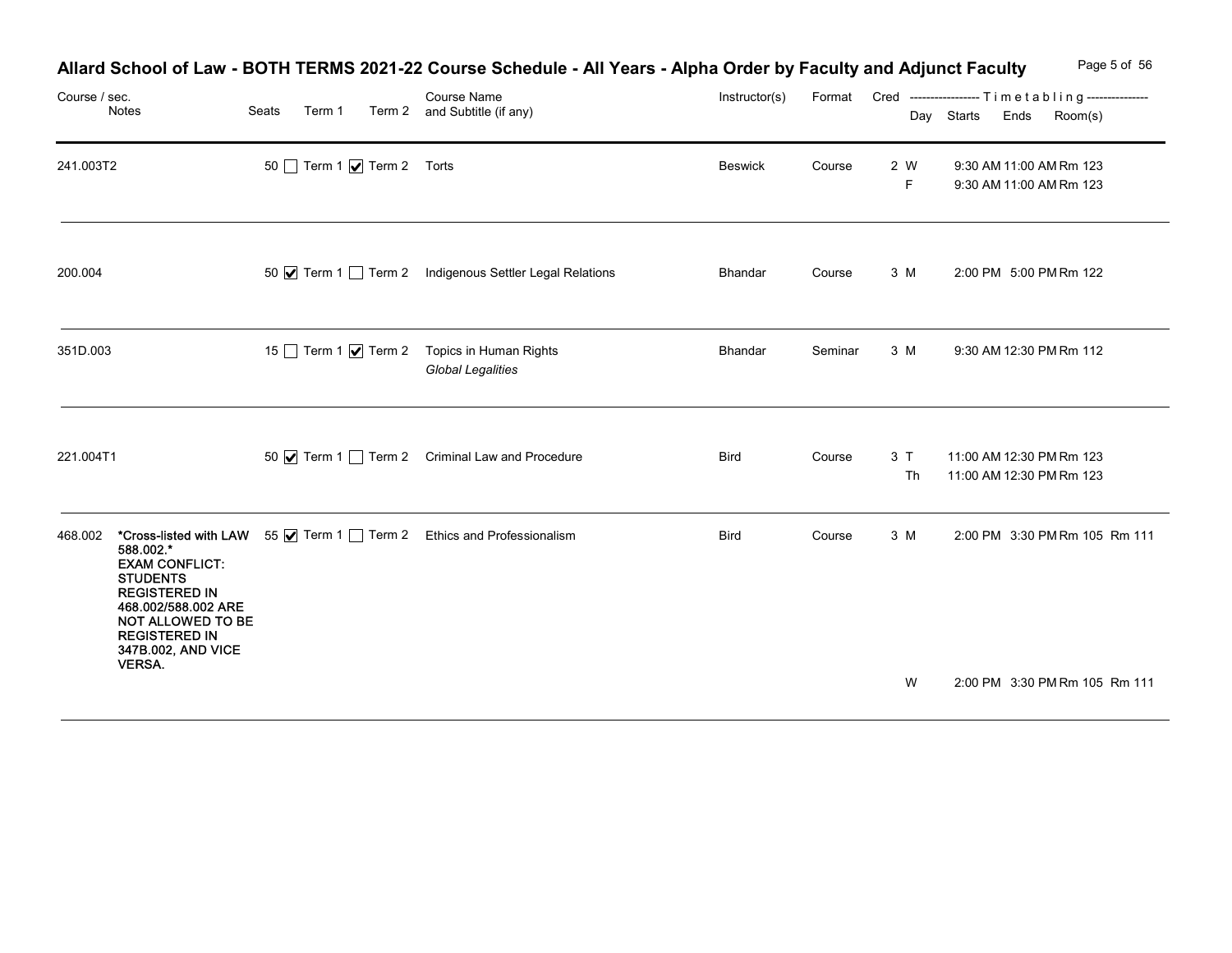|               |                                                                                                                                                                                                                    |                                | Allard School of Law - BOTH TERMS 2021-22 Course Schedule - All Years - Alpha Order by Faculty and Adjunct Faculty |                     |         |                    |            | Page 6 of 56                                                               |
|---------------|--------------------------------------------------------------------------------------------------------------------------------------------------------------------------------------------------------------------|--------------------------------|--------------------------------------------------------------------------------------------------------------------|---------------------|---------|--------------------|------------|----------------------------------------------------------------------------|
| Course / sec. | Notes                                                                                                                                                                                                              | Seats<br>Term 1                | <b>Course Name</b><br>Term 2 and Subtitle (if any)                                                                 | Instructor(s)       |         |                    | Day Starts | Format Cred -----------------Timetabling---------------<br>Room(s)<br>Ends |
| 588.002       | *Cross-listed with LAW<br>468.002.*<br><b>EXAM CONFLICT:</b><br><b>STUDENTS</b><br><b>REGISTERED IN</b><br>468.002/588.002 ARE<br>NOT ALLOWED TO BE<br><b>REGISTERED IN</b><br>347B.002, AND VICE<br><b>VERSA.</b> |                                | ▼ Term 1 Term 2 Ethics & Professionalism                                                                           | <b>Bird</b>         | Course  | 3 M                |            | 2:00 PM 3:30 PM Rm 105 Rm 111                                              |
|               |                                                                                                                                                                                                                    |                                |                                                                                                                    |                     |         | W                  |            | 2:00 PM 3:30 PM Rm 105 Rm 111                                              |
| 221.004T2     |                                                                                                                                                                                                                    |                                | 50 Term 1 $\sqrt{ }$ Term 2 Criminal Law and Procedure                                                             | Bird                | Course  | 2 T<br>Th          |            | 11:30 AM 12:30 PM Rm 123<br>11:30 AM 12:30 PM Rm 123                       |
| 211.004T1     |                                                                                                                                                                                                                    | 50 Ø Term 1 □ Term 2 Contracts |                                                                                                                    | Biukovic            | Course  | 3 W<br>$\mathsf F$ |            | 11:00 AM 12:30 PM Rm 123<br>11:00 AM 12:30 PM Rm 123                       |
| 342D.001      |                                                                                                                                                                                                                    |                                | 15 Ø Term 1 □ Term 2 Topics in Comparative Law<br>The World Trade System                                           | Biukovic            | Seminar | 3 W                |            | 2:00 PM 5:00 PM Rm 113                                                     |
| 211.004T2     |                                                                                                                                                                                                                    | 50 Term 1 Ø Term 2 Contracts   |                                                                                                                    | Biukovic            | Course  | 2 W<br>F           |            | 11:30 AM 12:30 PM Rm 123<br>11:30 AM 12:30 PM Rm 123                       |
| 325.002       | *Cross-listed with LAW 24 V Term 1 Term 2 Conflict of Laws<br>592.002*                                                                                                                                             |                                |                                                                                                                    | Bjornson<br>Calvert | Course  | 3 W                |            | 5:30 PM 8:30 PM Rm 114                                                     |

## Allard School of Law - BOTH TERMS 2021-22 Course Schedule - All Years - Alpha Order by Faculty and Adjunct Faculty Page 6 of 56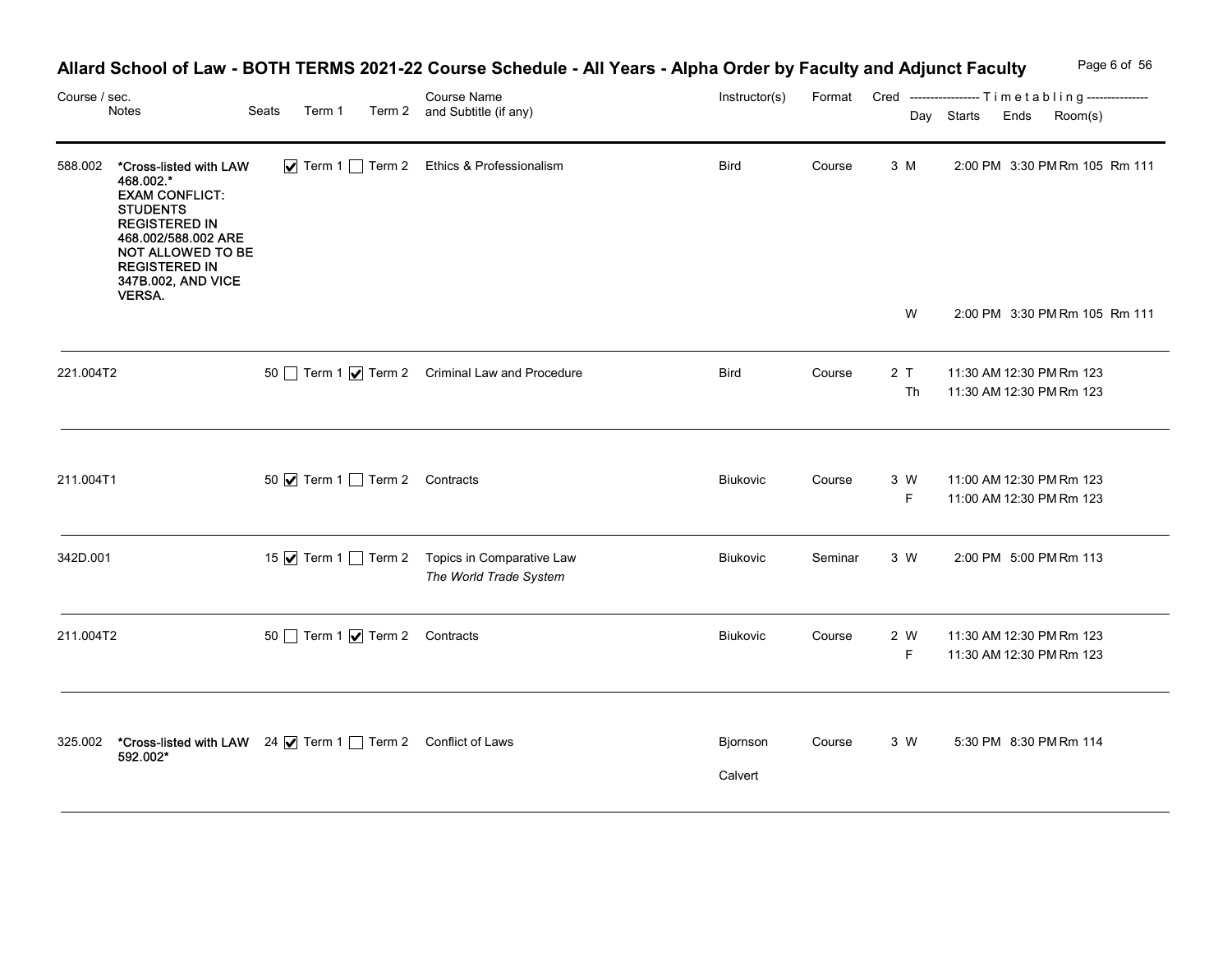| Course / sec. |                                                                                                                  |       |        | Allard School of Law - BOTH TERMS 2021-22 Course Schedule - All Years - Alpha Order by Faculty and Adjunct Faculty<br><b>Course Name</b> | Instructor(s)       |              |     | Page 7 of 56<br>Format Cred -----------------Timetabling--------------- |
|---------------|------------------------------------------------------------------------------------------------------------------|-------|--------|------------------------------------------------------------------------------------------------------------------------------------------|---------------------|--------------|-----|-------------------------------------------------------------------------|
|               | Notes                                                                                                            | Seats | Term 1 | Term 2 and Subtitle (if any)                                                                                                             |                     |              |     | Day Starts<br>Ends<br>Room(s)                                           |
| 592.002       | *Cross-listed with LAW<br>325.002.*                                                                              |       |        | Term 1 Term 2 Conflict of Laws                                                                                                           | Bjornson<br>Calvert | Course       | 3 W | 5:30 PM 8:30 PM Rm 114                                                  |
| 379B.001      | *Registration by<br>permission only. This<br>clinc fulfills the<br><b>Experiential Learning</b><br>requirement.* |       |        | 6 7 Term 1 Term 2 Externship                                                                                                             | Black, R.           | Clinical     | 4 M | 9:30 AM 12:30 PM Rm 115                                                 |
|               |                                                                                                                  |       |        | <b>Business Law Clinic</b>                                                                                                               | Gratton             |              | W   | 10:30 AM 12:30 PM Rm 115                                                |
|               | 380A.001 *Registration by<br>permission only.*                                                                   |       |        | 6 √ Term 1 ◯ Term 2 Externship Reflection                                                                                                | Black, R.           | Workshop 2 W |     | 8:30 AM 10:30 AM Rm 115                                                 |
|               |                                                                                                                  |       |        | <b>Business Law Clinic - Reflection</b>                                                                                                  | Gratton             |              |     |                                                                         |
|               | 379B.002 *Registration by<br>permission only. This<br>clinc fulfills the<br><b>Experiential Learning</b>         |       |        | 6 Term 1 Ø Term 2 Externship                                                                                                             | Black, R.           | Clinical     | 4 M | 9:30 AM 12:30 PM Rm 115                                                 |
|               | requirement.*                                                                                                    |       |        | <b>Business Law Clinic</b>                                                                                                               | Gratton             |              | W   | 10:30 AM 12:30 PM Rm 115                                                |
|               | 380A.002 *Registration by                                                                                        |       |        | 6 Term 1 Ø Term 2 Externship Reflection                                                                                                  | Black, R.           | Workshop 2 W |     | 8:30 AM 10:30 AM Rm 115                                                 |
|               | permission only.*                                                                                                |       |        | <b>Business Law Clinic - Reflection</b>                                                                                                  | Gratton             |              |     |                                                                         |

## Allard School of Law - BOTH TERMS 2021-22 Course Schedule - All Years - Alpha Order by Faculty and Adjunct Faculty Page 7 of 56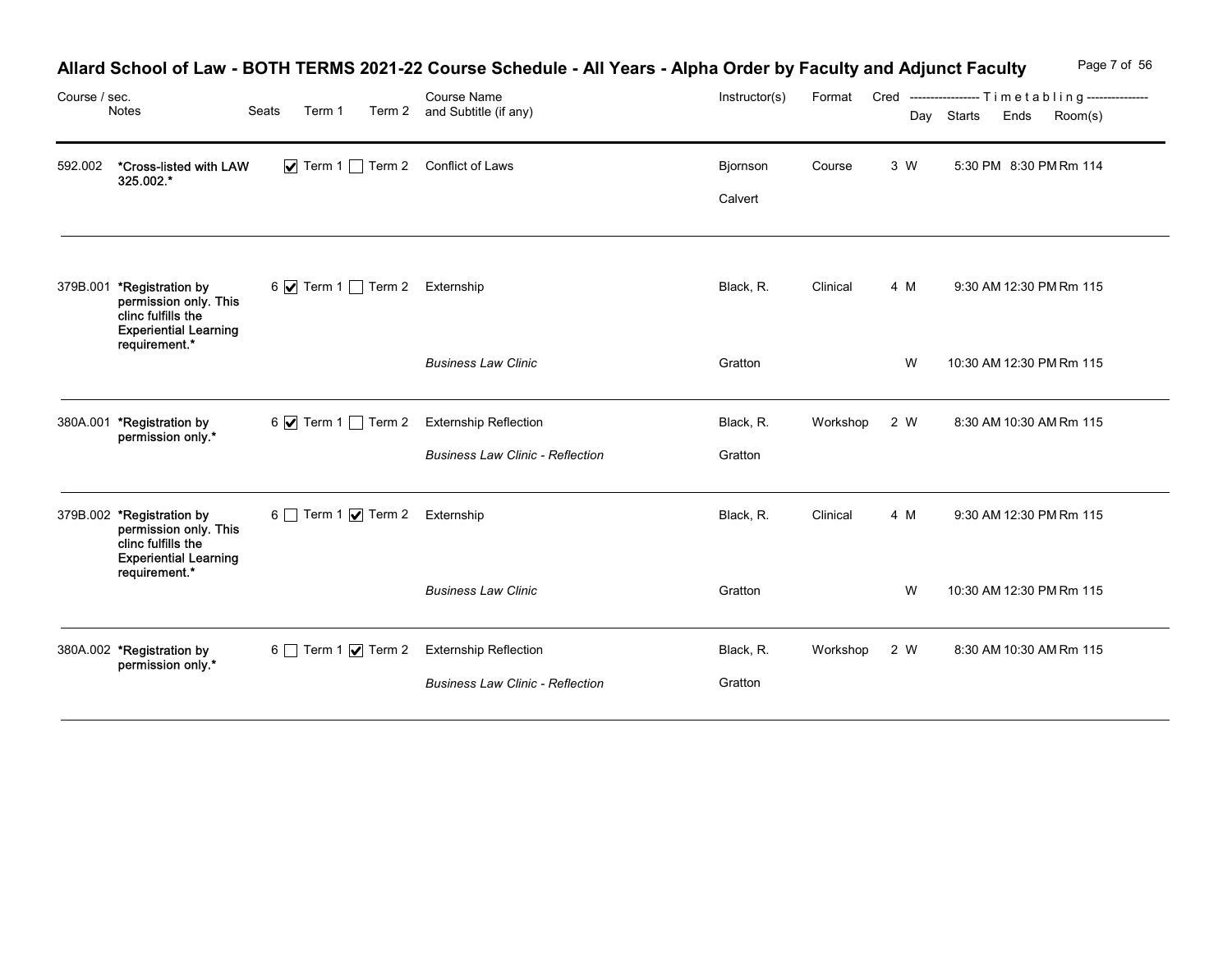|                                                                                                                                                                                                      |                                                                            |                                                 | Course Name                  | Instructor(s)                                                                                                                                                                                                                  |        |           | Page 8 of 56<br>Format Cred ----------------- Timetabling---------------<br>Day Starts Ends<br>Room(s)                              |
|------------------------------------------------------------------------------------------------------------------------------------------------------------------------------------------------------|----------------------------------------------------------------------------|-------------------------------------------------|------------------------------|--------------------------------------------------------------------------------------------------------------------------------------------------------------------------------------------------------------------------------|--------|-----------|-------------------------------------------------------------------------------------------------------------------------------------|
| 592.001.*<br><b>EXAM CONFLICT:</b><br><b>STUDENTS</b><br><b>REGISTERED IN</b><br>325.001/592.001 ARE<br><b>REGISTERED IN</b><br>438.001/538.001, AND<br><b>VICE VERSA.</b>                           |                                                                            |                                                 |                              | Blom                                                                                                                                                                                                                           | Course | 3T        | 11:00 AM 12:30 PM Rm 114<br>11:00 AM 12:30 PM Rm 114                                                                                |
| *Cross-listed with LAW<br>325.001.*<br><b>EXAM CONFLICT:</b><br><b>STUDENTS</b><br><b>REGISTERED IN</b><br>325.001/592.001 ARE<br><b>REGISTERED IN</b><br>438.001/538.001, AND<br><b>VICE VERSA.</b> |                                                                            |                                                 |                              | Blom                                                                                                                                                                                                                           | Course | 3 T<br>Th | 11:00 AM 12:30 PM Rm 114<br>11:00 AM 12:30 PM Rm 114                                                                                |
|                                                                                                                                                                                                      |                                                                            |                                                 | Mass Torts and Class Actions | Brasil                                                                                                                                                                                                                         |        | 3T        | 5:30 PM 8:30 PM Rm 113                                                                                                              |
| allowed to register for<br>this course.*                                                                                                                                                             |                                                                            |                                                 | Tax Law in Practice          | <b>Brayley</b>                                                                                                                                                                                                                 | Course | 3 Th      | 9:00 AM 12:00 PM Rm<br><b>B101</b>                                                                                                  |
| 592.001                                                                                                                                                                                              | Course / sec.<br>Notes<br>325.001<br>435D.001<br>568C.001 *JD students ARE | Seats<br>NOT ALLOWED TO BE<br>NOT ALLOWED TO BE | Term 1                       | Term 2 and Subtitle (if any)<br>*Cross-listed with LAW 24 Term 1 7 Term 2 Conflict of Laws<br>Term 1 7 Term 2 Conflict of Laws<br>15 Term 1 <b>V</b> Term 2 Topics in Tort Law<br>20 Term 1 <b>V</b> Term 2 Topics in Taxation |        |           | Allard School of Law - BOTH TERMS 2021-22 Course Schedule - All Years - Alpha Order by Faculty and Adjunct Faculty<br>Th<br>Seminar |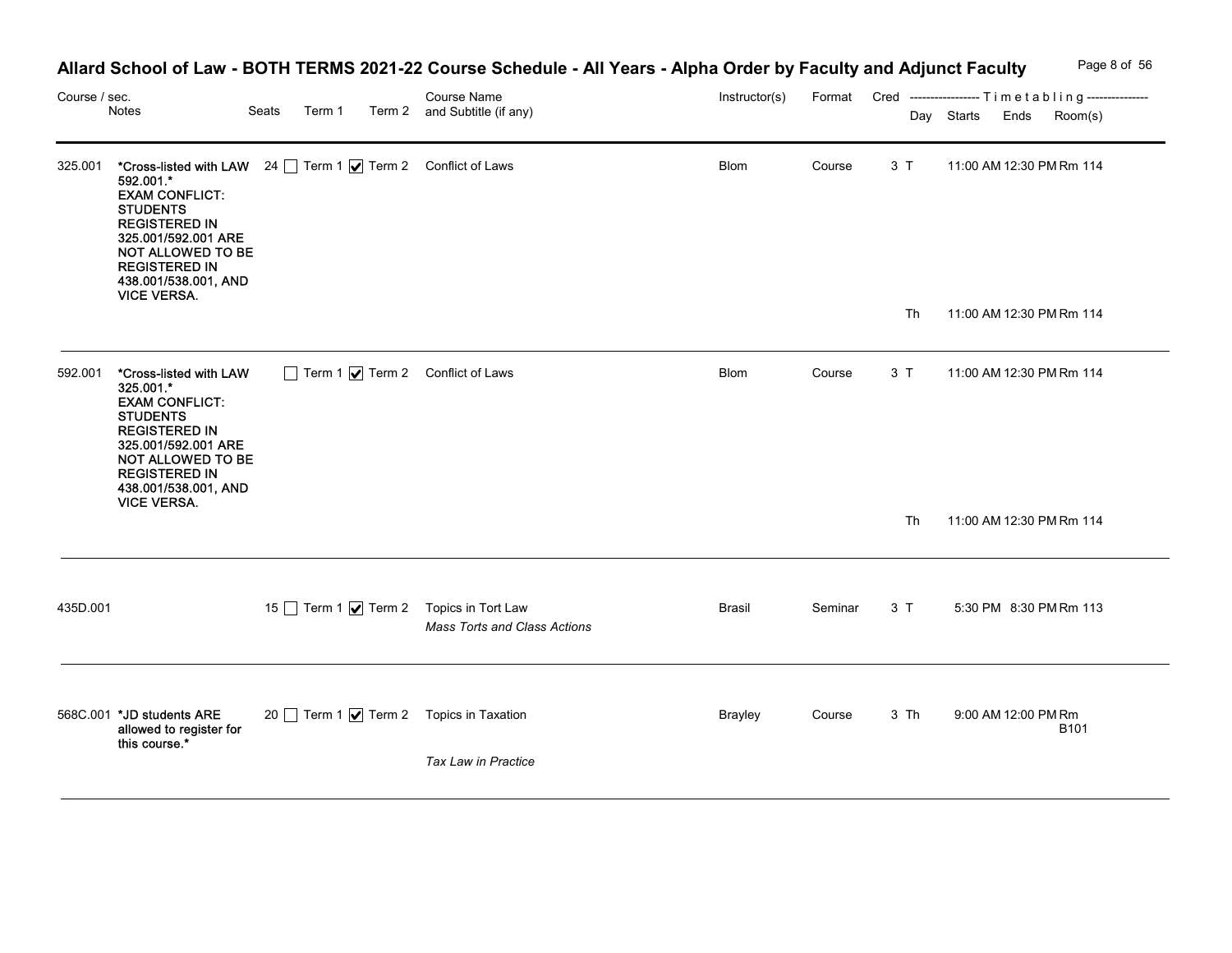| Course / sec. | Notes                                                                 | Seats<br>Term 1 | Allard School of Law - BOTH TERMS 2021-22 Course Schedule - All Years - Alpha Order by Faculty and Adjunct Faculty<br>Course Name<br>Term 2 and Subtitle (if any) | Instructor(s)                        |              |      | Page 9 of 56<br>Format Cred ----------------- Timetabling---------------<br>Day Starts Ends<br>Room(s) |
|---------------|-----------------------------------------------------------------------|-----------------|-------------------------------------------------------------------------------------------------------------------------------------------------------------------|--------------------------------------|--------------|------|--------------------------------------------------------------------------------------------------------|
| 469.002       | *Cross-listed with LAW 70 Term 1 7 Term 2 Civil Procedure<br>590.002. |                 |                                                                                                                                                                   | Cameron, G.<br>Fancourt-Smith        | Course       | 3 Th | 5:30 PM 8:30 PM Rm 105                                                                                 |
| 590.002       | *Cross-listed with LAW<br>469.002                                     |                 | Term 1 7 Term 2 Civil Procedure                                                                                                                                   | Cameron, G. Course<br>Fancourt-Smith |              | 3 Th | 5:30 PM 8:30 PM Rm 105                                                                                 |
|               | 591.001*                                                              |                 | 390.001 *Cross-listed with LAW 15 V Term 1 Term 2 Environmental Law Workshop                                                                                      | Carlson<br>Nowlan                    | Workshop 3 W |      | 2:00 PM 5:00 PM Rm 114                                                                                 |
| 591.001       | *Cross-listed with LAW<br>390.001*                                    |                 | ▼ Term 1 Term 2 Environmental Law Workshop                                                                                                                        | Carlson<br>Nowlan                    | Course       | 3 W  | 2:00 PM 5:00 PM Rm 114                                                                                 |
| 348D.001      |                                                                       |                 | 15 √ Term 1 i Term 2 Comparative Constitutional Law                                                                                                               | Cheng                                | Seminar      | 3 W  | 9:30 AM 12:30 PM Rm 113                                                                                |
| 336.001       |                                                                       |                 | 20 Term 1 √ Term 2 Chinese Law: Implications for Canada-China<br>Relations                                                                                        | Cheng                                | Course       | 3T   | 9:30 AM 12:00 PM Rm 113                                                                                |
| 340.001       |                                                                       |                 | 20 Term 1 Ø Term 2 Comparative Law                                                                                                                                | Cheng                                | Course       | 3 M  | 9:30 AM 12:30 PM Rm 113                                                                                |

### Allard School of Law - BOTH TERMS 2021-22 Course Schedule - All Years - Alpha Order by Faculty and Adjunct Faculty Page 9 of 56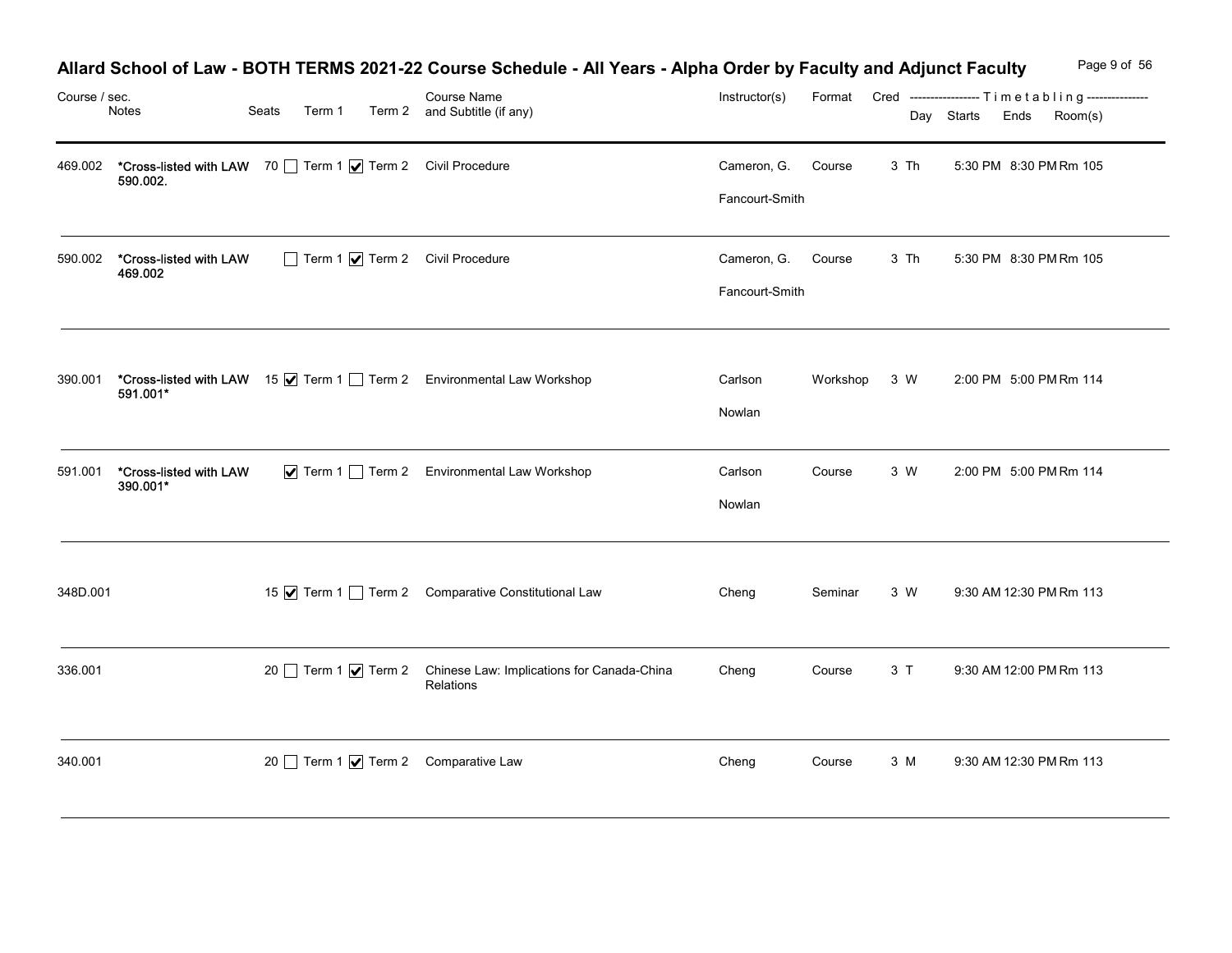| Course / sec. | Notes                                                                                                                                                                     | Seats<br>Term 1                   | Allard School of Law - BOTH TERMS 2021-22 Course Schedule - All Years - Alpha Order by Faculty and Adjunct Faculty<br><b>Course Name</b><br>Term 2 and Subtitle (if any) | Instructor(s) |              |          | Page 10 of 56<br>Format Cred ----------------- Timetabling---------------<br>Day Starts<br>Ends<br>Room(s) |
|---------------|---------------------------------------------------------------------------------------------------------------------------------------------------------------------------|-----------------------------------|--------------------------------------------------------------------------------------------------------------------------------------------------------------------------|---------------|--------------|----------|------------------------------------------------------------------------------------------------------------|
|               | 455.002 EXAM CONFLICT:<br><b>STUDENTS</b><br><b>REGISTERED IN</b><br>455.002 ARE NOT<br><b>ALLOWED TO BE</b><br><b>REGISTERED IN</b><br>300.001, AND VICE<br><b>VERSA</b> |                                   | 50 Term 1 Ø Term 2 Real Estate Transactions                                                                                                                              | Chisholm      | Course       | 3 M      | 5:30 PM 8:30 PM Rm 105                                                                                     |
| 446.001       | the Experiential<br>Learning requirement.<br>Exchange students are<br>NOT allowed to register<br>for this workshop.*                                                      |                                   | *This workshop fulfills 20 Term 1   Term 2 Corporate Solicitors' Workshop                                                                                                | Chow, C.      | Workshop 3 T |          | 5:30 PM 8:30 PM Rm 114                                                                                     |
| 241.004T1     |                                                                                                                                                                           | 50 V Term 1 Term 2 Torts          |                                                                                                                                                                          | Christie      | Course       | 3 W<br>F | 9:30 AM 10:30 AM Rm 104<br>9:30 AM 10:30 AM Rm 104                                                         |
| 352.001       |                                                                                                                                                                           |                                   | 20 √ Term 1 ◯ Term 2 Aboriginal Peoples and Canadian Law                                                                                                                 | Christie      | Course       | 3 M<br>W | 3:30 PM 5:00 PM Rm 111<br>3:30 PM 5:00 PM Rm 111                                                           |
|               | 241.004T2CHANGE: Mar 4:<br>Classroom                                                                                                                                      | 50 Term 1 $\sqrt{ }$ Term 2 Torts |                                                                                                                                                                          | Christie      | Course       | 2 W<br>F | 9:30 AM 11:00 AM Rm 106<br>9:30 AM 11:00 AM Rm 106                                                         |

## Allard School of Law - BOTH TERMS 2021-22 Course Schedule - All Years - Alpha Order by Faculty and Adjunct Faculty Page 10 of 56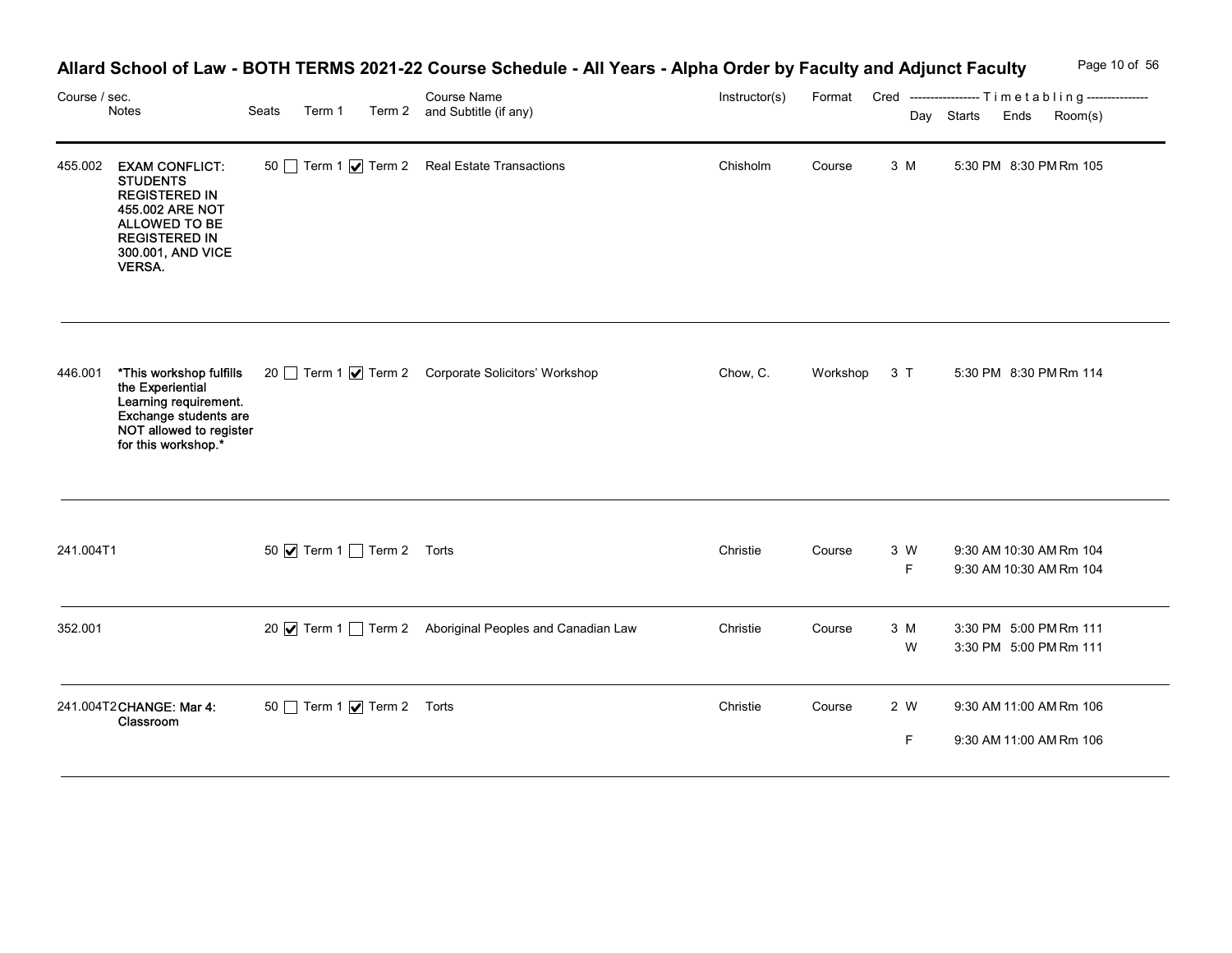| Course / sec. | Notes                                                                                                                     | Seats<br>Term 1                 | Allard School of Law - BOTH TERMS 2021-22 Course Schedule - All Years - Alpha Order by Faculty and Adjunct Faculty<br>Course Name<br>Term 2 and Subtitle (if any) | Instructor(s)  |          |                | Format Cred ----------------- Timetabling---------------<br>Day Starts Ends | Page 11 of 56<br>Room(s) |
|---------------|---------------------------------------------------------------------------------------------------------------------------|---------------------------------|-------------------------------------------------------------------------------------------------------------------------------------------------------------------|----------------|----------|----------------|-----------------------------------------------------------------------------|--------------------------|
| 300.003       |                                                                                                                           |                                 | 50 Term 1 √ Term 2 Jurisprudence and Critical Perspectives                                                                                                        | Christie       | Course   | 3 W<br>F.      | 2:00 PM 3:30 PM Rm 122<br>1:30 PM 3:00 PM Rm 122                            |                          |
| 451.002       | *Cross-listed with LAW 70 V Term 1 Term 2 Trusts<br>551.002.*                                                             |                                 |                                                                                                                                                                   | Clavier        | Course   | 3T             | 5:00 PM 8:00 PM Rm 104                                                      |                          |
| 551.002       | *Cross-listed with LAW<br>451.002.*                                                                                       | Term 1 Term 2 Trusts            |                                                                                                                                                                   | Clavier        | Course   | 3T             | 5:00 PM 8:00 PM Rm 104                                                      |                          |
|               | 379D.005 *Registration by<br>permission only. This<br>clinc fulfills the<br><b>Experiential Learning</b><br>requirement.* | 8 7 Term 1 Term 2 Externship    | ĆELÁNENEŁ: A Field Course in the<br>Re-emergence of WSÁNEC Law                                                                                                    | Clifford       | Clinical | 11             |                                                                             |                          |
|               | 380C.005 *Registration by<br>*-Permission Only                                                                            |                                 | 8 V Term 1 Term 2 Externship Reflection<br>ĆELÁNENEŁ: A Field Course in the<br>Re-emergence of WSÁNEC Law                                                         | Clifford       | Seminar  | $\overline{4}$ |                                                                             |                          |
| 394.001       |                                                                                                                           | 30 √ Term 1 □ Term 2 Mining Law |                                                                                                                                                                   | Collie<br>Monk | Course   | 3 M            | 5:00 PM 8:00 PM Rm 121                                                      |                          |

# Allard School of Law - BOTH TERMS 2021-22 Course Schedule - All Years - Alpha Order by Faculty and Adjunct Faculty Page 11 of 56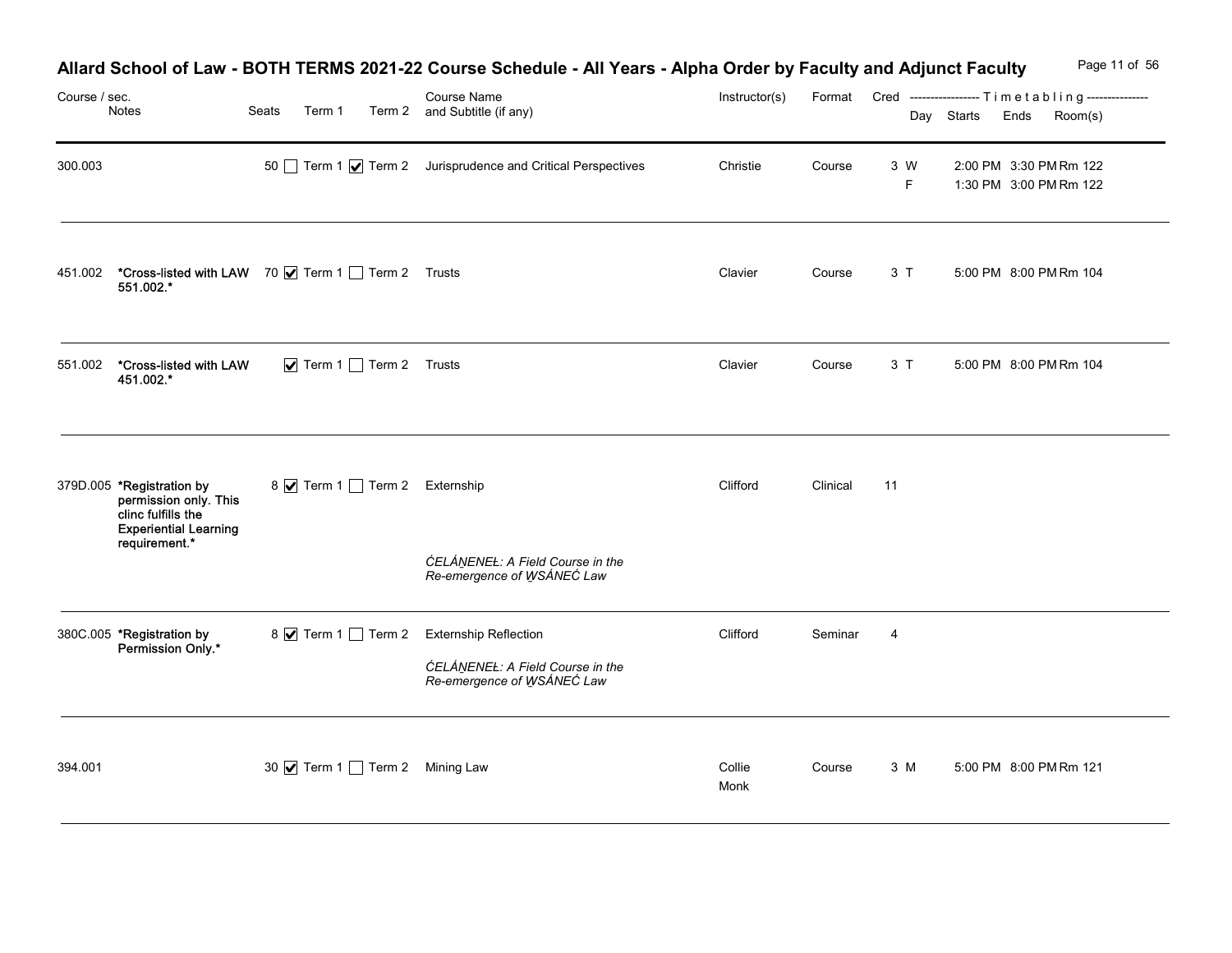| Course / sec. | Notes                                                                                                                                                                                                                                                                                                | Seats                                                                                                  | Allard School of Law - BOTH TERMS 2021-22 Course Schedule - All Years - Alpha Order by Faculty and Adjunct Faculty<br>Course Name<br>Term 1 Term 2 and Subtitle (if any) | Instructor(s)      |             |           | Page 12 of 56<br>Format Cred -----------------Timetabling---------------<br>Room(s)<br>Day Starts<br>Ends |
|---------------|------------------------------------------------------------------------------------------------------------------------------------------------------------------------------------------------------------------------------------------------------------------------------------------------------|--------------------------------------------------------------------------------------------------------|--------------------------------------------------------------------------------------------------------------------------------------------------------------------------|--------------------|-------------|-----------|-----------------------------------------------------------------------------------------------------------|
| 444.001       | <b>CHANGE June 3:</b><br>Day/Time                                                                                                                                                                                                                                                                    | 20 <b>Ø</b> Term 1 □ Term 2 Insolvency Law                                                             |                                                                                                                                                                          | Corraini           | Course      | 3 W       | 2:00 PM 5:00 PM Rm 112                                                                                    |
| 407.002       | 506.002.*                                                                                                                                                                                                                                                                                            | *Cross-listed with LAW 50 Term 1 7 Term 2 Taxation                                                     |                                                                                                                                                                          | Cui                | Course      | 4 T<br>Th | 9:00 AM 11:00 AM Rm 121<br>9:00 AM 11:00 AM Rm 121                                                        |
| 506.002       | *Cross-listed with LAW<br>407.002 Taxation.*                                                                                                                                                                                                                                                         | Term 1 7 Term 2 Taxation                                                                               |                                                                                                                                                                          | Cui                | Course      | 4 T<br>Th | 9:00 AM 11:00 AM Rm 121<br>9:00 AM 11:00 AM Rm 121                                                        |
|               |                                                                                                                                                                                                                                                                                                      | 439.001 <b>CHANGE Aigust 6: Day, 30 √</b> Term 1 │ Term 2 Construction Law<br><b>Time, Instructors</b> |                                                                                                                                                                          | Curtis<br>Mckenzie | Course      | 3 T       | 5:30 PM 8:30 PM Rm 122                                                                                    |
|               | 503E.99A *Part of UBC Law's<br><b>Distance Learning</b><br>Program. Enroment is<br>limited to LLMCL and<br><b>Unclassified students</b><br>only. For more<br>information on eligibility<br>and enrolment, please<br>visit<br>http://www.allard.ubc.ca/<br>admissions/distance-<br>learning-program.* | 25 Ø Term 1 □ Term 2 Tort Law                                                                          |                                                                                                                                                                          | Danay              | Web-based 5 |           |                                                                                                           |

## Allard School of Law - BOTH TERMS 2021-22 Course Schedule - All Years - Alpha Order by Faculty and Adjunct Faculty Page 12 of 56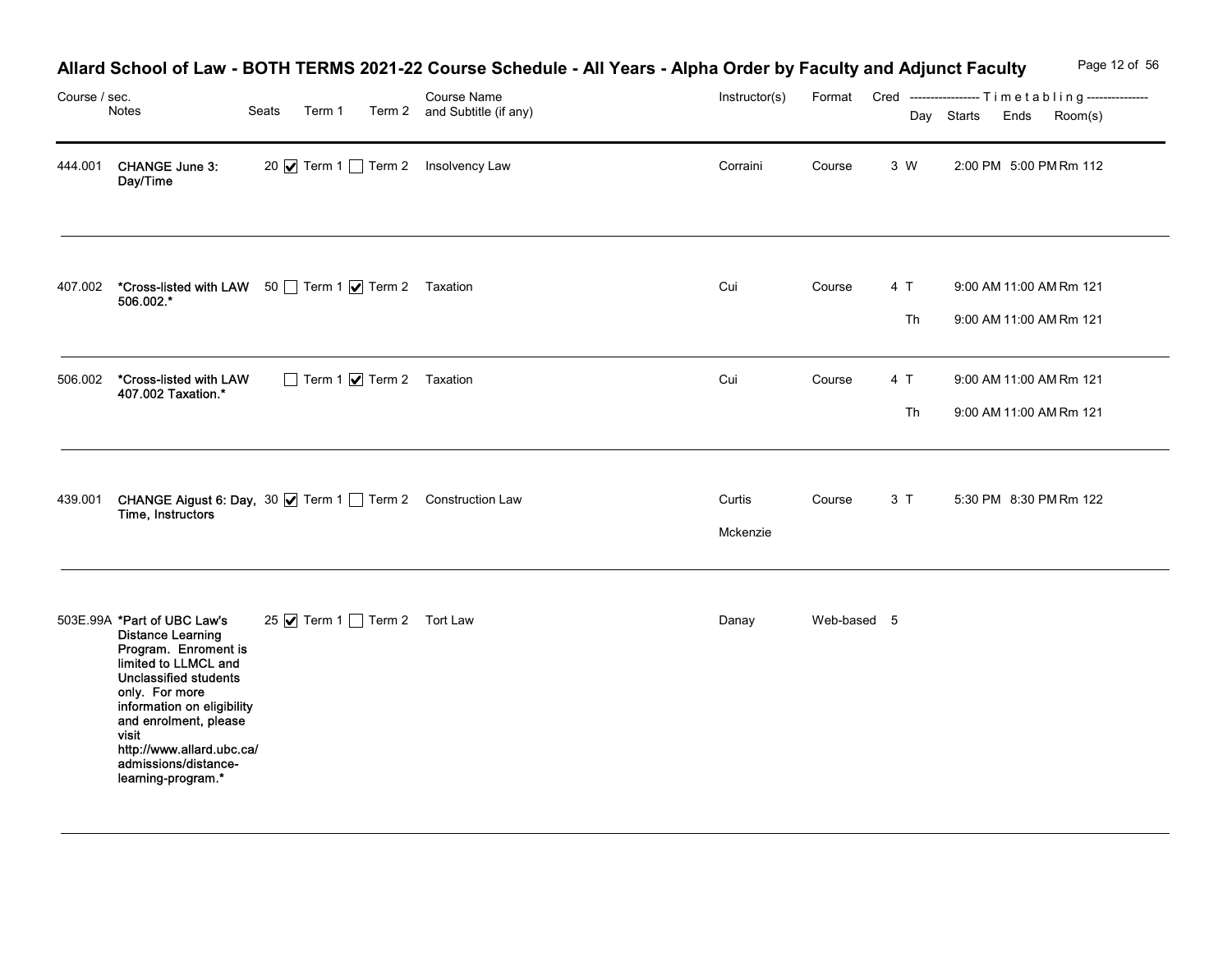## Allard School of Law - BOTH TERMS 2021-22 Course Schedule - All Years - Alpha Order by Faculty and Adjunct Faculty Page 13 of 56

| Course / sec. | Notes                                                                                                                                                                                                                                                                                                | Seats | Term 1                      | Allard School of Law - BOTH TERMS 2021-22 Course Schedule - All Years - Alpha Order by Faculty and Adjunct Faculty<br><b>Course Name</b><br>Term 2 and Subtitle (if any) | Instructor(s) |             | Format Cred -----------------Timetabling---------------<br>Day Starts Ends | Page 13 of 56<br>Room(s) |
|---------------|------------------------------------------------------------------------------------------------------------------------------------------------------------------------------------------------------------------------------------------------------------------------------------------------------|-------|-----------------------------|--------------------------------------------------------------------------------------------------------------------------------------------------------------------------|---------------|-------------|----------------------------------------------------------------------------|--------------------------|
|               | 503E.99C *Part of UBC Law's<br><b>Distance Learning</b><br>Program. Enroment is<br>limited to LLMCL and<br><b>Unclassified students</b><br>only. For more<br>information on eligibility<br>and enrolment, please<br>visit<br>http://www.allard.ubc.ca/<br>admissions/distance-<br>learning-program.* |       | 25 Term 1 Ø Term 2 Tort Law |                                                                                                                                                                          | Danay         | Web-based 5 |                                                                            |                          |
|               | 505.99A *Part of UBC Law's<br><b>Distance Learning</b><br>Program. Enroment is<br>limited to LLMCL and<br><b>Unclassified students</b><br>only. For more<br>information on eligibility<br>and enrolment, please<br>visit<br>http://www.allard.ubc.ca/<br>admissions/distance-<br>learning-program.*  |       |                             | 25 Ø Term 1 □ Term 2 Canadian Public Law                                                                                                                                 | Davey         | Web-based 5 |                                                                            |                          |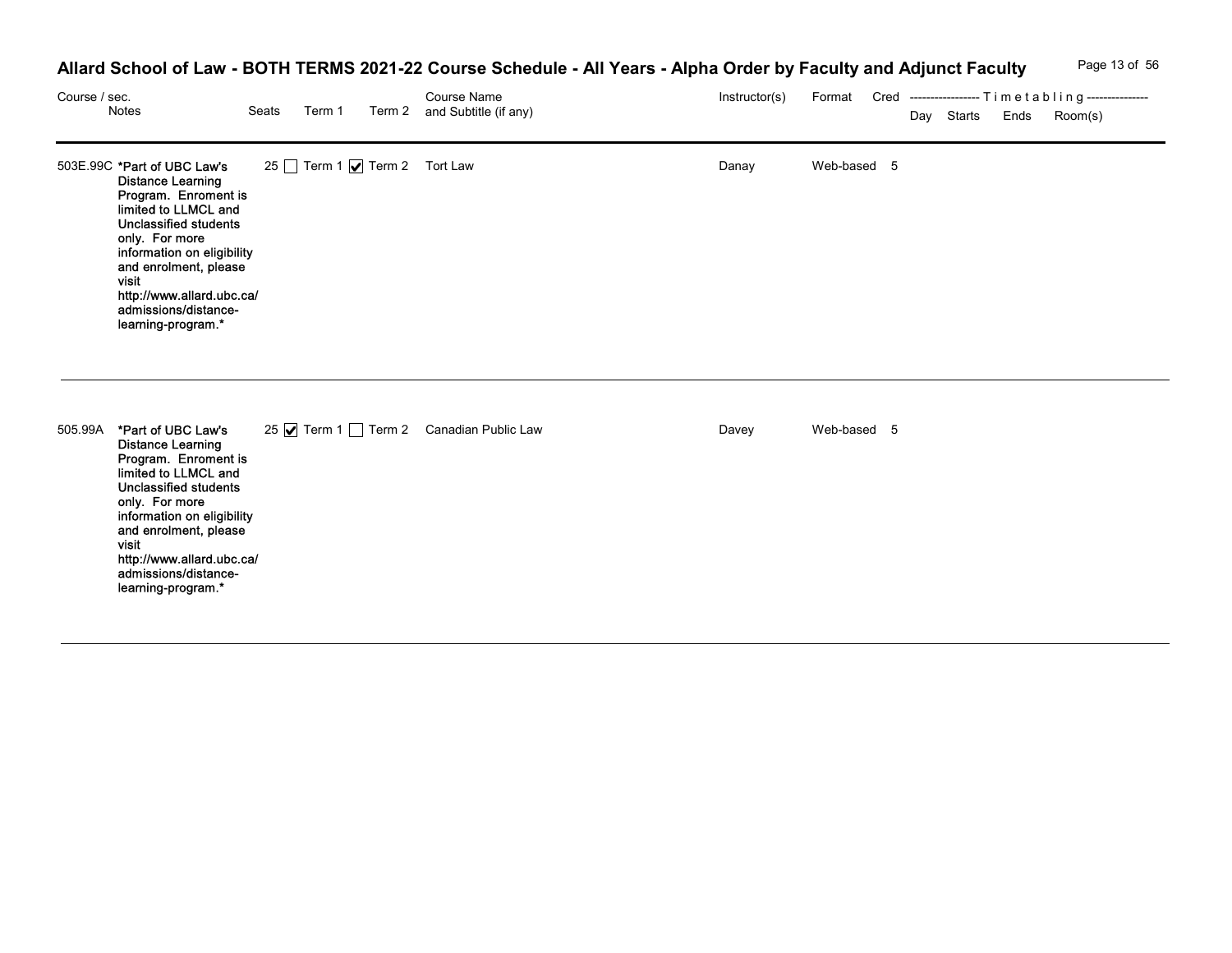# Allard School of Law - BOTH TERMS 2021-22 Course Schedule - All Years - Alpha Order by Faculty and Adjunct Faculty Page 14 of 56

| Course / sec. | Notes                                                                                                                                                                                                                                                                                               | Seats | Term 1 | Allard School of Law - BOTH TERMS 2021-22 Course Schedule - All Years - Alpha Order by Faculty and Adjunct Faculty<br>Course Name<br>Term 2 and Subtitle (if any) | Instructor(s) |             | Day Starts | Ends | Page 14 of 56<br>Format Cred -----------------Timetabling---------------<br>Room(s) |
|---------------|-----------------------------------------------------------------------------------------------------------------------------------------------------------------------------------------------------------------------------------------------------------------------------------------------------|-------|--------|-------------------------------------------------------------------------------------------------------------------------------------------------------------------|---------------|-------------|------------|------|-------------------------------------------------------------------------------------|
|               | 509.99A *Part of UBC Law's<br><b>Distance Learning</b><br>Program. Enroment is<br>limited to LLMCL and<br><b>Unclassified students</b><br>only. For more<br>information on eligibility<br>and enrolment, please<br>visit<br>http://www.allard.ubc.ca/<br>admissions/distance-<br>learning-program.* |       |        | 25 Ø Term 1 Term 2 Administrative Law                                                                                                                             | Davey         | 4           |            |      |                                                                                     |
|               | 525.99A *Part of UBC Law's<br><b>Distance Learning</b><br>Program. Enroment is<br>limited to LLMCL and<br><b>Unclassified students</b><br>only. For more<br>information on eligibility<br>and enrolment, please<br>visit<br>http://www.allard.ubc.ca/<br>admissions/distance-<br>learning-program.* |       |        | 25 √ Term 1 ∂ Term 2 Canadian Criminal Law and Procedure                                                                                                          | Davey         | Web-based 5 |            |      |                                                                                     |
| 505.99C       | *Part of UBC Law's<br><b>Distance Learning</b><br>Program. Enroment is<br>limited to LLMCL and<br><b>Unclassified students</b><br>only. For more<br>information on eligibility<br>and enrolment, please<br>visit<br>http://www.allard.ubc.ca/<br>admissions/distance-<br>learning-program.*         |       |        | 25 Term 1 Ø Term 2 Canadian Public Law                                                                                                                            | Davey         | Web-based 5 |            |      |                                                                                     |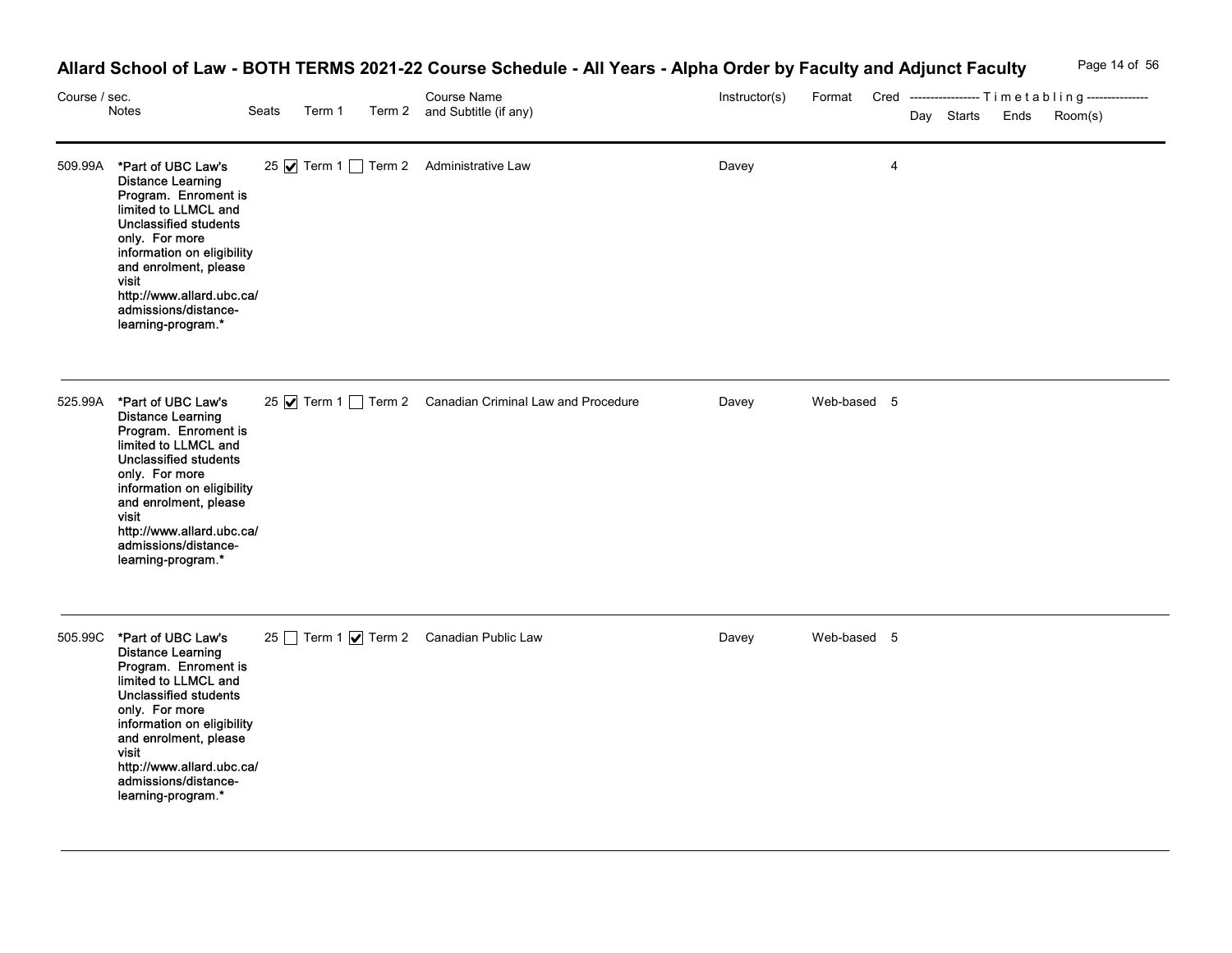# Allard School of Law - BOTH TERMS 2021-22 Course Schedule - All Years - Alpha Order by Faculty and Adjunct Faculty Page 15 of 56

| Course / sec. | Notes                                                                                                                                                                                                                                                                                        | Seats<br>Term 1                                                            | Allard School of Law - BOTH TERMS 2021-22 Course Schedule - All Years - Alpha Order by Faculty and Adjunct Faculty<br>Course Name<br>Term 2 and Subtitle (if any) | Instructor(s) |             |      | Page 15 of 56<br>Format Cred ----------------- Timetabling ---------------<br>Room(s)<br>Day Starts<br>Ends |
|---------------|----------------------------------------------------------------------------------------------------------------------------------------------------------------------------------------------------------------------------------------------------------------------------------------------|----------------------------------------------------------------------------|-------------------------------------------------------------------------------------------------------------------------------------------------------------------|---------------|-------------|------|-------------------------------------------------------------------------------------------------------------|
| 509.99C       | *Part of UBC Law's<br><b>Distance Learning</b><br>Program. Enroment is<br>limited to LLMCL and<br><b>Unclassified students</b><br>only. For more<br>information on eligibility<br>and enrolment, please<br>visit<br>http://www.allard.ubc.ca/<br>admissions/distance-<br>learning-program.*  |                                                                            | $\Box$ Term 1 $\bigtriangledown$ Term 2 Administrative Law                                                                                                        | Davey         |             | 4    |                                                                                                             |
|               | 525.99C *Part of UBC Law's<br><b>Distance Learning</b><br>Program. Enroment is<br>limited to LLMCL and<br>Unclassified students<br>only. For more<br>information on eligibility<br>and enrolment, please<br>visit<br>http://www.allard.ubc.ca/<br>admissions/distance-<br>learning-program.* |                                                                            | 25 Term 1 √ Term 2 Canadian Criminal Law and Procedure                                                                                                            | Davey         | Web-based 5 |      |                                                                                                             |
|               | 574.001.*                                                                                                                                                                                                                                                                                    | 452.001 <b>*Cross-listed with LAW</b> 50 Term 1 <b>V</b> Term 2 Succession |                                                                                                                                                                   | Dosanjh       | Course      | 3 Th | 5:30 PM 8:30 PM Rm 122                                                                                      |
| 574.001       | *Cross-listed with LAW<br>452.001.*                                                                                                                                                                                                                                                          | Term 1 7 Term 2 Succession                                                 |                                                                                                                                                                   | Dosanjh       | Course      | 3 Th | 5:30 PM 8:30 PM Rm 122                                                                                      |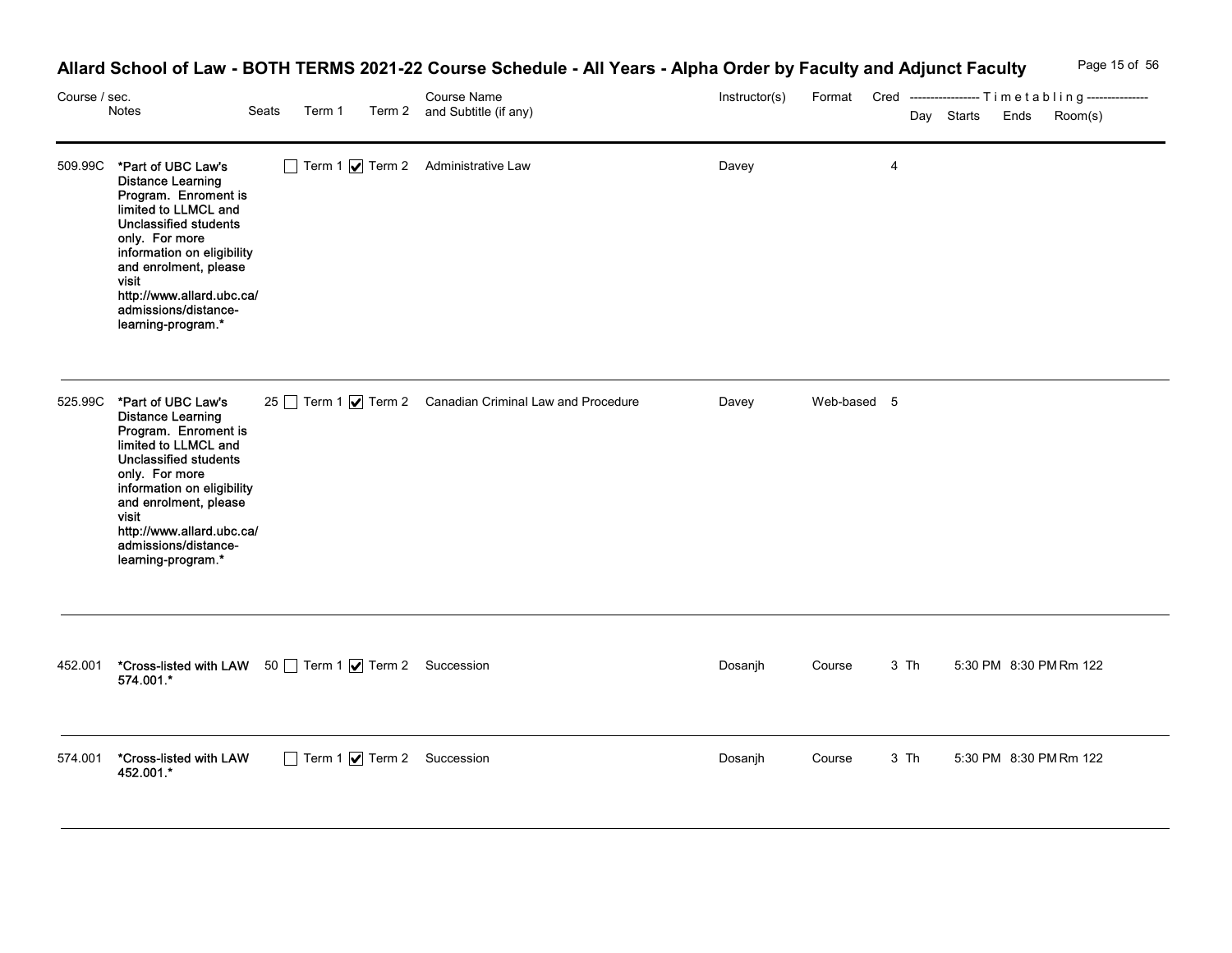|               |                                                                                                                    |                                                   | Allard School of Law - BOTH TERMS 2021-22 Course Schedule - All Years - Alpha Order by Faculty and Adjunct Faculty |               |        |     |            |                                                                         | Page 16 of 56 |
|---------------|--------------------------------------------------------------------------------------------------------------------|---------------------------------------------------|--------------------------------------------------------------------------------------------------------------------|---------------|--------|-----|------------|-------------------------------------------------------------------------|---------------|
| Course / sec. | Notes                                                                                                              | Seats<br>Term 1                                   | Course Name<br>Term 2 and Subtitle (if any)                                                                        | Instructor(s) |        |     | Day Starts | Format Cred -----------------Timetabling---------------<br>Ends Room(s) |               |
| 440.001       | *Cross-listed with LAW 50   Term 1   Term 2 Insurance Law<br>540.001*                                              |                                                   |                                                                                                                    | Doyle<br>Bank | Course | 3 M |            | 6:00 PM 9:00 PM Rm 105                                                  |               |
| 540.001       | *Cross-listed with LAW<br>440.001.*                                                                                |                                                   | $\blacktriangleright$ Term 1 $\Box$ Term 2 Insurance Law                                                           | Doyle<br>Bank | Course | 3 M |            | 6:00 PM 9:00 PM Rm 105                                                  |               |
|               | 407.001 *Cross-listed with LAW 70   Term 1   Term 2 Taxation<br>506.001.*<br>CHANGE June 23:<br>Evaluation method. |                                                   |                                                                                                                    | Duff          | Course | 4 T |            | 10:30 AM 12:30 PM Rm 105                                                |               |
|               |                                                                                                                    |                                                   |                                                                                                                    |               |        | Th  |            | 10:30 AM 12:30 PM Rm 105                                                |               |
| 408.001       | 562.001 Taxation of<br>Corporations &<br>Shareholders.*                                                            |                                                   | *Cross-listed with LAW 44 V Term 1 Term 2 Taxation of Corporations & Shareholders                                  | Duff          | Course | 3T  |            | 2:00 PM 3:30 PM Rm<br><b>B101</b>                                       |               |
|               |                                                                                                                    |                                                   |                                                                                                                    |               |        | Th  |            | 2:00 PM 3:30 PM Rm<br><b>B101</b>                                       |               |
|               | 506.001 *Cross-listed with LAW<br>407.001Taxation.*<br><b>CHANGE June 23:</b><br>Evaluation method.                | $\triangleright$ Term 1 $\square$ Term 2 Taxation |                                                                                                                    | Duff          | Course | 4 T |            | 10:30 AM 12:30 PM Rm 105                                                |               |
|               |                                                                                                                    |                                                   |                                                                                                                    |               |        | Th  |            | 10:30 AM 12:30 PM Rm 105                                                |               |

## Allard School of Law - BOTH TERMS 2021-22 Course Schedule - All Years - Alpha Order by Faculty and Adjunct Faculty Page 16 of 56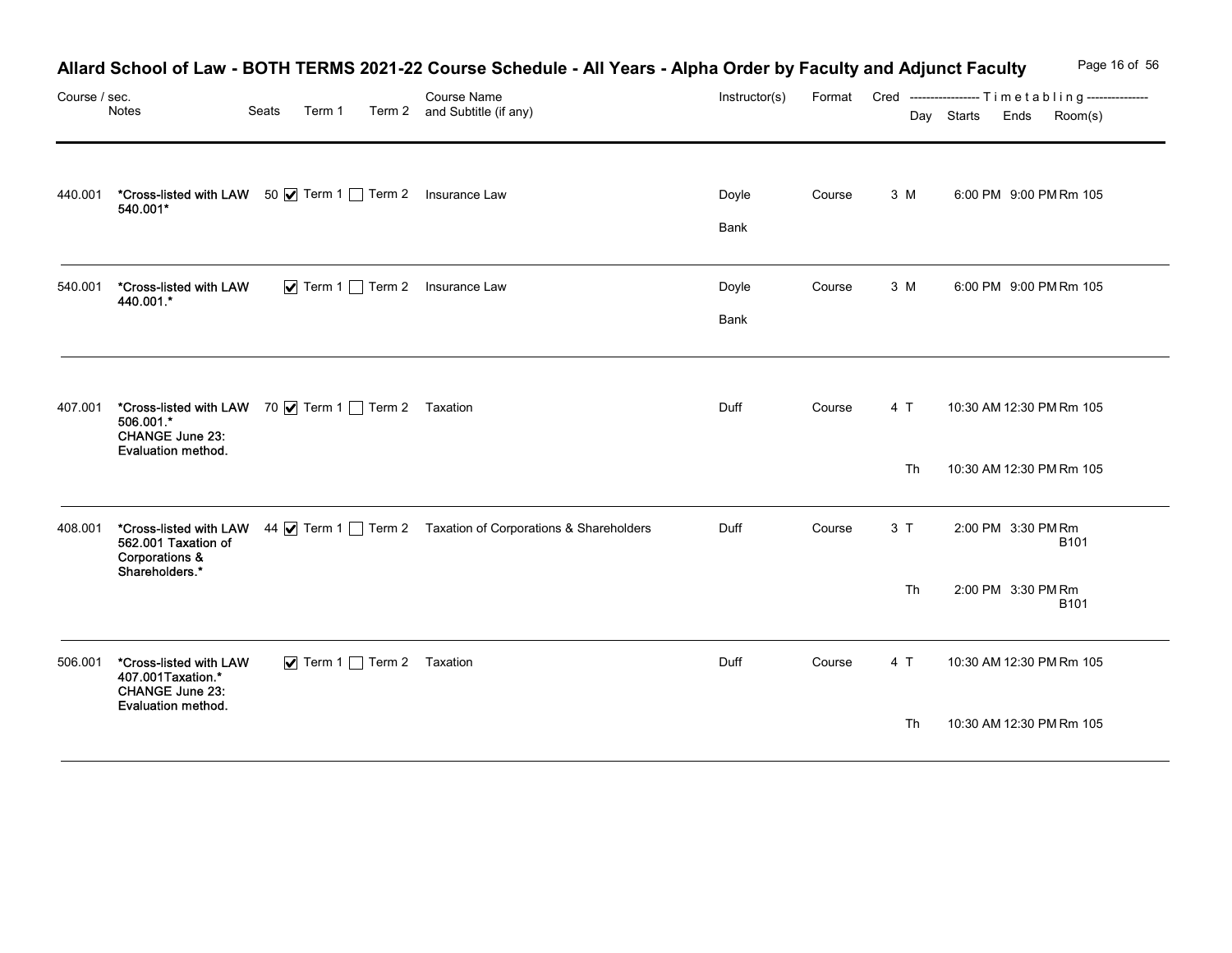|               |                                                                                              |       |        | Allard School of Law - BOTH TERMS 2021-22 Course Schedule - All Years - Alpha Order by Faculty and Adjunct Faculty |               |        |     |                                                                                       | Page 17 of 56 |
|---------------|----------------------------------------------------------------------------------------------|-------|--------|--------------------------------------------------------------------------------------------------------------------|---------------|--------|-----|---------------------------------------------------------------------------------------|---------------|
| Course / sec. | Notes                                                                                        | Seats | Term 1 | Course Name<br>Term 2 and Subtitle (if any)                                                                        | Instructor(s) |        |     | Format Cred -----------------Timetabling---------------<br>Day Starts Ends<br>Room(s) |               |
| 562.001       | *Cross-listed with LAW<br>408.001 Taxation of<br><b>Corporations &amp;</b><br>Shareholders.* |       |        | √ Term 1 1 Term 2 Taxation of Corporations & Shareholders                                                          | Duff          | Course | 3T  | 2:00 PM 3:30 PM Rm<br><b>B101</b>                                                     |               |
|               |                                                                                              |       |        |                                                                                                                    |               |        | Th  | 2:00 PM 3:30 PM Rm<br><b>B101</b>                                                     |               |
| 410.001       | 565.001.*                                                                                    |       |        | *Cross-listed with LAW 24 Term 1 7 Term 2 International Taxation                                                   | Duff          | Course | 3 W | 2:00 PM 3:30 PM Rm 114                                                                |               |
|               |                                                                                              |       |        |                                                                                                                    |               |        | F   | 1:30 PM 3:00 PM Rm 114                                                                |               |
| 414.001       | 550.001.*                                                                                    |       |        | *Cross-listed with LAW 20 Term 1 V Term 2 Taxation of Corporate Reorganizations                                    | Duff          | Course | 3 W | 11:00 AM 12:30 PM Rm 111                                                              |               |
|               |                                                                                              |       |        |                                                                                                                    |               |        | F.  | 11:00 AM 12:30 PM Rm 111                                                              |               |
| 550.001       | *Cross-listed with LAW<br>414.001.*                                                          |       |        | $\Box$ Term 1 $\bigtriangledown$ Term 2 Taxation of Corporate Reorganizations                                      | Duff          | Course | 3 W | 11:00 AM 12:30 PM Rm 111                                                              |               |
|               |                                                                                              |       |        |                                                                                                                    |               |        | F.  | 11:00 AM 12:30 PM Rm 111                                                              |               |
| 565.001       | *Cross-listed with LAW<br>410.001.*                                                          |       |        | $\Box$ Term 1 $\bigtriangledown$ Term 2 International Taxation                                                     | Duff          | Course | 3 W | 2:00 PM 3:30 PM Rm 114                                                                |               |
|               |                                                                                              |       |        |                                                                                                                    |               |        | F.  | 1:30 PM 3:00 PM Rm 114                                                                |               |
|               |                                                                                              |       |        |                                                                                                                    |               |        |     |                                                                                       |               |
| 474.L04       | *Advocacy Practice<br>Simulation Lab to<br>accompany lecture<br>component 474.001.           |       |        | 12 <b>Ø</b> Term 1 □ Term 2 Trial Advocacy                                                                         | Duncan        | Lab    | Th  | 5:30 PM 7:30 PM Rm 123                                                                |               |
|               |                                                                                              |       |        | ${\sf LAB}$                                                                                                        |               |        |     |                                                                                       |               |

# Allard School of Law - BOTH TERMS 2021-22 Course Schedule - All Years - Alpha Order by Faculty and Adjunct Faculty Page 17 of 56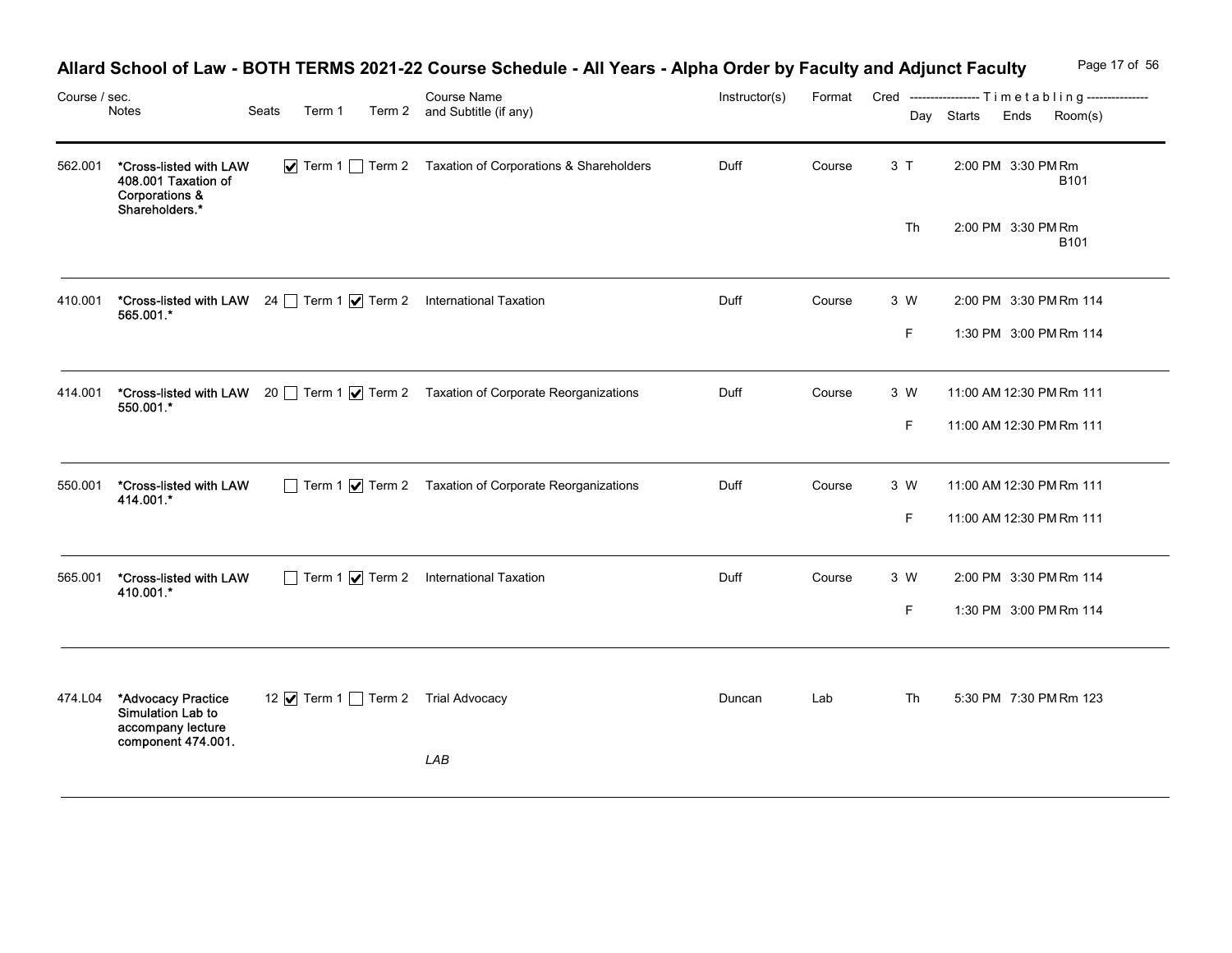| Course / sec. | Notes                                                                                                                     | Seats<br>Term 1          | Allard School of Law - BOTH TERMS 2021-22 Course Schedule - All Years - Alpha Order by Faculty and Adjunct Faculty<br><b>Course Name</b><br>Term 2 and Subtitle (if any) | Instructor(s) |         |           | Day Starts Ends | Page 18 of 56<br>Format Cred ----------------- Timetabling ---------------<br>Room(s) |
|---------------|---------------------------------------------------------------------------------------------------------------------------|--------------------------|--------------------------------------------------------------------------------------------------------------------------------------------------------------------------|---------------|---------|-----------|-----------------|---------------------------------------------------------------------------------------|
| 476.003       | *Cross-listed with LAW 50 V Term 1 Term 2 Evidence<br>507.003.*<br><b>CHANGE Sept 8:</b><br>Classroom                     |                          |                                                                                                                                                                          | Elwood        | Course  | 4 Th      |                 | 5:00 PM 9:00 PM Rm 104                                                                |
| 507.003       | *Cross-listed with LAW<br>476.003.*<br><b>CHANGE Sept 8:</b><br>Classroom                                                 | ✔ Term 1 Term 2 Evidence |                                                                                                                                                                          | Elwood        | Course  | 4 Th      |                 | 5:00 PM 9:00 PM Rm 104                                                                |
| 300.004       |                                                                                                                           |                          | 50 √ Term 1 ∂ Term 2 Jurisprudence and Critical Perspectives                                                                                                             | Etxabe        | Course  | 3 W<br>F. |                 | 9:00 AM 10:30 AM Rm 106<br>9:00 AM 10:30 AM Rm 106                                    |
|               | Ph.D. students only.*                                                                                                     |                          | 611C.001 *Enrolment restricted to 12 Term 1 Ø Term 2 Doctoral Seminar II: Comparative &<br>Interdisciplinary Perspectives                                                | Etxabe        | Seminar | 3 Th      |                 | 9:30 AM 12:30 PM Rm 335                                                               |
| 358C.001      |                                                                                                                           |                          | 20 √ Term 1 ◯ Term 2 Topics in First Nations Law<br>Taxation, Assimilation & Reconciliation                                                                              | Faille        | Course  | 3 W       |                 | 9:30 AM 12:30 PM Rm 114                                                               |
| 422.001       | *Cross-listed with LAW 50   Term 1   Term 2 Intellectual Property<br>570C.001.*<br><b>CHANGE June 17:</b><br>course added |                          |                                                                                                                                                                          | Festinger     | Course  | 3 M       |                 | 9:30 AM 12:30 PM Rm 106                                                               |

# Allard School of Law - BOTH TERMS 2021-22 Course Schedule - All Years - Alpha Order by Faculty and Adjunct Faculty Page 18 of 56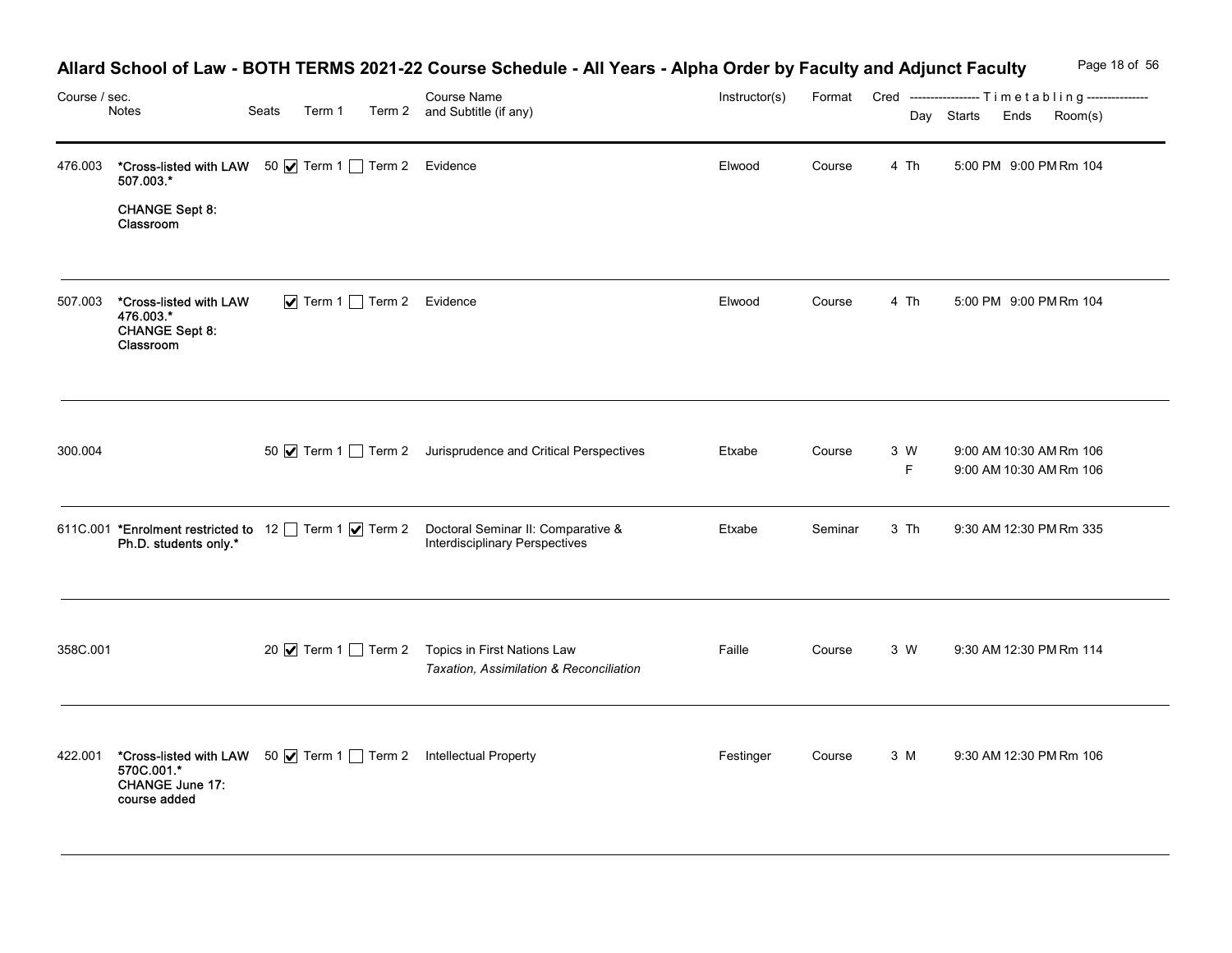| Course / sec. | Notes                                                                                  | Seats<br>Term 1 | Allard School of Law - BOTH TERMS 2021-22 Course Schedule - All Years - Alpha Order by Faculty and Adjunct Faculty<br><b>Course Name</b><br>Term 2 and Subtitle (if any) | Instructor(s) | Format  |      | Cred -----------------Timetabling---------------<br>Day Starts<br>Ends | Page 19 of 56<br>Room(s) |
|---------------|----------------------------------------------------------------------------------------|-----------------|--------------------------------------------------------------------------------------------------------------------------------------------------------------------------|---------------|---------|------|------------------------------------------------------------------------|--------------------------|
| 423C.001      |                                                                                        |                 | 44 V Term 1 Term 2 Topics in Intellectual Property<br>Video Game Law                                                                                                     | Festinger     | Course  | 3 W  | 9:30 AM 12:30 PM Rm                                                    | B101                     |
|               | 570C.001 *Cross-listed with LAW<br>422.001.*<br><b>CHANGE June 17:</b><br>course added |                 | ▼ Term 1 Term 2 Intellectual Property                                                                                                                                    | Festinger     | Course  | 3 M  | 9:30 AM 12:30 PM Rm 106                                                |                          |
| 422.002       | *Cross-listed with LAW 50 Term 1 7 Term 2 Intellectual Property<br>570C.002.*          |                 |                                                                                                                                                                          | Festinger     | Course  | 3 F  | 1:30 PM 4:30 PM Rm 121                                                 |                          |
| 424.001       | *Cross-listed with LAW 44 Term 1 7 Term 2 Communications Law<br>571.001.*              |                 |                                                                                                                                                                          | Festinger     | Course  | 3T   | 9:30 AM 12:30 PM Rm                                                    | <b>B101</b>              |
|               | 570C.002 *Cross-listed with LAW<br>422.002.*                                           |                 | Term 1 7 Term 2 Intellectual Property                                                                                                                                    | Festinger     | Course  | 3 F  | 1:30 PM 4:30 PM Rm 121                                                 |                          |
| 571.001       | *Cross-listed with LAW<br>424.001.*                                                    |                 | $\Box$ Term 1 $\bigvee$ Term 2 Communications Law                                                                                                                        | Festinger     | Course  | 3T   | 9:30 AM 12:30 PM Rm                                                    | B101                     |
| 343D.001      |                                                                                        |                 | 15 Ø Term 1 □ Term 2 Topics in Public Law<br>Health Policy and Law                                                                                                       | Fischer       | Seminar | 3 Th | 5:00 PM 8:00 PM Rm 113                                                 |                          |

# Allard School of Law - BOTH TERMS 2021-22 Course Schedule - All Years - Alpha Order by Faculty and Adjunct Faculty Page 19 of 56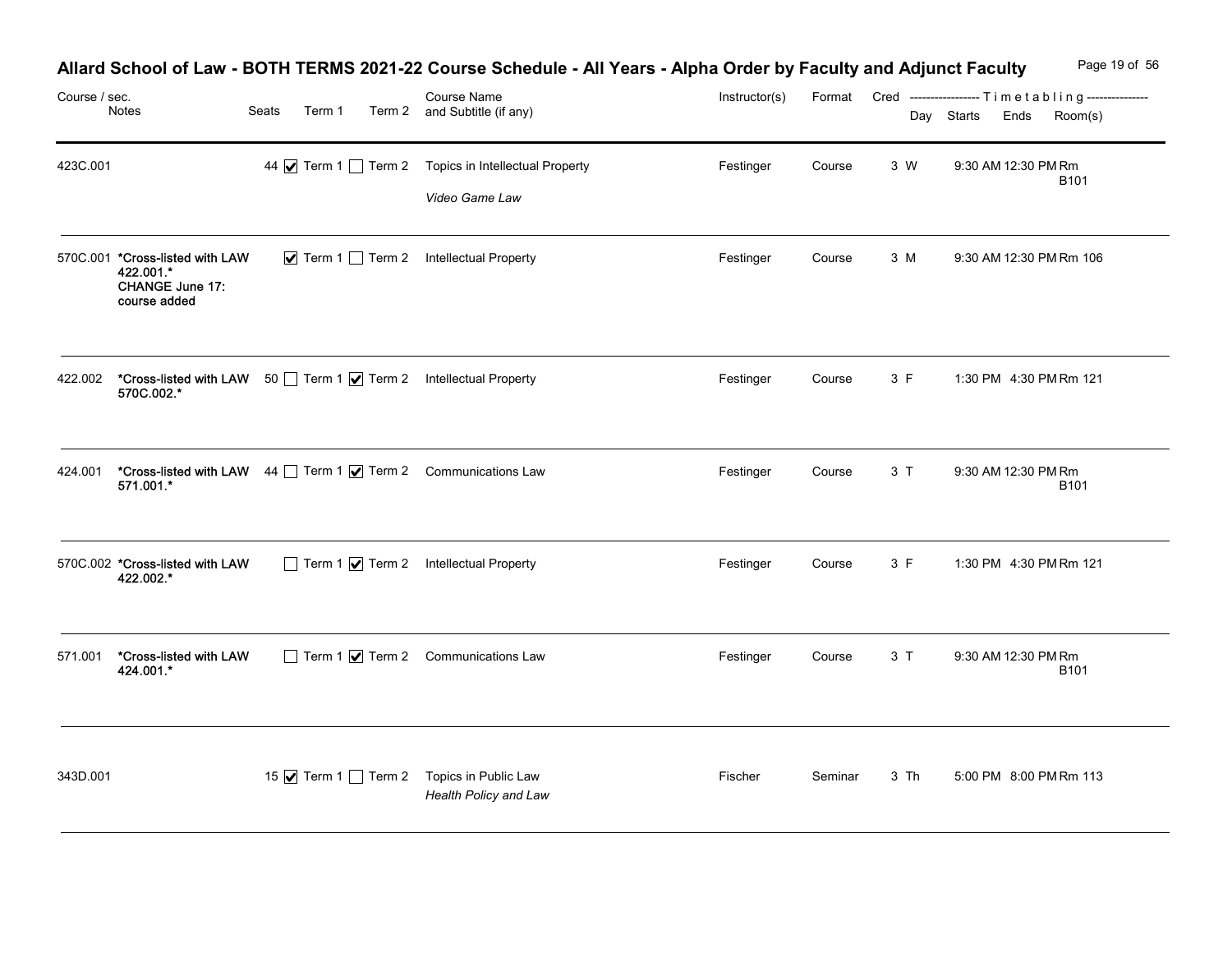|               |                                                                                                                                                          |                 | Allard School of Law - BOTH TERMS 2021-22 Course Schedule - All Years - Alpha Order by Faculty and Adjunct Faculty |               |         |          | Page 20 of 56                                                                       |
|---------------|----------------------------------------------------------------------------------------------------------------------------------------------------------|-----------------|--------------------------------------------------------------------------------------------------------------------|---------------|---------|----------|-------------------------------------------------------------------------------------|
| Course / sec. | Notes                                                                                                                                                    | Seats<br>Term 1 | Course Name<br>Term 2 and Subtitle (if any)                                                                        | Instructor(s) |         |          | Format Cred ----------------- Timetabling---------------<br>Day Starts Ends Room(s) |
| 231.003T1     |                                                                                                                                                          |                 | 50 Ø Term 1 Term 2 Property Law                                                                                    | Flynn         | Course  | 3 W<br>F | 2:00 PM 3:30 PM Rm 122<br>1:30 PM 3:00 PM Rm 122                                    |
| 231.003T2     |                                                                                                                                                          |                 | 50 Term 1 Ø Term 2 Property Law                                                                                    | Flynn         | Course  | 2 M<br>W | 2:00 PM 3:00 PM Rm 123<br>2:00 PM 3:00 PM Rm 123                                    |
| 372.003       | *Cross-listed with LAW 70 Term 1   Term 2 Administrative Law<br>509.003.*                                                                                |                 |                                                                                                                    | Flynn         | Course  | 4 M<br>W | 9:00 AM 11:00 AM Rm 105<br>9:00 AM 11:00 AM Rm 105                                  |
| 509.003       | *Cross-listed with LAW<br>372.003.*                                                                                                                      |                 | Term 1 7 Term 2 Administrative Law                                                                                 | Flynn         | Course  | 4 M<br>W | 9:00 AM 11:00 AM Rm 105<br>9:00 AM 11:00 AM Rm 105                                  |
|               | 344D.001 *This seminar will be<br>taught through<br>videoconferencing with<br>students in Allard room<br>$335.$ *<br>CHANGE June 25:<br>Delivery method. |                 | 15 √ Term 1 ∂ Term 2 Innovations in Governance & Regulatory Design                                                 | Ford          | Seminar | 3 M      | 2:00 PM 5:00 PM Rm 335                                                              |
| 372.004       | *Cross-listed with LAW 70 Term 1   Term 2 Administrative Law<br>509.005.*<br><b>CHANGE January 17:</b><br>Classroom.                                     |                 |                                                                                                                    | Ford          | Course  | 4 T      | 2:00 PM 4:00 PM Rm 104                                                              |
|               |                                                                                                                                                          |                 |                                                                                                                    |               |         | Th       | 2:00 PM 4:00 PM Rm 104                                                              |

# Allard School of Law - BOTH TERMS 2021-22 Course Schedule - All Years - Alpha Order by Faculty and Adjunct Faculty Page 20 of 56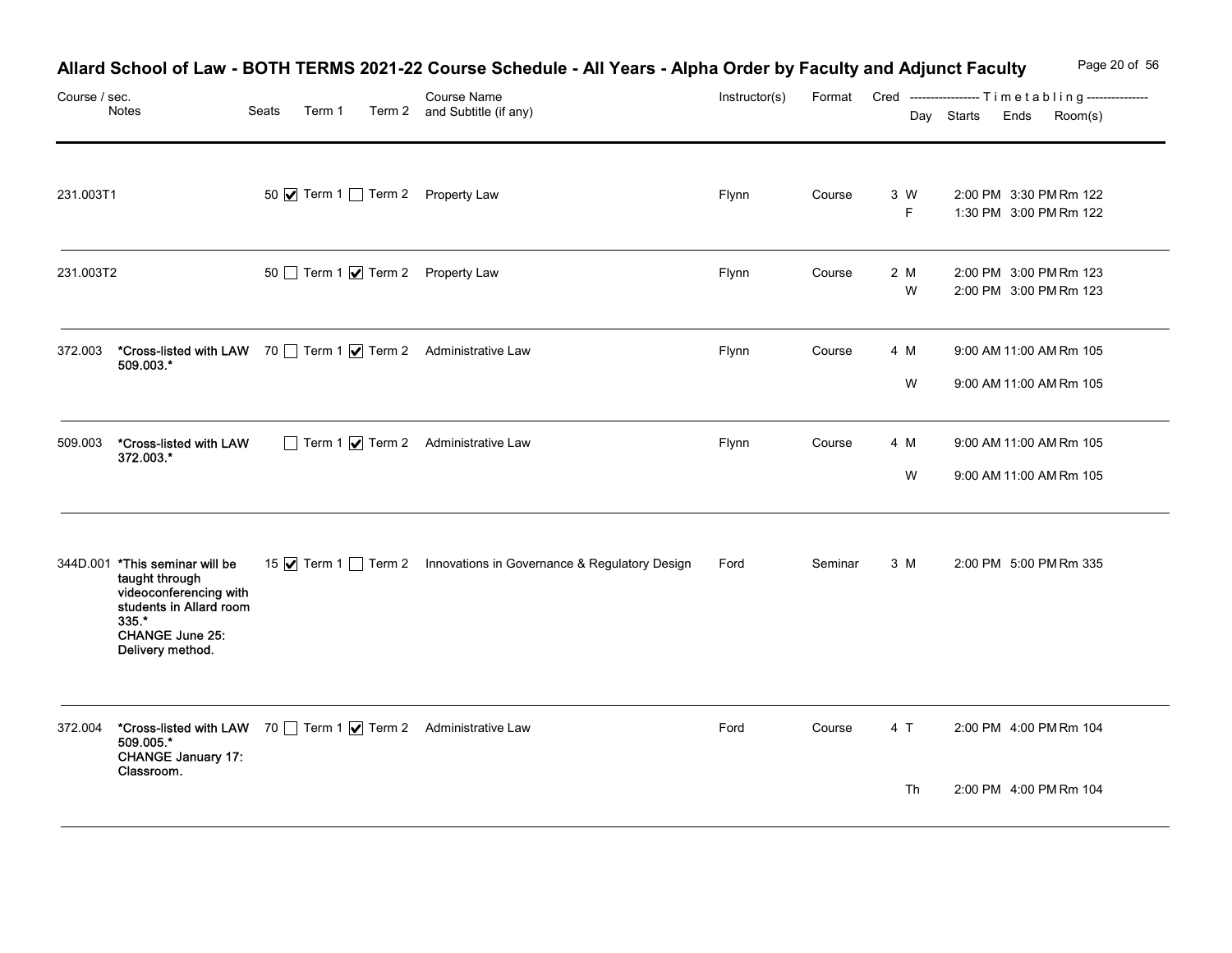|               |                                                                                                                  |       | Allard School of Law - BOTH TERMS 2021-22 Course Schedule - All Years - Alpha Order by Faculty and Adjunct Faculty |                      |          |           | Page 21 of 56                                                                             |
|---------------|------------------------------------------------------------------------------------------------------------------|-------|--------------------------------------------------------------------------------------------------------------------|----------------------|----------|-----------|-------------------------------------------------------------------------------------------|
| Course / sec. | Notes                                                                                                            | Seats | Course Name<br>Term 1 Term 2 and Subtitle (if any)                                                                 | Instructor(s)        |          |           | Format Cred ----------------- Timetabling---------------<br>Day Starts<br>Room(s)<br>Ends |
| 509.005       | *Cross-listed with LAW<br>372.004*                                                                               |       | Term 1 7 Term 2 Administrative Law                                                                                 | Ford                 | Course   | 4 T<br>Th | 2:00 PM 4:00 PM Rm 104<br>2:00 PM 4:00 PM Rm 104                                          |
|               | 406D.001 CHANGE October 12:<br>Classroom.                                                                        |       | 15 Ø Term 1 □ Term 2 Topics in Criminal Justice<br>Forensic Science and Criminal Law                               | Fowler<br>Sandford   | Seminar  | 3T        | 5:00 PM 8:00 PM Rm 114                                                                    |
| 432D.003      |                                                                                                                  |       | 15 Ø Term 1 □ Term 2 Topics in Private Law<br><b>Advanced Contract Law</b>                                         | Funt<br>Ohama-Darcus | Seminar  | 3T        | 9:30 AM 12:30 PM Rm 115                                                                   |
| 490.001       | *Registration by<br>permission only. This<br>clinc fulfills the<br><b>Experiential Learning</b><br>requirement.* |       | 16 Term 1 Ø Term 2 Clinical Criminal Law                                                                           | Galati               | Clinical | 6 W       | 5:00 PM 8:00 PM Downto<br>wn                                                              |
| 466.001       | *Registration by<br>permission only.*                                                                            |       | 30 Term 1 Ø Term 2 Business Law Capstone                                                                           | Gauthier<br>Lim      | Course   | 3 Th      | 2:00 PM 5:00 PM Downto<br>wn                                                              |

## Allard School of Law - BOTH TERMS 2021-22 Course Schedule - All Years - Alpha Order by Faculty and Adjunct Faculty Page 21 of 56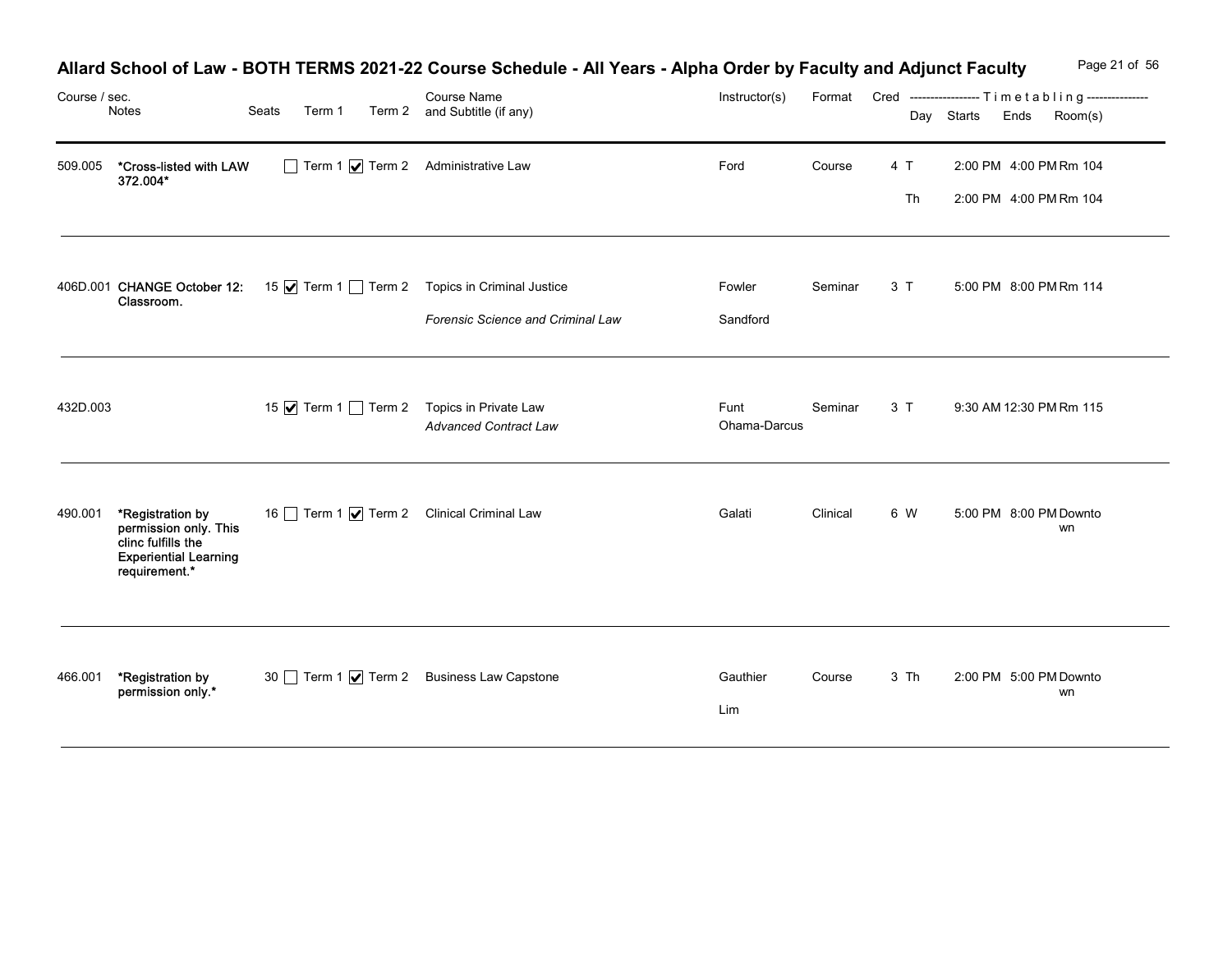|           | Course / sec.                                                                                                    |  | Seats<br>Term 1<br>12 √ Term 1 1 Term 2 Clinical Term |  | Allard School of Law - BOTH TERMS 2021-22 Course Schedule - All Years - Alpha Order by Faculty and Adjunct Faculty                          |                     |          |          |            |                                                                            | Page 22 of 56 |
|-----------|------------------------------------------------------------------------------------------------------------------|--|-------------------------------------------------------|--|---------------------------------------------------------------------------------------------------------------------------------------------|---------------------|----------|----------|------------|----------------------------------------------------------------------------|---------------|
|           | Notes                                                                                                            |  |                                                       |  | Course Name<br>Term 2 and Subtitle (if any)                                                                                                 | Instructor(s)       |          |          | Day Starts | Format Cred -----------------Timetabling---------------<br>Ends<br>Room(s) |               |
| 488.001   | *Registration by<br>permission only. This<br>clinc fulfills the<br><b>Experiential Learning</b><br>requirement.* |  |                                                       |  |                                                                                                                                             | Gervin              | Clinical | 11       |            |                                                                            |               |
|           |                                                                                                                  |  |                                                       |  | <b>Indigenous Community Legal Clinic</b>                                                                                                    | Heslinga<br>Samnani |          |          |            |                                                                            |               |
| 488.002   | *Registration by<br>permission only. This<br>clinc fulfills the<br><b>Experiential Learning</b>                  |  |                                                       |  | 12 Term 1 <b>V</b> Term 2 Clinical Term                                                                                                     | Gervin              | Clinical | 11       |            |                                                                            |               |
|           | requirement.*                                                                                                    |  |                                                       |  | <b>Indigenous Community Legal Clinic</b>                                                                                                    | Heslinga<br>Samnani |          |          |            |                                                                            |               |
| 324D.001  |                                                                                                                  |  |                                                       |  | 15 <b>Ø</b> Term 1 □ Term 2 Topics in International Law & Transactions<br>Legal Institutions and Resource Extraction in the<br>Global South | Ghebremusse Seminar |          | 3 W      |            | 9:30 AM 12:30 PM Rm 112                                                    |               |
| 261.003   |                                                                                                                  |  |                                                       |  | 50 Term 1 7 Term 2 Transnational Law                                                                                                        | Ghebremusse Course  |          | 2 M      |            | 10:30 AM 12:30 PM Rm 104                                                   |               |
| 221.001T1 |                                                                                                                  |  |                                                       |  | 50 V Term 1 Term 2 Criminal Law and Procedure                                                                                               | Goold               | Course   | 3T<br>Th |            | 11:00 AM 12:30 PM Rm 122<br>11:00 AM 12:30 PM Rm 122                       |               |
| 300.002   |                                                                                                                  |  |                                                       |  | 50 √ Term 1 ◯ Term 2 Jurisprudence and Critical Perspectives                                                                                | Goold               | Course   | 3T<br>Th |            | 2:00 PM 3:30 PM Rm 121<br>2:00 PM 3:30 PM Rm 121                           |               |

## Allard School of Law - BOTH TERMS 2021-22 Course Schedule - All Years - Alpha Order by Faculty and Adjunct Faculty Page 22 of 56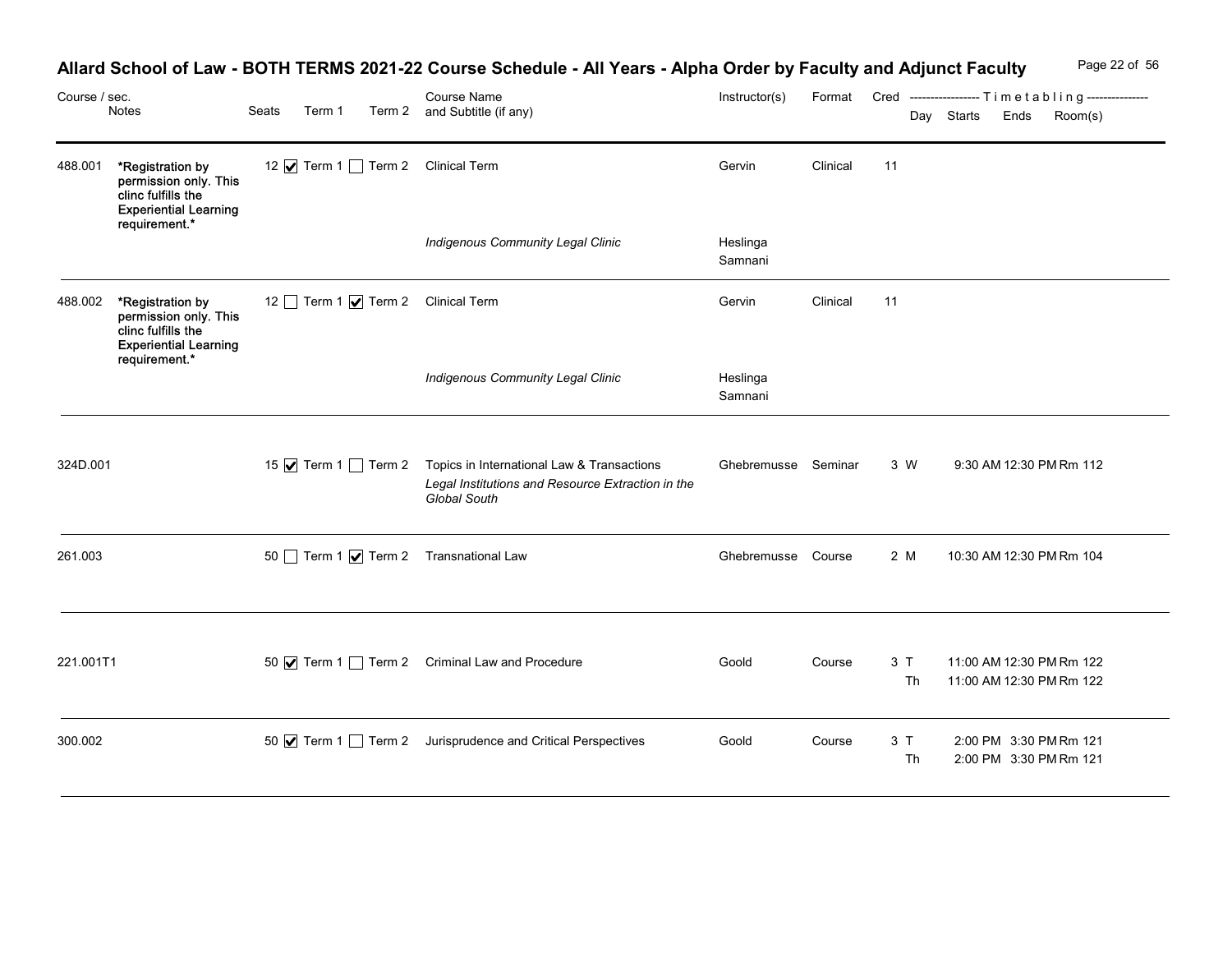|               |                                                                         |                 | Allard School of Law - BOTH TERMS 2021-22 Course Schedule - All Years - Alpha Order by Faculty and Adjunct Faculty |                         |         |           |                                                                                        | Page 23 of 56 |
|---------------|-------------------------------------------------------------------------|-----------------|--------------------------------------------------------------------------------------------------------------------|-------------------------|---------|-----------|----------------------------------------------------------------------------------------|---------------|
| Course / sec. | Notes                                                                   | Seats<br>Term 1 | Course Name<br>Term 2 and Subtitle (if any)                                                                        | Instructor(s)           |         |           | Format Cred ----------------- Timetabling---------------<br>Day Starts Ends<br>Room(s) |               |
| 221.001T2     |                                                                         |                 | 50 Term 1 $\sqrt{ }$ Term 2 Criminal Law and Procedure                                                             | Goold                   | Course  | 2 T<br>Th | 11:30 AM 12:30 PM Rm 122<br>11:30 AM 12:30 PM Rm 122                                   |               |
| 469.003       | *Cross-listed with LAW 50 Term 1 7 Term 2 Civil Procedure<br>590.003.   |                 |                                                                                                                    | Goulden<br>Kuntz        | Course  | 3 M       | 8:30 AM 11:30 AM Rm 122                                                                |               |
| 590.003       | *Cross-listed with LAW<br>469.003                                       |                 | Term 1 7 Term 2 Civil Procedure                                                                                    | Goulden<br>Kuntz        | Course  | 3 M       | 8:30 AM 11:30 AM Rm 122                                                                |               |
| 469.001       | *Cross-listed with LAW 70   Term 1   Term 2 Civil Procedure<br>590.001* |                 |                                                                                                                    | Greenberg<br>Mitretodis | Course  | 3 M       | 9:00 AM 12:00 PM Rm 105                                                                |               |
| 590.001       | *Cross-listed with LAW<br>469.001                                       |                 | ▼ Term 1 Term 2 Civil Procedure                                                                                    | Greenberg<br>Mitretodis | Course  | 3 M       | 9:00 AM 12:00 PM Rm 105                                                                |               |
| 432D.001      |                                                                         |                 | 15 √ Term 1 1 Term 2 Topics in Private Law<br>Damages and Other Forms of Economic Redress                          | Gruber                  | Seminar | 3 Th      | 5:00 PM 8:00 PM Rm 112                                                                 |               |

## Allard School of Law - BOTH TERMS 2021-22 Course Schedule - All Years - Alpha Order by Faculty and Adjunct Faculty Page 23 of 56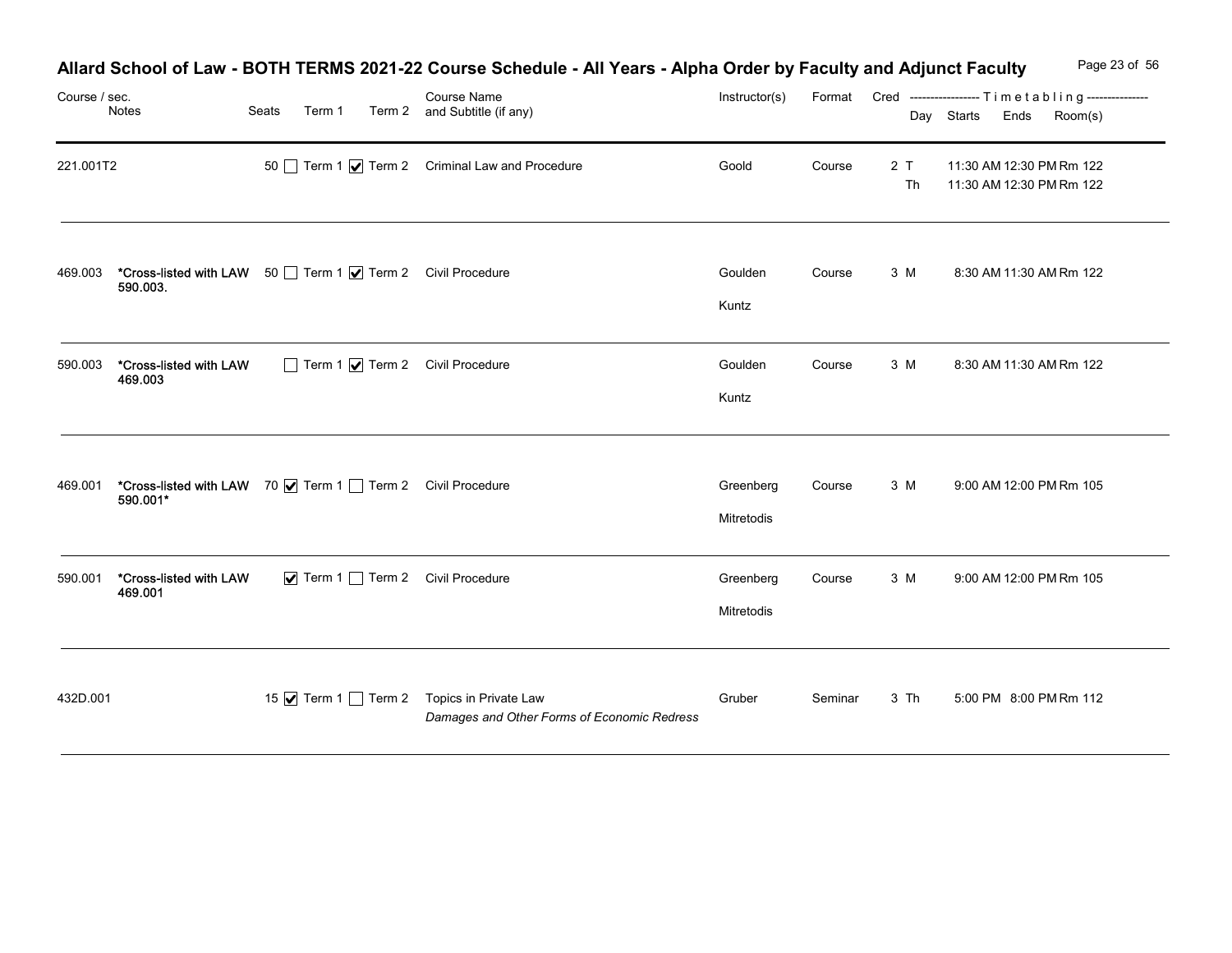|                                                                                                  |                                         | Allard School of Law - BOTH TERMS 2021-22 Course Schedule - All Years - Alpha Order by Faculty and Adjunct Faculty |               |        |          | Page 24 of 56                                                                          |
|--------------------------------------------------------------------------------------------------|-----------------------------------------|--------------------------------------------------------------------------------------------------------------------|---------------|--------|----------|----------------------------------------------------------------------------------------|
| Course / sec.<br>Notes                                                                           | Seats<br>Term 1                         | Course Name<br>Term 2 and Subtitle (if any)                                                                        | Instructor(s) |        |          | Format Cred ----------------- Timetabling---------------<br>Day Starts Ends<br>Room(s) |
| 416.001                                                                                          | 50 Term 1 Ø Term 2 Labour Law           |                                                                                                                    | Gusikoski     | Course | 3 Th     | 6:00 PM 9:00 PM Rm 123                                                                 |
| 356.001                                                                                          |                                         | 20 Term 1 Ø Term 2 First Nations & Economic Development                                                            | Hanna         | Course | 3 M      | 2:00 PM 5:00 PM Rm 112                                                                 |
| 221.002T1                                                                                        |                                         | 50 $\blacksquare$ Term 1 $\blacksquare$ Term 2 Criminal Law and Procedure                                          | Harris, N.    | Course | 3T<br>Th | 11:00 AM 12:30 PM Rm 121<br>11:00 AM 12:30 PM Rm 121                                   |
| 400.001                                                                                          |                                         | 70 V Term 1 Term 2 Advanced Criminal Procedure                                                                     | Harris, N.    | Course | 3T<br>Th | 9:00 AM 10:30 AM Rm 105<br>9:00 AM 10:30 AM Rm 105                                     |
| 221.002T2                                                                                        |                                         | 50 Term 1 <b>V</b> Term 2 Criminal Law and Procedure                                                               | Harris, N.    | Course | 2T<br>Th | 11:30 AM 12:30 PM Rm 106<br>11:30 AM 12:30 PM Rm 106                                   |
| <b>*Cross-listed with LAW</b> 70 □ Term 1 <b>Ø</b> Term 2 Evidence<br><b>507.002*</b><br>476.002 |                                         |                                                                                                                    | Harris, N.    | Course | 4 T      | 2:00 PM 4:00 PM Rm 105                                                                 |
|                                                                                                  |                                         |                                                                                                                    |               |        | Th       | 2:00 PM 4:00 PM Rm 105                                                                 |
| *Cross-listed with LAW<br>507.002<br>476.002.*                                                   | $\Box$ Term 1 $\bigvee$ Term 2 Evidence |                                                                                                                    | Harris, N.    | Course | 4 T      | 2:00 PM 4:00 PM Rm 105                                                                 |
|                                                                                                  |                                         |                                                                                                                    |               |        | Th       | 2:00 PM 4:00 PM Rm 105                                                                 |

# Allard School of Law - BOTH TERMS 2021-22 Course Schedule - All Years - Alpha Order by Faculty and Adjunct Faculty Page 24 of 56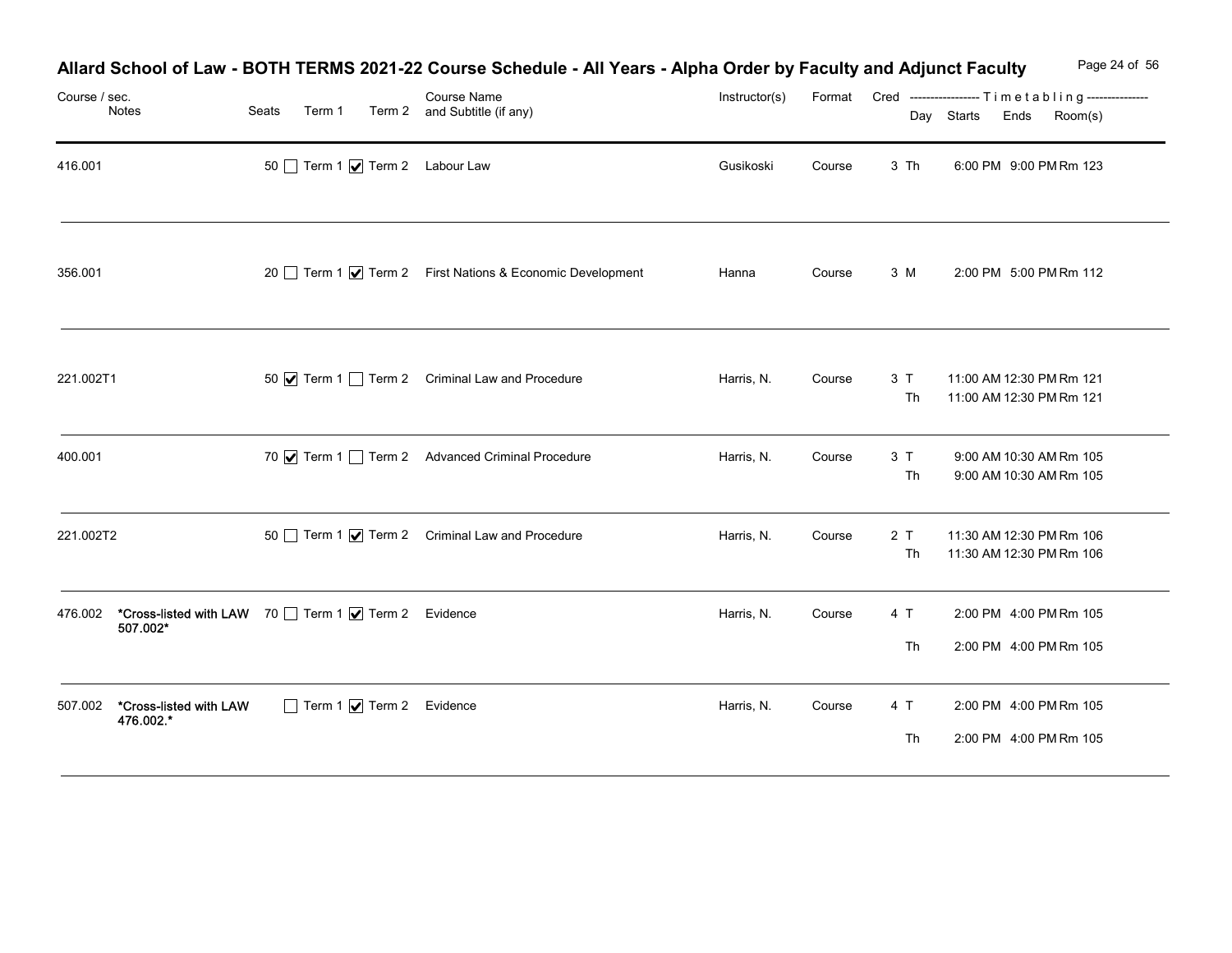| Course / sec. | Notes                                                                                                                                               | Seats | Term 1 | Allard School of Law - BOTH TERMS 2021-22 Course Schedule - All Years - Alpha Order by Faculty and Adjunct Faculty<br><b>Course Name</b><br>Term 2 and Subtitle (if any) | Instructor(s) |               |              | Page 25 of 56<br>Format Cred -----------------Timetabling---------------<br>Day Starts Ends<br>Room(s) |
|---------------|-----------------------------------------------------------------------------------------------------------------------------------------------------|-------|--------|--------------------------------------------------------------------------------------------------------------------------------------------------------------------------|---------------|---------------|--------------|--------------------------------------------------------------------------------------------------------|
|               | 462.001T1*All year. Meets<br>alternate weeks. Total<br>credit value for this<br>workshop is 3 (2 in term<br>1 and 1 in term 2). (See<br>462.001T2)* |       |        | 15 Ø Term 1 □ Term 2 Close Corporations                                                                                                                                  | Hennigar      | Workshop 2 Th |              | 6:30 PM 9:30 PM Rm 111                                                                                 |
|               |                                                                                                                                                     |       |        | Corporations: From Beginning to End                                                                                                                                      | Webber        |               |              |                                                                                                        |
|               | 462.001T2*All year. Meets<br>alternate weeks. Total<br>credit value for this<br>workshop is 3 (2 in term<br>1 and 1 in term 2). (See                |       |        | 15 Term 1 √ Term 2 Close Corporations                                                                                                                                    | Hennigar      | Workshop 1 Th |              | 6:30 PM 9:30 PM Rm 111                                                                                 |
|               | 462.001T1)*                                                                                                                                         |       |        | Corporations: From Beginning to End                                                                                                                                      | Webber        |               |              |                                                                                                        |
|               | 491.001T1*Registration by<br>*.permission only                                                                                                      |       |        | 15 √ Term 1 ∂ Term 2 Law Students Legal Advice Program Credit                                                                                                            | Heslinga      | Clinical      | $\mathbf{3}$ |                                                                                                        |
|               | 491.001T2*Registration by<br>*.permission only                                                                                                      |       |        | 15 Term 1 Ø Term 2 Law Students Legal Advice Program Credit                                                                                                              | Heslinga      | Clinical      | $\mathbf 3$  |                                                                                                        |

## Allard School of Law - BOTH TERMS 2021-22 Course Schedule - All Years - Alpha Order by Faculty and Adjunct Faculty Page 25 of 56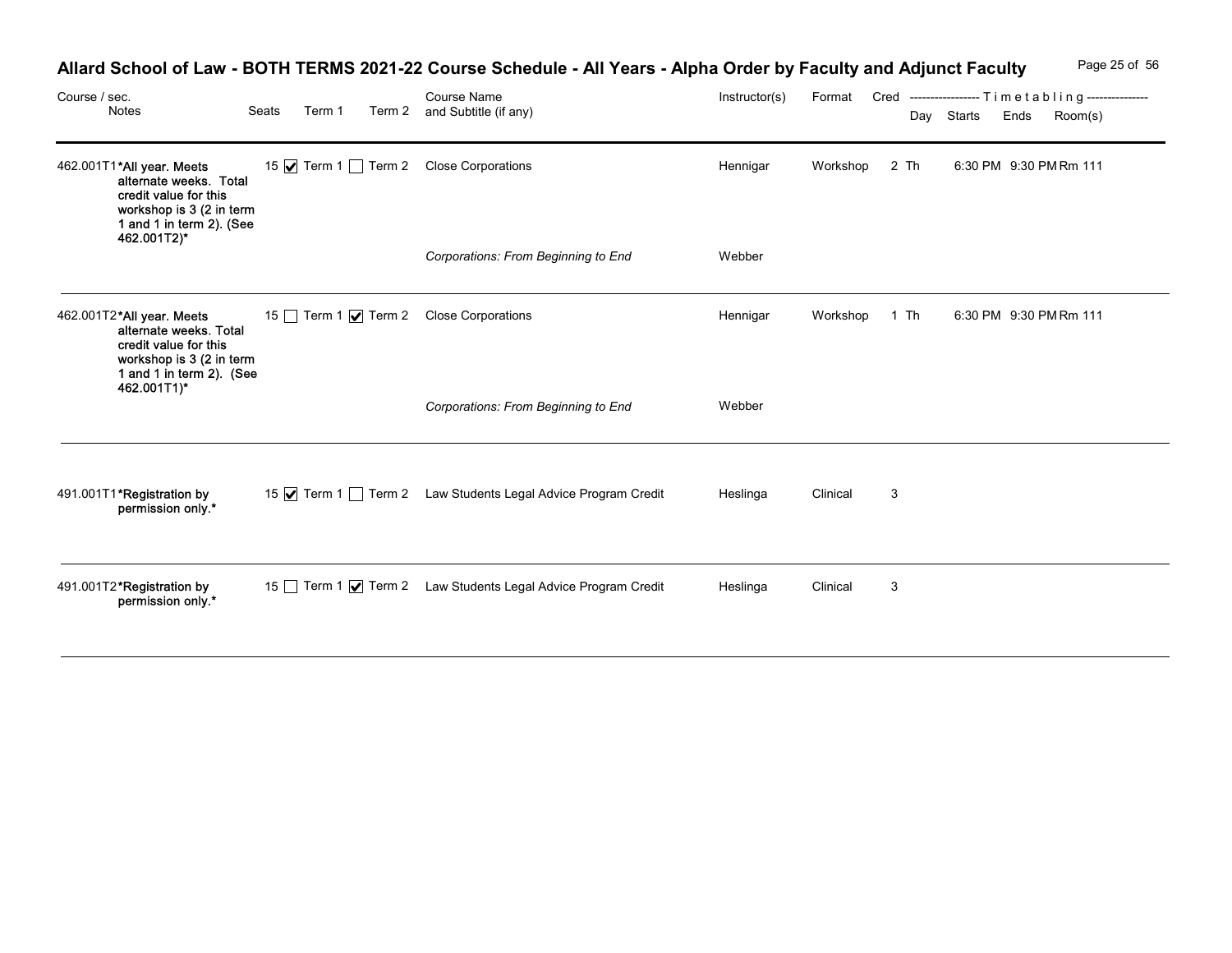| Course / sec. |                                                                                                                                                                                                                                                                                                                                                                   |                 | Allard School of Law - BOTH TERMS 2021-22 Course Schedule - All Years - Alpha Order by Faculty and Adjunct Faculty<br><b>Course Name</b> | Instructor(s)        |               |           | Page 26 of 56<br>Format Cred ----------------- Timetabling--------------- |
|---------------|-------------------------------------------------------------------------------------------------------------------------------------------------------------------------------------------------------------------------------------------------------------------------------------------------------------------------------------------------------------------|-----------------|------------------------------------------------------------------------------------------------------------------------------------------|----------------------|---------------|-----------|---------------------------------------------------------------------------|
|               | Notes                                                                                                                                                                                                                                                                                                                                                             | Seats<br>Term 1 | Term 2 and Subtitle (if any)                                                                                                             |                      |               |           | Day Starts Ends Room(s)                                                   |
|               | 432A.001 *This intensive seminar 15   Term 1   Term 2 Topics in Private Law<br>meets online 9:30am -<br>12:30pm on Jan 25,<br>9:30am - 2:00pm on Jan<br>27, 9:30am - 12:30pm<br>on Feb 1, and 9:30am -<br>12:30pm on Feb 2. Time<br>conflicts are allowed for<br>this seminar.*<br>CHANGE January 7,<br>2022: course to meet<br>online; June 11: course<br>added. |                 |                                                                                                                                          | Hofri                | Seminar       | 1 TTh     | 9:30 AM 12:30 PM Rm 115                                                   |
|               |                                                                                                                                                                                                                                                                                                                                                                   |                 | Comparative and Offshore Trust Law and Practice                                                                                          |                      |               | т         | 12:30 PM 2:00 PM Rm 115                                                   |
| 473.001       |                                                                                                                                                                                                                                                                                                                                                                   |                 | 12 Term 1 Ø Term 2 Appellate Advocacy                                                                                                    | Holloway<br>Olmstead | Workshop 3 Th |           | 2:00 PM 4:00 PM Rm 114                                                    |
|               | 459.001 *Cross-listed with LAW 70 Term 1 7 Term 2 Business Organizations<br>508D.001.*                                                                                                                                                                                                                                                                            |                 |                                                                                                                                          | Hutchison            | Course        | 4 T<br>Th | 9:00 AM 11:00 AM Rm 105<br>9:00 AM 11:00 AM Rm 105                        |
| 461.001       |                                                                                                                                                                                                                                                                                                                                                                   |                 | 70 Term 1 Ø Term 2 Corporate Transactions                                                                                                | Hutchison            | Course        | 3T<br>Th  | 4:00 PM 5:30 PM Rm 105<br>4:00 PM 5:30 PM Rm 105                          |
|               | 508D.001 *Cross-listed with LAW<br>459.001.*                                                                                                                                                                                                                                                                                                                      |                 | Term 1 7 Term 2 Business Organizations                                                                                                   | Hutchison            | Course        | 4 T       | 9:00 AM 11:00 AM Rm 105                                                   |

## Allard School of Law - BOTH TERMS 2021-22 Course Schedule - All Years - Alpha Order by Faculty and Adjunct Faculty Page 26 of 56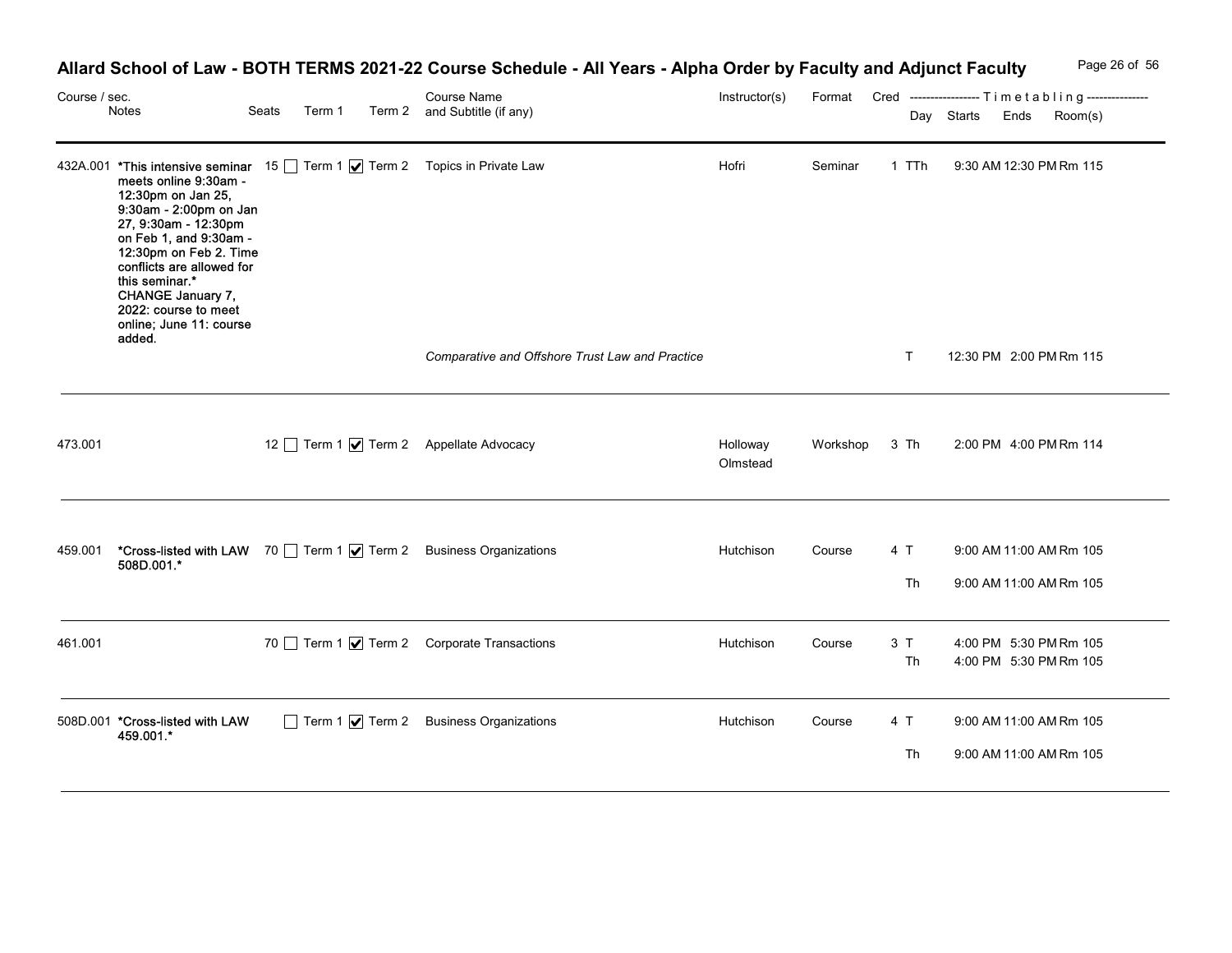|               |                                                                                            |                                               | Allard School of Law - BOTH TERMS 2021-22 Course Schedule - All Years - Alpha Order by Faculty and Adjunct Faculty |               |         |              | Page 27 of 56                                                                             |
|---------------|--------------------------------------------------------------------------------------------|-----------------------------------------------|--------------------------------------------------------------------------------------------------------------------|---------------|---------|--------------|-------------------------------------------------------------------------------------------|
| Course / sec. | Notes                                                                                      | Seats                                         | Course Name<br>Term 1 Term 2 and Subtitle (if any)                                                                 | Instructor(s) |         |              | Format Cred ----------------- Timetabling---------------<br>Day Starts<br>Room(s)<br>Ends |
|               | 353D.001 CHANGE January 20:<br>Classroom.                                                  |                                               | 15 Term 1 Ø Term 2 Aboriginal & Treaty Rights<br>Aboriginal and Treaty Rights Litigation                           | Jackson       | Seminar | 3 Th         | 2:00 PM 5:00 PM Rm 115                                                                    |
| 467C.001      |                                                                                            |                                               | 20 Term 1 √ Term 2 Topics in Corporate Law<br><b>Financial Accounting in Legal Practice</b>                        | Jawanda       | Course  | 3 W          | 6:00 PM 9:00 PM Rm 121                                                                    |
|               | 474.L03 *Advocacy Practice<br>Simulation Lab to<br>accompany lecture<br>component 474.001. | 12 Ø Term 1 □ Term 2 Trial Advocacy           | LAB                                                                                                                | Jetté         | Lab     | W            | 6:00 PM 8:00 PM Rm 121                                                                    |
| 383.001       | *COURSE<br><b>CANCELLED*</b>                                                               | 50 $\sqrt{ }$ Term 1 Term 2 Mental Health Law |                                                                                                                    | Johnston, L.  | Course  | $\mathbf{3}$ |                                                                                           |
| 349D.002      |                                                                                            |                                               | 15 √ Term 1 1 Term 2 Topics in Constitutional Law<br>Law and Inequality                                            | Joshi         | Seminar | 3 M          | 2:00 PM 5:00 PM Rm 115                                                                    |
| 261.004       |                                                                                            | 50 Term 1 7 Term 2 Transnational Law          |                                                                                                                    | Joshi         |         |              |                                                                                           |

## Allard School of Law - BOTH TERMS 2021-22 Course Schedule - All Years - Alpha Order by Faculty and Adjunct Faculty Page 27 of 56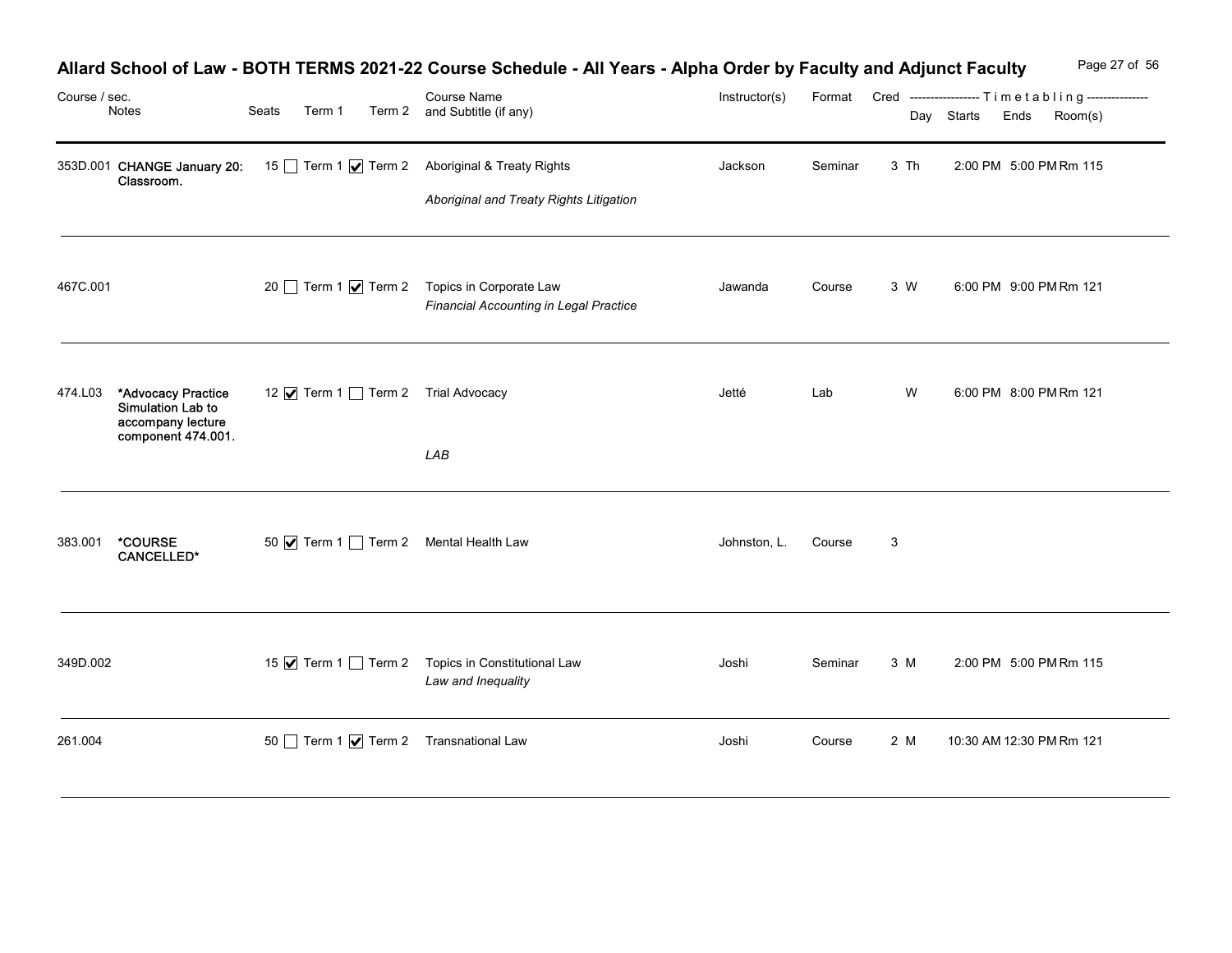| Course / sec. | Notes                                                                                                                                                                                                                                  | Seats<br>Term 1 | Course Name<br>Term 2 and Subtitle (if any) | Allard School of Law - BOTH TERMS 2021-22 Course Schedule - All Years - Alpha Order by Faculty and Adjunct Faculty<br>Instructor(s) |        |     | Page 28 of 56<br>Format Cred ----------------- Timetabling---------------<br>Room(s)<br>Day Starts<br>Ends |
|---------------|----------------------------------------------------------------------------------------------------------------------------------------------------------------------------------------------------------------------------------------|-----------------|---------------------------------------------|-------------------------------------------------------------------------------------------------------------------------------------|--------|-----|------------------------------------------------------------------------------------------------------------|
|               | 347B.004 <b>*Registration restricted</b> 50 Term 1 $\sqrt{ }$ Term 2 Federalism<br>to 2nd year JD students. <sup>*</sup>                                                                                                               |                 |                                             | Kaushal                                                                                                                             | Course | 2T  | 2:00 PM 4:00 PM Rm 123                                                                                     |
| 377.001       | *Cross-listed with LAW 70 Term 1   Term 2 Immigration Law<br>577.001.*<br><b>EXAM CONFLICT:</b><br><b>STUDENTS</b><br><b>REGISTERED IN</b><br>377.001/577.001 ARE<br>NOT ALLOWED TO BE<br><b>REGISTERED IN</b><br>438.001/538.001, AND |                 |                                             | Kaushal                                                                                                                             | Course | 3 T | 11:00 AM 12:30 PM Rm 105                                                                                   |
|               | <b>VICE VERSA.</b>                                                                                                                                                                                                                     |                 |                                             |                                                                                                                                     |        | Th  | 11:00 AM 12:30 PM Rm 105                                                                                   |
|               | 577.001 *Cross-listed with LAW<br>377.001.*<br><b>EXAM CONFLICT:</b><br><b>STUDENTS</b><br><b>REGISTERED IN</b><br>377.001/577.001 ARE<br>NOT ALLOWED TO BE<br><b>REGISTERED IN</b>                                                    |                 | Term 1 7 Term 2 Immigration Law             | Kaushal                                                                                                                             | Course | 3 T | 11:00 AM 12:30 PM Rm 105                                                                                   |
|               | 438.001/538.001, AND<br><b>VICE VERSA.</b>                                                                                                                                                                                             |                 |                                             |                                                                                                                                     |        | Th  | 11:00 AM 12:30 PM Rm 105                                                                                   |

# Allard School of Law - BOTH TERMS 2021-22 Course Schedule - All Years - Alpha Order by Faculty and Adjunct Faculty Page 28 of 56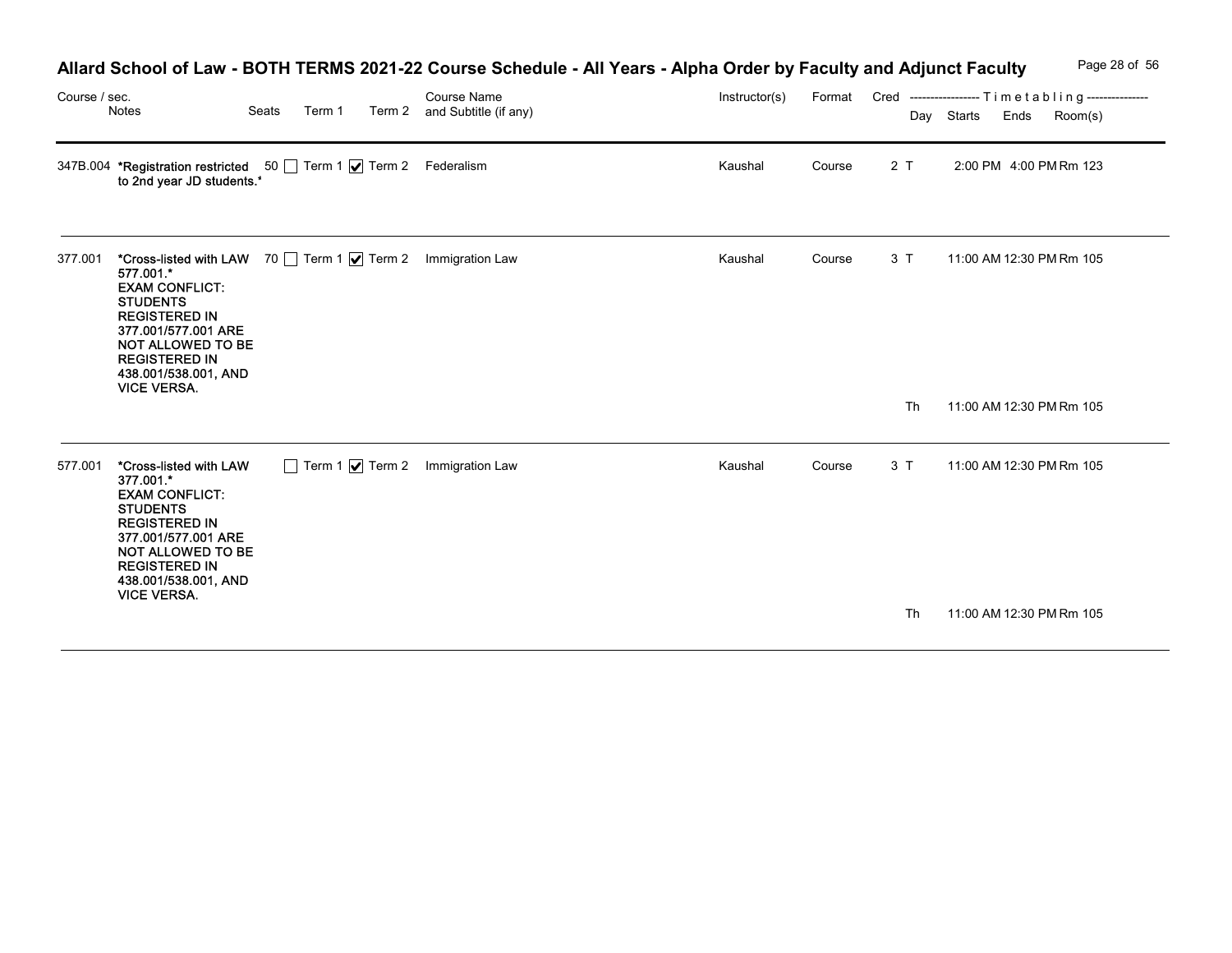| Course / sec. | Notes                                                                                                                                                                                                                                 | Seats<br>Term 1                                                 | Allard School of Law - BOTH TERMS 2021-22 Course Schedule - All Years - Alpha Order by Faculty and Adjunct Faculty<br>Course Name<br>Term 2 and Subtitle (if any) | Instructor(s) |          |          | Page 29 of 56<br>Format Cred -----------------Timetabling---------------<br>Day Starts<br>Ends<br>Room(s) |
|---------------|---------------------------------------------------------------------------------------------------------------------------------------------------------------------------------------------------------------------------------------|-----------------------------------------------------------------|-------------------------------------------------------------------------------------------------------------------------------------------------------------------|---------------|----------|----------|-----------------------------------------------------------------------------------------------------------|
|               | 435C.001 EXAM CONFLICT:<br><b>STUDENTS</b><br><b>REGISTERED IN</b><br>435C.001 ARE NOT<br>ALLOWED TO BE<br><b>REGISTERED IN</b><br>300.001, AND VICE<br><b>VERSA</b>                                                                  | 40 Term 1 7 Term 2 Topics in Tort Law                           |                                                                                                                                                                   | Kazimirski    | Course   | 3 M      | 5:00 PM 8:00 PM Rm 121                                                                                    |
|               |                                                                                                                                                                                                                                       |                                                                 | Personal Injury Law                                                                                                                                               | Kovacs        |          |          |                                                                                                           |
| 281.004       |                                                                                                                                                                                                                                       |                                                                 | 50 V Term 1 Term 2 Legal Research and Writing                                                                                                                     | Kollbrand     | Workshop | 2T       | 2:00 PM 4:00 PM Rm 104                                                                                    |
|               | to 2nd year JD<br>students.* EXAM<br><b>CONFLICT: STUDENTS</b><br><b>REGISTERED IN</b><br>347B.002 ARE NOT<br>ALLOWED TO BE<br><b>REGISTERED IN</b><br>509.004 OR<br>437.001/537.001 OR<br>468.002/588.002, AND<br><b>VICE VERSA.</b> | 347B.002 *Registration restricted 50 Ø Term 1 Term 2 Federalism |                                                                                                                                                                   | Kong          | Course   | 2 F      | 1:30 PM 3:30 PM Rm 105                                                                                    |
| 271.004       |                                                                                                                                                                                                                                       |                                                                 | 50 Term 1 7 Term 2 Introduction to Public Law & the Charter                                                                                                       | Kong          | Course   | 3T<br>Th | 9:30 AM 11:00 AM Rm 123<br>9:30 AM 11:00 AM Rm 123                                                        |

## Allard School of Law - BOTH TERMS 2021-22 Course Schedule - All Years - Alpha Order by Faculty and Adjunct Faculty Page 29 of 56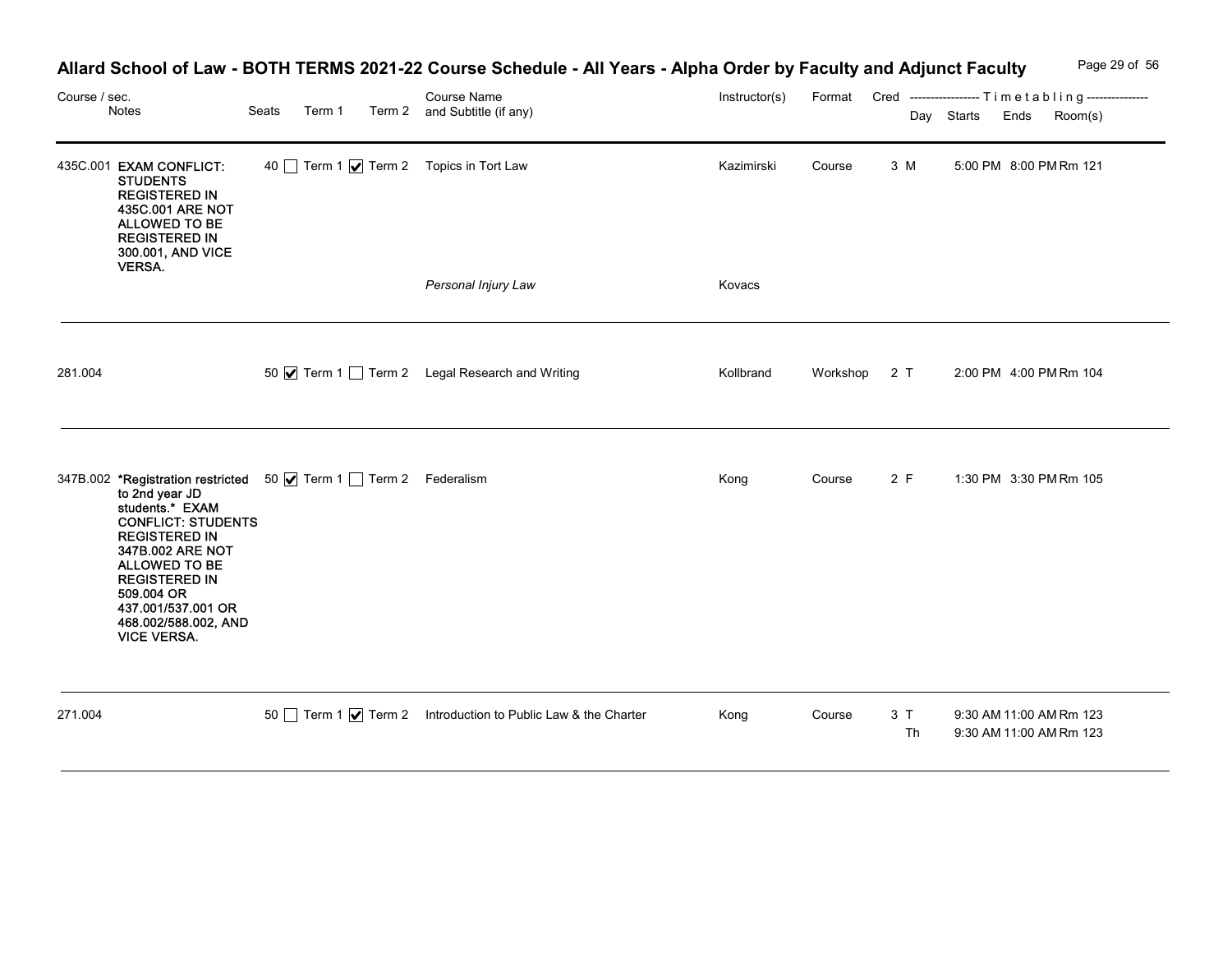| Course / sec. |                                                          |                                         | Allard School of Law - BOTH TERMS 2021-22 Course Schedule - All Years - Alpha Order by Faculty and Adjunct Faculty<br>Course Name | Instructor(s)        |         |      |            | Page 30 of 56<br>Format Cred ----------------- Timetabling--------------- |
|---------------|----------------------------------------------------------|-----------------------------------------|-----------------------------------------------------------------------------------------------------------------------------------|----------------------|---------|------|------------|---------------------------------------------------------------------------|
|               | Notes                                                    | Seats<br>Term 1                         | Term 2 and Subtitle (if any)                                                                                                      |                      |         |      | Day Starts | Ends<br>Room(s)                                                           |
|               | 567.001Tax<br>Administration and<br>Dispute Resolution.* |                                         | 413D.001 *Cross-listed with LAW 15 M Term 1 Term 2 Tax Administration and Dispute Resolution                                      | Kroft                | Seminar | 3 M  |            | 5:30 PM 8:30 AM Rm 115                                                    |
|               |                                                          |                                         | Tax Dispute Resolution and Litigation                                                                                             |                      |         |      |            |                                                                           |
| 567.001       | *Cross-listed with LAW<br>413D.001.*                     |                                         | $\triangledown$ Term 1 $\square$ Term 2 Tax Administration and Dispute Resolution<br>Tax Dispute Resolution and Litigation        | Kroft                | Seminar | 3 M  |            | 5:30 PM 8:30 PM Rm 115                                                    |
|               |                                                          |                                         |                                                                                                                                   |                      |         |      |            |                                                                           |
| 343D.002      |                                                          | 15 Term 1 Ø Term 2 Topics in Public Law | <b>Government Liability</b>                                                                                                       | Krueger<br>Evans, K. | Seminar | 3 Th |            | 5:00 PM 8:00 PM Rm 113                                                    |
|               |                                                          |                                         |                                                                                                                                   |                      |         |      |            |                                                                           |
| 319D.001      |                                                          |                                         | 15 √ Term 1 1 Term 2 International Human Rights                                                                                   | Lazarus              | Seminar | 3 M  |            | 9:30 AM 12:30 PM Rm 113                                                   |
| 261.002       |                                                          | 50 Term 1 7 Term 2 Transnational Law    |                                                                                                                                   | Lazarus              | Course  | 2 M  |            | 10:30 AM 12:30 PM Rm 123                                                  |
| 351D.002      |                                                          |                                         | 15 Term 1 Ø Term 2 Topics in Human Rights<br>Criminal Justice, Security and Human Rights                                          | Lazarus              | Seminar | 3 W  |            | 9:30 AM 12:30 PM Rm 113                                                   |

# Allard School of Law - BOTH TERMS 2021-22 Course Schedule - All Years - Alpha Order by Faculty and Adjunct Faculty Page 30 of 56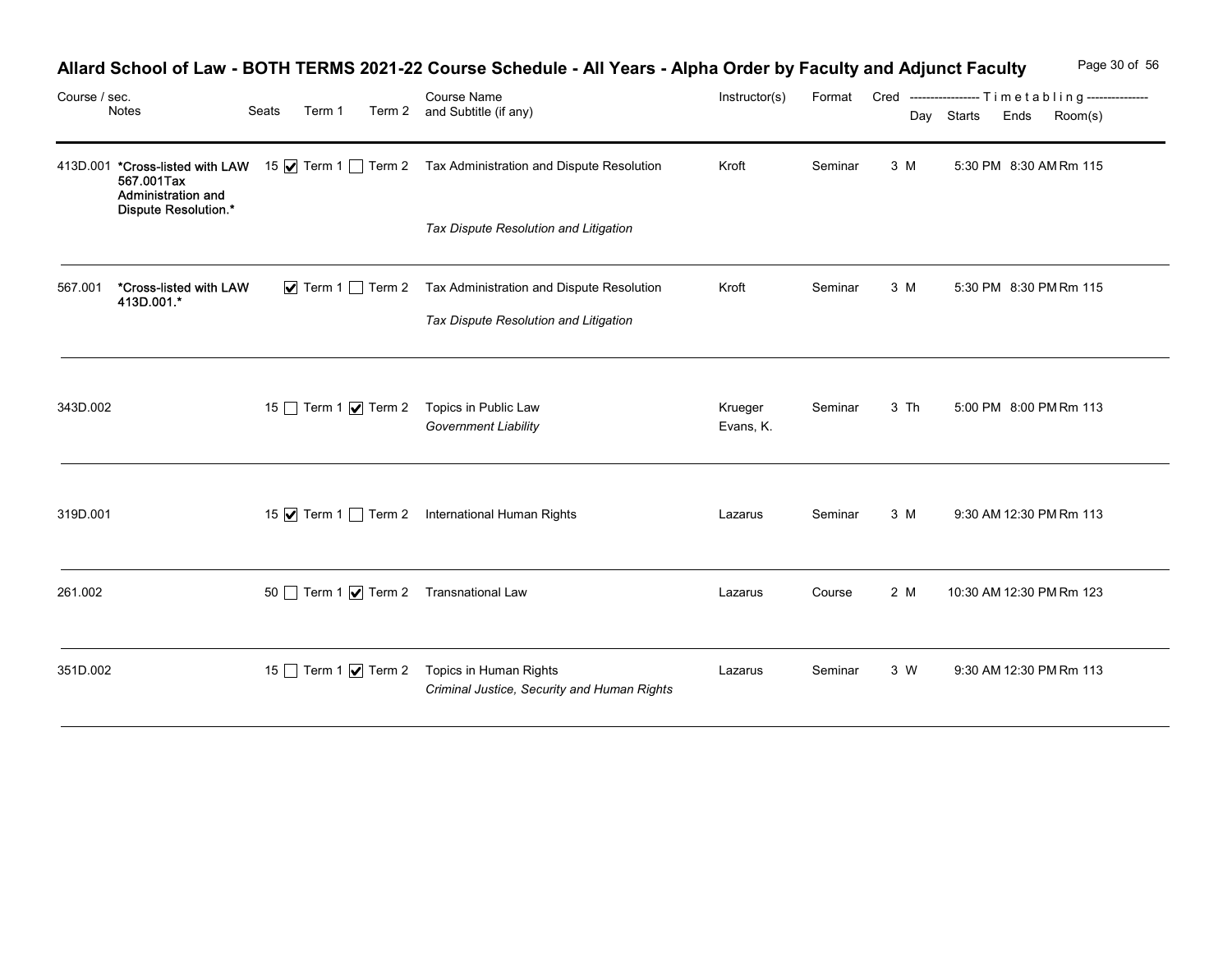| Course / sec. |                                                                                                                         |       |  | Allard School of Law - BOTH TERMS 2021-22 Course Schedule - All Years - Alpha Order by Faculty and Adjunct Faculty<br>Course Name | Instructor(s) | Format        |     | Page 31 of 56<br>Cred ----------------- Timetabling--------------- |
|---------------|-------------------------------------------------------------------------------------------------------------------------|-------|--|-----------------------------------------------------------------------------------------------------------------------------------|---------------|---------------|-----|--------------------------------------------------------------------|
|               | Notes                                                                                                                   | Seats |  | Term 1 Term 2 and Subtitle (if any)                                                                                               |               |               |     | Day Starts<br>Room(s)<br>Ends                                      |
|               | 481D.002 *This seminar fulfills the 15 $\sqrt{ }$ Term 1 Term 2<br><b>Experiential Learning</b><br>requirement.*        |       |  | Topics in Litigation, Dispute Resolution &<br>Administration of Justice                                                           | LeBaron       | Seminar       | 3T  | 9:30 AM 12:30 PM Rm 112                                            |
|               |                                                                                                                         |       |  | Resilient Lawyering in a Time of Change                                                                                           |               |               |     |                                                                    |
| 500.001       | LL.M. students only.*                                                                                                   |       |  | *Enrolment restricted to 15 \[ Term 1 \[ Term 2 Current Legal Problems                                                            | LeBaron       | Seminar       | 4 T | 2:00 PM 4:00 PM Rm 111                                             |
|               |                                                                                                                         |       |  | LL.M. Seminar                                                                                                                     | Lin           |               | Th  | 2:00 PM 4:00 PM Rm 111                                             |
| 477.001       | *This workshop fulfills<br>the Experiential<br>Learning requirement.*                                                   |       |  | 20   Term 1 √ Term 2 Negotiation & Dispute Resolution                                                                             | LeBaron       | Workshop      | 3 T | 2:00 PM 5:00 PM Rm 113                                             |
|               | 481D.001 <b>*This seminar fulfills the</b> 15 □ Term 1 <b>V</b> Term 2<br><b>Experiential Learning</b><br>requirement.* |       |  | Topics in Litigation, Dispute Resolution &<br>Administration of Justice                                                           | LeBaron       | Seminar       | 3 W | 2:00 PM 5:00 PM Rm 113                                             |
|               |                                                                                                                         |       |  | <b>Intercultural Dispute Resolution</b>                                                                                           |               |               |     |                                                                    |
| 430.003       | *This workshop does<br>NOT fulfill the 3 credit<br>seminar requirement.<br>Registration restricted to                   |       |  | 20 √ Term 1 1 Term 2 Advanced Legal Research                                                                                      | LeDuc         | Workshop 3 Th |     | 6:00 PM 9:00 PM Rm<br>B101                                         |

#### Allard School of Law - BOTH TERMS 2021-22 Course Schedule - All Years - Alpha Order by Faculty and Adjunct Faculty Page 31 of 56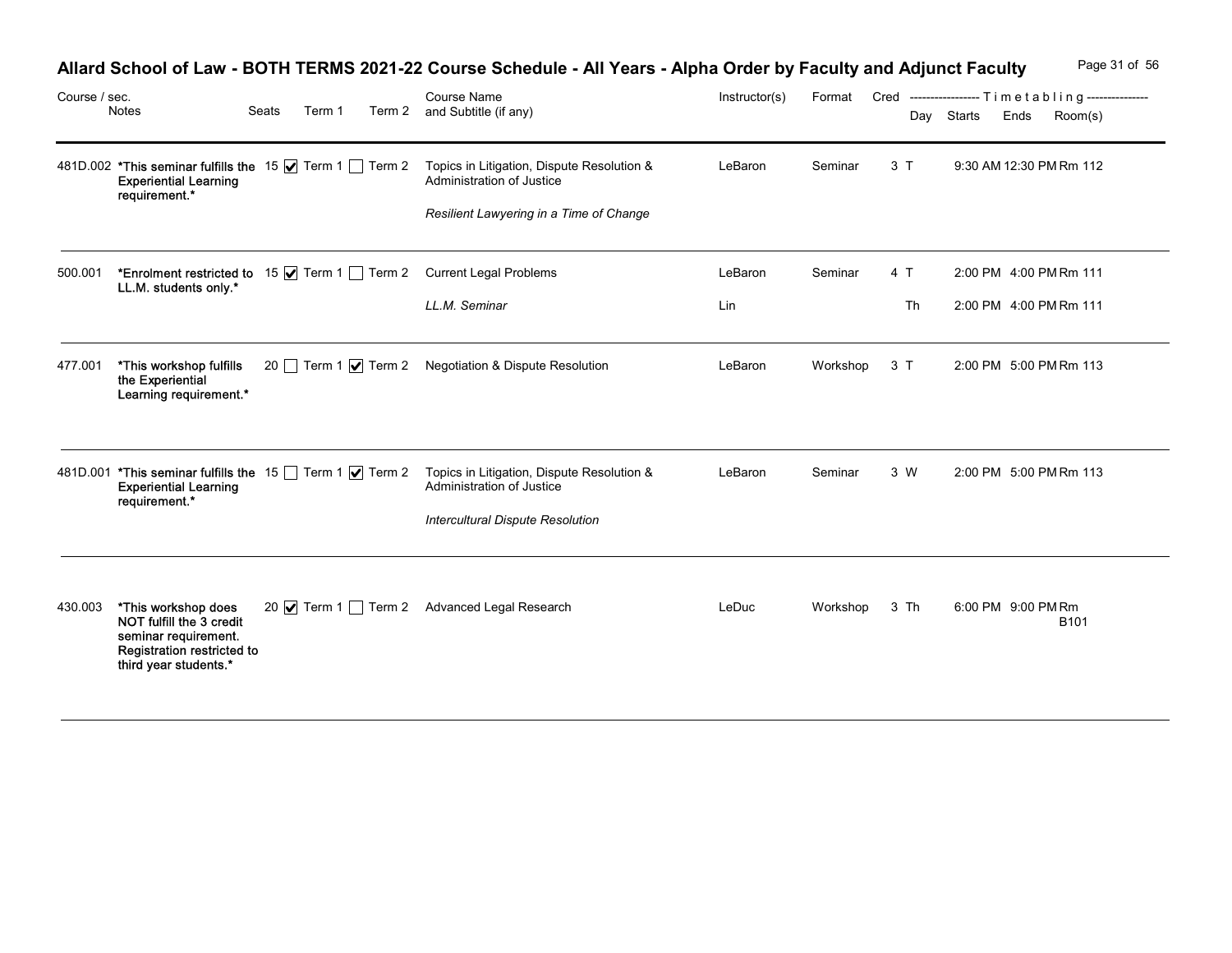|               |                                                                                                                                                                        |       |        | Allard School of Law - BOTH TERMS 2021-22 Course Schedule - All Years - Alpha Order by Faculty and Adjunct Faculty |               |          |           |                    | Page 32 of 56                                                       |
|---------------|------------------------------------------------------------------------------------------------------------------------------------------------------------------------|-------|--------|--------------------------------------------------------------------------------------------------------------------|---------------|----------|-----------|--------------------|---------------------------------------------------------------------|
| Course / sec. | Notes                                                                                                                                                                  | Seats | Term 1 | <b>Course Name</b><br>Term 2 and Subtitle (if any)                                                                 | Instructor(s) |          |           | Day Starts<br>Ends | Format Cred ----------------- Timetabling---------------<br>Room(s) |
|               | 470.001T1*Registration by<br>Permission Only. (See<br>LAW 470.001T2 and<br>LAW 471D.001.) This<br>clinic fulfills the<br><b>Experiential Learning</b><br>requirement.* |       |        | 18 Ø Term 1 □ Term 2 The Innocence Project                                                                         | Levy          | Clinical | 3 Th      |                    | 2:00 PM 5:00 PM Rm 113                                              |
|               | 470.001T2*Registration by<br>Permission Only. (See<br>LAW 470.001T1 and<br>LAW 471D.001.) This<br>clinic fulfills the<br><b>Experiential Learning</b><br>requirement.* |       |        | 18 Term 1 √ Term 2 The Innocence Project                                                                           | Levy          | Clinical | 3 Th      |                    | 2:00 PM 5:00 PM Rm 113                                              |
|               | 508D.004.*                                                                                                                                                             |       |        | 459.004 *Cross-listed with LAW 70   Term 1   Term 2 Business Organizations                                         | Liao          | Course   | 4 W<br>F. |                    | 10:30 AM 12:30 PM Rm 105<br>10:30 AM 12:30 PM Rm 105                |
|               | 508D.004 *Cross-listed with LAW<br>459.004.*                                                                                                                           |       |        | ✔ Term 1 □ Term 2 Business Organizations                                                                           | Liao          | Course   | 4 W<br>F. |                    | 10:30 AM 12:30 PM Rm 105<br>10:30 AM 12:30 PM Rm 105                |
| 312D.001      |                                                                                                                                                                        |       |        | 15 ● Term 1 □ Term 2 Topics in Philosophy of Law & Theoretical<br>Perspectives<br>Law and Empirical Evidence       | Lin           | Seminar  | 3 M       |                    | 2:00 PM 5:00 PM Rm 113                                              |

## Allard School of Law - BOTH TERMS 2021-22 Course Schedule - All Years - Alpha Order by Faculty and Adjunct Faculty Page 32 of 56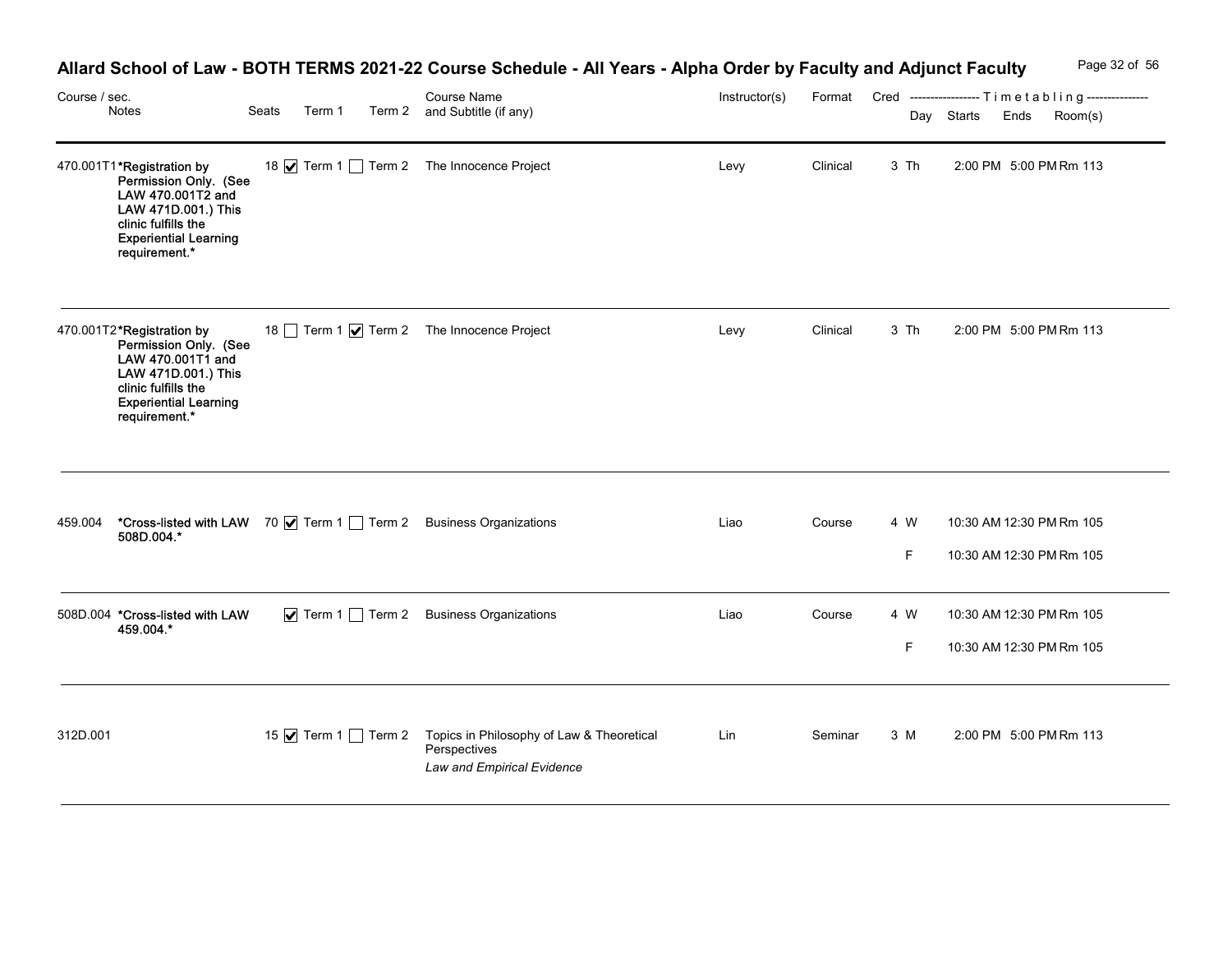| Course / sec. |                                                                           |                              | Allard School of Law - BOTH TERMS 2021-22 Course Schedule - All Years - Alpha Order by Faculty and Adjunct Faculty<br>Course Name | Instructor(s)         |         |          | Format Cred ----------------- Timetabling--------------- | Page 33 of 56 |
|---------------|---------------------------------------------------------------------------|------------------------------|-----------------------------------------------------------------------------------------------------------------------------------|-----------------------|---------|----------|----------------------------------------------------------|---------------|
|               | Notes                                                                     | Seats<br>Term 1              | Term 2 and Subtitle (if any)                                                                                                      |                       |         |          | Day Starts Ends                                          | Room(s)       |
| 459.002       | 508D.002.*                                                                |                              | *Cross-listed with LAW 70   Term 1   Term 2 Business Organizations                                                                | Lin                   | Course  | 4 T      | 2:00 PM 4:00 PM Rm 122                                   |               |
|               |                                                                           |                              |                                                                                                                                   |                       |         | Th       | 2:00 PM 4:00 PM Rm 122                                   |               |
|               | 508D.002 *Cross-listed with LAW<br>459.002.*                              |                              | Term 1 7 Term 2 Business Organizations                                                                                            | Lin                   | Course  | 4 T      | 2:00 PM 4:00 PM Rm 122                                   |               |
|               |                                                                           |                              |                                                                                                                                   |                       |         | Th       | 2:00 PM 4:00 PM Rm 122                                   |               |
|               |                                                                           |                              |                                                                                                                                   |                       |         |          |                                                          |               |
| 372.001       | *Cross-listed with LAW 70 V Term 1 Term 2 Administrative Law<br>509.001.* |                              |                                                                                                                                   | Liston                | Course  | 4 T      | 10:30 AM 12:30 PM Rm 106                                 |               |
|               |                                                                           |                              |                                                                                                                                   |                       |         | Th       | 10:30 AM 12:30 PM Rm 106                                 |               |
| 509.001       | *Cross-listed with LAW                                                    |                              | ▼ Term 1 Term 2 Administrative Law                                                                                                | Liston                | Course  | 4 T      | 10:30 AM 12:30 PM Rm 106                                 |               |
|               | 372.001.*                                                                 |                              |                                                                                                                                   |                       |         | Th       | 10:30 AM 12:30 PM Rm 106                                 |               |
|               |                                                                           |                              |                                                                                                                                   |                       |         |          |                                                          |               |
| 271.001       |                                                                           |                              | 50 Term 1 √ Term 2 Introduction to Public Law & the Charter                                                                       | Liston                | Course  | 3T<br>Th | 9:30 AM 11:00 AM Rm 106<br>9:30 AM 11:00 AM Rm 106       |               |
| 312D.002      |                                                                           | 15 Term 1 $\sqrt{ }$ Term 2  | Topics in Philosophy of Law & Theoretical                                                                                         | Liston                | Seminar | 3 M      | 2:00 PM 5:00 PM Rm 115                                   |               |
|               |                                                                           |                              | Perspectives<br>Law and Literature                                                                                                |                       |         |          |                                                          |               |
|               |                                                                           |                              |                                                                                                                                   |                       |         |          |                                                          |               |
|               | 211.001T1                                                                 | 50 Ø Term 1 Term 2 Contracts |                                                                                                                                   | MacDougall, B. Course |         | 3 W      | 11:00 AM 12:30 PM Rm 121                                 |               |

## Allard School of Law - BOTH TERMS 2021-22 Course Schedule - All Years - Alpha Order by Faculty and Adjunct Faculty Page 33 of 56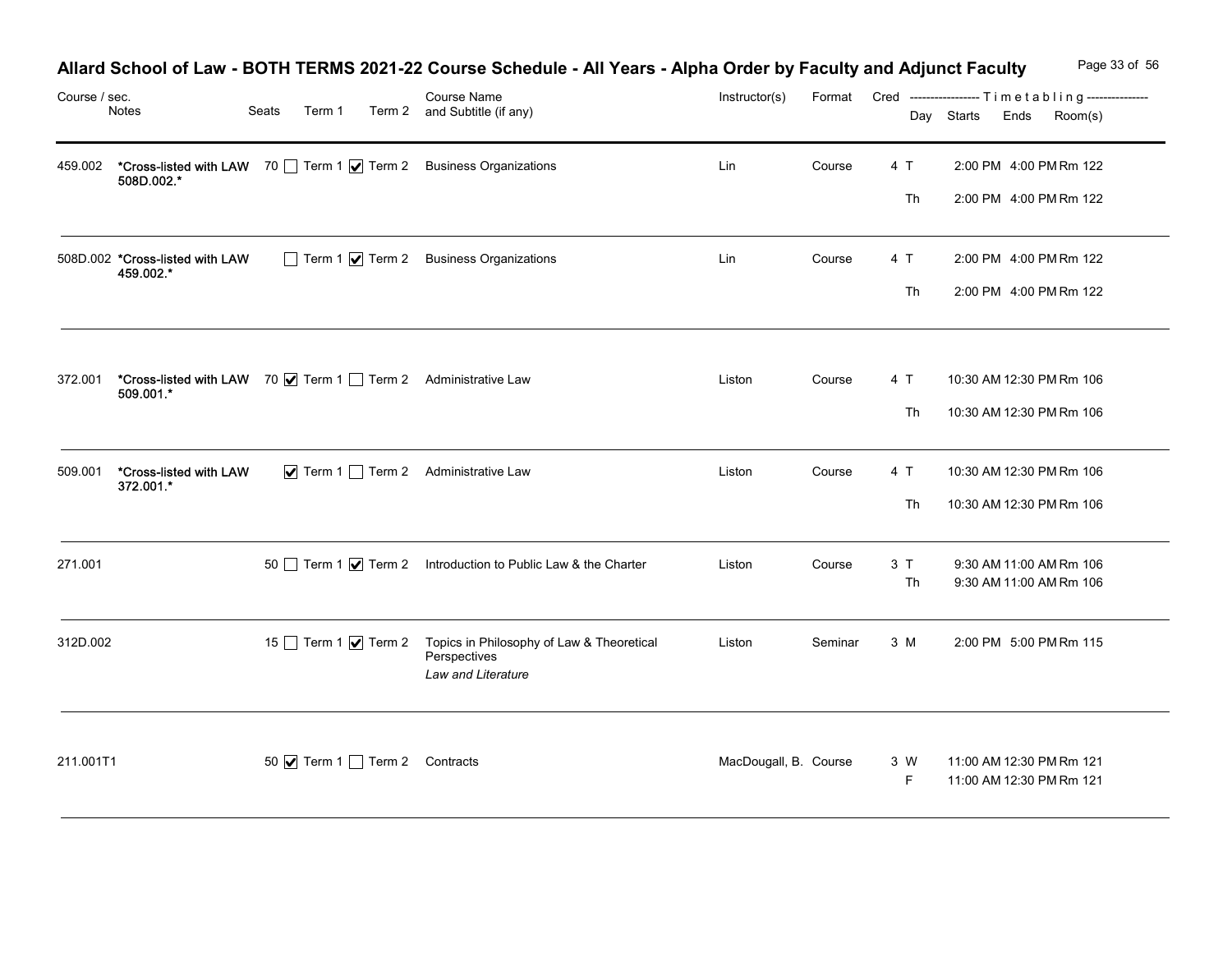| Course / sec. | Notes                                                                                                                                                                                             | Seats | Term 1 | Course Name<br>Term 2 and Subtitle (if any)                         | Allard School of Law - BOTH TERMS 2021-22 Course Schedule - All Years - Alpha Order by Faculty and Adjunct Faculty<br>Instructor(s) |          | Page 34 of 56<br>Format Cred ----------------- Timetabling---------------<br>Day Starts<br>Ends<br>Room(s) |
|---------------|---------------------------------------------------------------------------------------------------------------------------------------------------------------------------------------------------|-------|--------|---------------------------------------------------------------------|-------------------------------------------------------------------------------------------------------------------------------------|----------|------------------------------------------------------------------------------------------------------------|
| 437.001       | 537.001.*<br><b>EXAM CONFLICT:</b><br><b>STUDENTS</b><br><b>REGISTERED IN</b><br>437.001/537.001 ARE<br>NOT ALLOWED TO BE<br><b>REGISTERED IN</b><br>347B.002, AND VICE<br><b>VERSA.</b>          |       |        | *Cross-listed with LAW 40   Term 1   Term 2 Commercial Transactions | MacDougall, B. Course                                                                                                               | 3 W      | 2:00 PM 3:30 PM Rm 123                                                                                     |
|               |                                                                                                                                                                                                   |       |        |                                                                     |                                                                                                                                     | F        | 1:30 PM 3:00 PM Rm 123                                                                                     |
| 537.001       | *Cross-listed with LAW<br>437.001.*<br><b>EXAM CONFLICT:</b><br><b>STUDENTS</b><br><b>REGISTERED IN</b><br>437.001/537.001 ARE<br>NOT ALLOWED TO BE<br><b>REGISTERED IN</b><br>347B.002, AND VICE |       |        | ✔ Term 1 □ Term 2 Commercial Transactions                           | MacDougall, B. Course                                                                                                               | 3 W      | 2:00 PM 3:30 PM Rm 123                                                                                     |
|               | <b>VERSA</b>                                                                                                                                                                                      |       |        |                                                                     |                                                                                                                                     | F        | 1:30 PM 3:00 PM Rm 123                                                                                     |
| 211.001T2     |                                                                                                                                                                                                   |       |        | 50 Term 1 7 Term 2 Contracts                                        | MacDougall, B. Course                                                                                                               | 2 W<br>F | 11:30 AM 12:30 PM Rm 122<br>11:30 AM 12:30 PM Rm 122                                                       |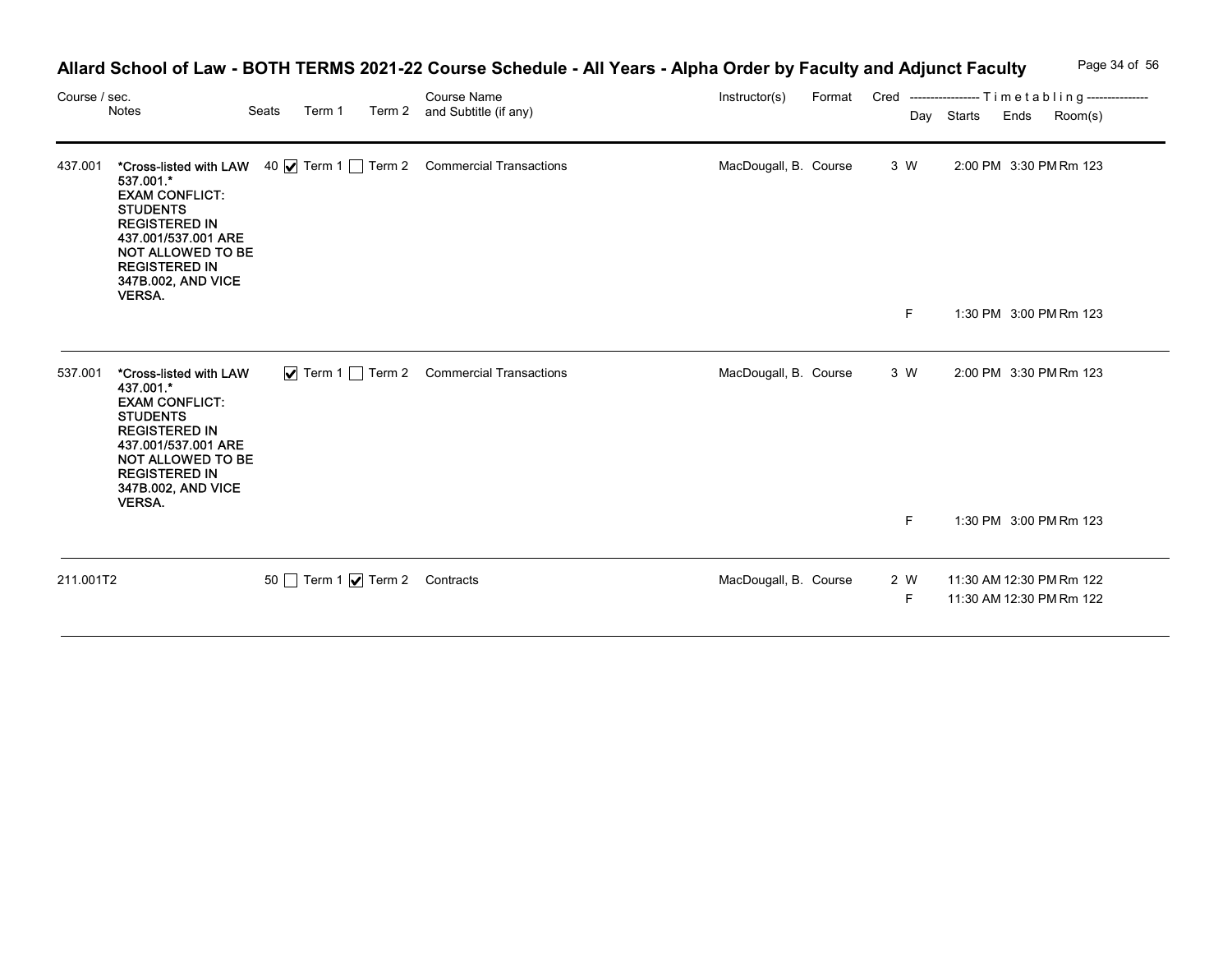| Course / sec. | Notes                                                                                                                                                                                                                                                                                   | Seats<br>Term 1 | Allard School of Law - BOTH TERMS 2021-22 Course Schedule - All Years - Alpha Order by Faculty and Adjunct Faculty<br>Course Name<br>Term 2 and Subtitle (if any) | Instructor(s)         |         |                 | Day Starts Ends | Page 35 of 56<br>Format Cred ----------------- Timetabling---------------<br>Room(s) |
|---------------|-----------------------------------------------------------------------------------------------------------------------------------------------------------------------------------------------------------------------------------------------------------------------------------------|-----------------|-------------------------------------------------------------------------------------------------------------------------------------------------------------------|-----------------------|---------|-----------------|-----------------|--------------------------------------------------------------------------------------|
| 438.001       | *Cross-listed with LAW 50 Term 1   Term 2 Secured Transactions<br>538.001.*<br><b>EXAM CONFLICT:</b><br><b>STUDENTS</b><br><b>REGISTERED IN</b><br>438.001/538.001 ARE<br>NOT ALLOWED TO BE<br><b>REGISTERED IN</b><br>377.001/577.001 OR<br>325.001/592.001, AND<br><b>VICE VERSA.</b> |                 |                                                                                                                                                                   | MacDougall, B. Course |         | 3 W             |                 | 9:00 AM 10:30 AM Rm 121                                                              |
|               | 538.001 *Cross-listed with LAW<br>438.001.*<br><b>EXAM CONFLICT:</b><br><b>STUDENTS</b><br><b>REGISTERED IN</b><br>438.001/538.001 ARE<br>NOT ALLOWED TO BE<br><b>REGISTERED IN</b><br>377.001/577.001 OR<br>325.001/592.001, AND<br><b>VICE VERSA.</b>                                 |                 | Term 1 7 Term 2 Secured Transactions                                                                                                                              | MacDougall, B. Course |         | F.<br>3 W<br>F. |                 | 9:00 AM 10:30 AM Rm 121<br>9:00 AM 10:30 AM Rm 121<br>9:00 AM 10:30 AM Rm 121        |
| 358D.001      |                                                                                                                                                                                                                                                                                         |                 | 15 √ Term 1 ◯ Term 2 Topics in First Nations Law<br>An Introduction to Indigenous Legal Orders within<br>the Settler State                                        | Mack                  | Seminar | 3 Th            |                 | 2:00 PM 5:00 PM Rm 115                                                               |
| 291.001       |                                                                                                                                                                                                                                                                                         |                 | 50 Term 1 Ø Term 2 Aboriginal & Treaty Rights                                                                                                                     | Mack                  | Course  | 2T              |                 | 2:00 PM 4:00 PM Rm 121                                                               |

# Allard School of Law - BOTH TERMS 2021-22 Course Schedule - All Years - Alpha Order by Faculty and Adjunct Faculty Page 35 of 56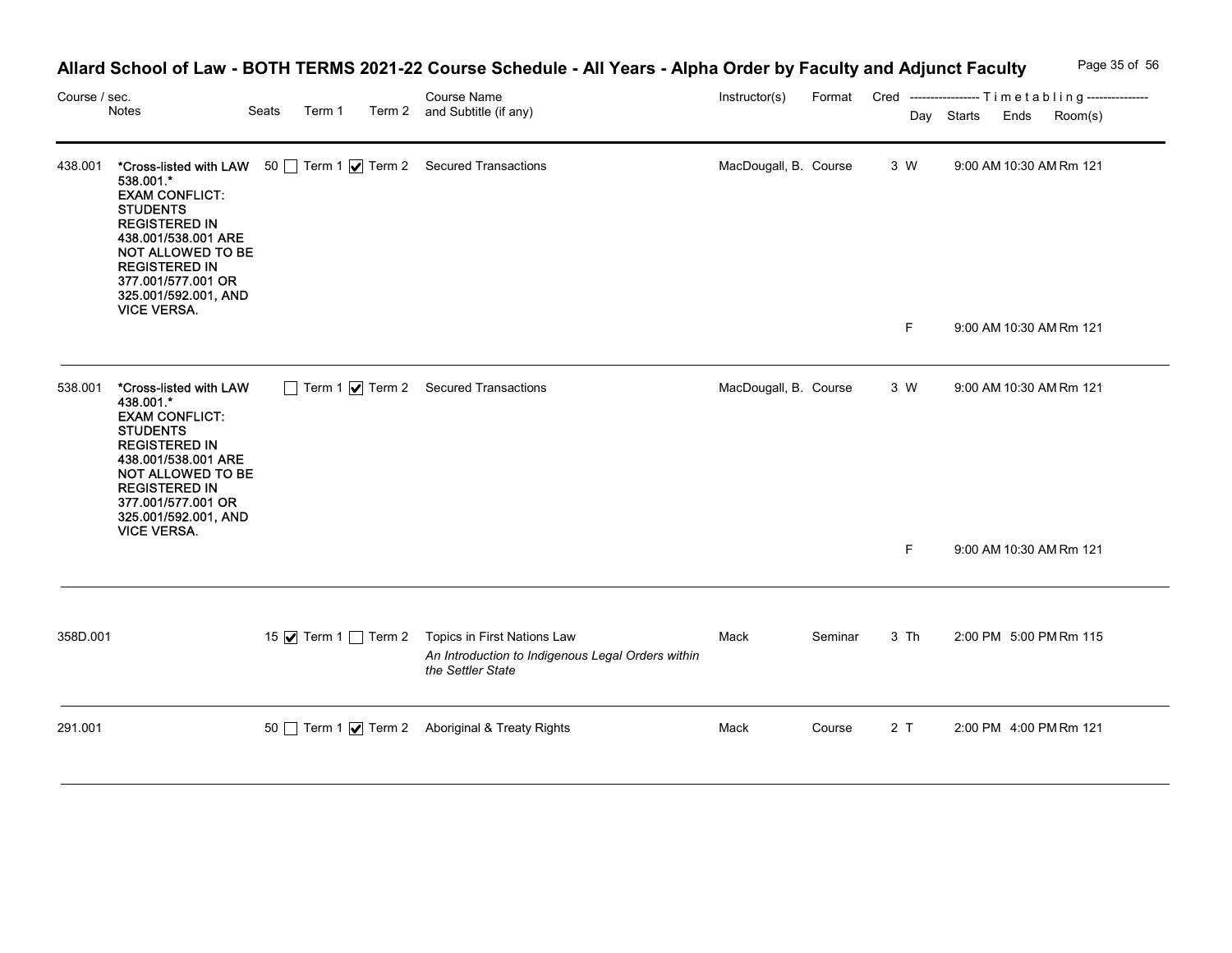|               |                                                                                                                                                                                                                                                                                              |                                 | Allard School of Law - BOTH TERMS 2021-22 Course Schedule - All Years - Alpha Order by Faculty and Adjunct Faculty |                   |             |          | Page 36 of 56                                                                       |
|---------------|----------------------------------------------------------------------------------------------------------------------------------------------------------------------------------------------------------------------------------------------------------------------------------------------|---------------------------------|--------------------------------------------------------------------------------------------------------------------|-------------------|-------------|----------|-------------------------------------------------------------------------------------|
| Course / sec. | Notes                                                                                                                                                                                                                                                                                        | Seats                           | Course Name<br>Term 1 Term 2 and Subtitle (if any)                                                                 | Instructor(s)     |             |          | Format Cred ----------------- Timetabling---------------<br>Day Starts Ends Room(s) |
| 291.002       |                                                                                                                                                                                                                                                                                              |                                 | 50 Term 1 Ø Term 2 Aboriginal & Treaty Rights                                                                      | Mack              | Course      | 2 Th     | 2:00 PM 4:00 PM Rm 121                                                              |
| 395.001       | CHANGE June 17:<br>course added                                                                                                                                                                                                                                                              | 20 Ø Term 1 □ Term 2 Forest Law |                                                                                                                    | Mancell<br>Garton | Course      | 3 Th     | 5:00 PM 8:00 PM Rm 122                                                              |
| 374.001       |                                                                                                                                                                                                                                                                                              |                                 | 44 Term 1 <b>V</b> Term 2 Municipal Law                                                                            | Manhas            | Course      | 3 M<br>W | 9:00 AM 10:30 AM Rm<br><b>B101</b><br>9:00 AM 10:30 AM Rm<br><b>B101</b>            |
|               | 515.99A *Part of UBC Law's<br><b>Distance Learning</b><br>Program. Enroment is<br>limited to LLMCL and<br>Unclassified students<br>only. For more<br>information on eligibility<br>and enrolment, please<br>visit<br>http://www.allard.ubc.ca/<br>admissions/distance-<br>learning-program.* |                                 | ▼ Term 1 Term 2 Candadian Private Law: Contractual Obligations<br>and Remedies                                     | Mann, P.          | Web-based 5 |          |                                                                                     |

## Allard School of Law - BOTH TERMS 2021-22 Course Schedule - All Years - Alpha Order by Faculty and Adjunct Faculty Page 36 of 56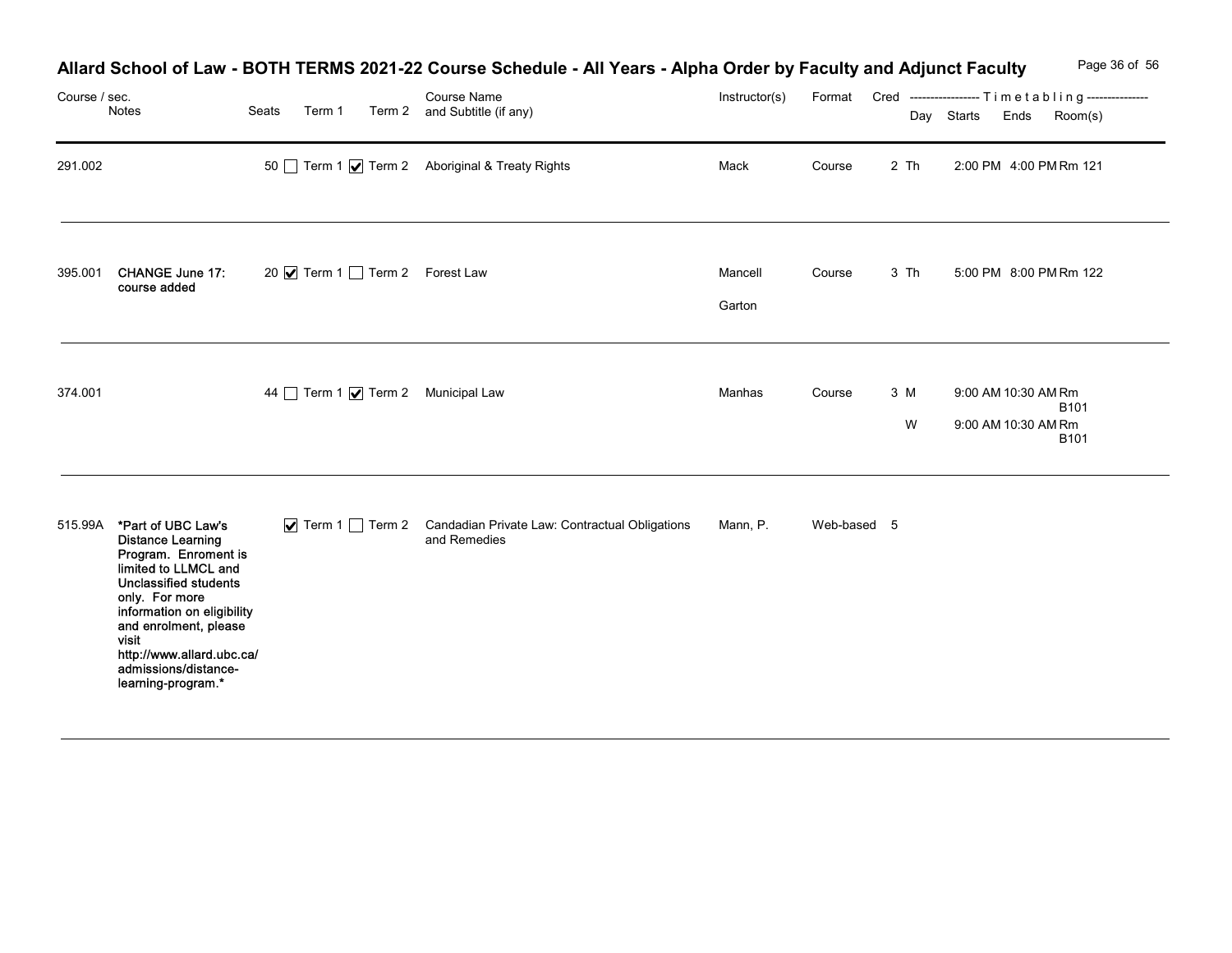| <b>Allard School of Law</b> | - BOTH TERMS 2021-22 C | <b>All Years</b><br><b>Course Schedule</b> | - Alpha<br>Order by Faculty and A. | <b>Adjunct Faculty</b> | Page 37 of |  |
|-----------------------------|------------------------|--------------------------------------------|------------------------------------|------------------------|------------|--|
|                             |                        |                                            |                                    |                        |            |  |

| Course / sec. | Notes                                                                                                                                                                                                                                                                                               | Seats<br>Term 1 | <b>Course Name</b><br>Term 2 and Subtitle (if any)                                                                                     | Allard School of Law - BOTH TERMS 2021-22 Course Schedule - All Years - Alpha Order by Faculty and Adjunct Faculty | Instructor(s) |              |          | Day Starts | Format Cred ----------------- Timetabling ---------------<br>Ends<br>Room(s) | Page 37 of 56 |
|---------------|-----------------------------------------------------------------------------------------------------------------------------------------------------------------------------------------------------------------------------------------------------------------------------------------------------|-----------------|----------------------------------------------------------------------------------------------------------------------------------------|--------------------------------------------------------------------------------------------------------------------|---------------|--------------|----------|------------|------------------------------------------------------------------------------|---------------|
|               | 515.99C *Part of UBC Law's<br><b>Distance Learning</b><br>Program. Enroment is<br>limited to LLMCL and<br><b>Unclassified students</b><br>only. For more<br>information on eligibility<br>and enrolment, please<br>visit<br>http://www.allard.ubc.ca/<br>admissions/distance-<br>learning-program.* |                 | and Remedies                                                                                                                           | 25 Term 1 Ø Term 2 Candadian Private Law: Contractual Obligations                                                  | Mann, P.      | Web-based 5  |          |            |                                                                              |               |
|               |                                                                                                                                                                                                                                                                                                     |                 | 525.001 <b>*This course is open to</b> 30 <u>□</u> Term 1 <b>v</b> Term 2 Canadian Criminal Law and Procedure<br>LLMCL students only.* |                                                                                                                    | Mann, P.      | Course       | 5T<br>Th |            | 6:00 PM 8:30 PM Rm 106<br>6:00 PM 8:30 PM Rm 106                             |               |
|               | 379D.003 *Registration by<br>permission only.<br>Restricted to 3rd Year<br>students only.<br><b>Externships at</b><br>Provincial Court of<br><b>British Columbia. This</b><br>clinc fulfills the<br><b>Experiential Learning</b><br>requirement.*                                                   |                 | 8 • Term 1 □ Term 2 Externship                                                                                                         |                                                                                                                    | Martz         | Clinical     | 11       |            |                                                                              |               |
|               |                                                                                                                                                                                                                                                                                                     |                 | Judicial Externship                                                                                                                    |                                                                                                                    |               |              |          |            |                                                                              |               |
|               | 380C.001 *Registration by<br>permission only.<br>Restricted to 3rd Year<br>students only.*                                                                                                                                                                                                          |                 | 8 Ø Term 1 □ Term 2 Externship Reflection                                                                                              |                                                                                                                    | Martz         | Workshop 4 F |          |            | 9:00 AM 12:00 PM Rm 335                                                      |               |
|               |                                                                                                                                                                                                                                                                                                     |                 | Judicial Externship                                                                                                                    |                                                                                                                    | Locke         |              |          |            |                                                                              |               |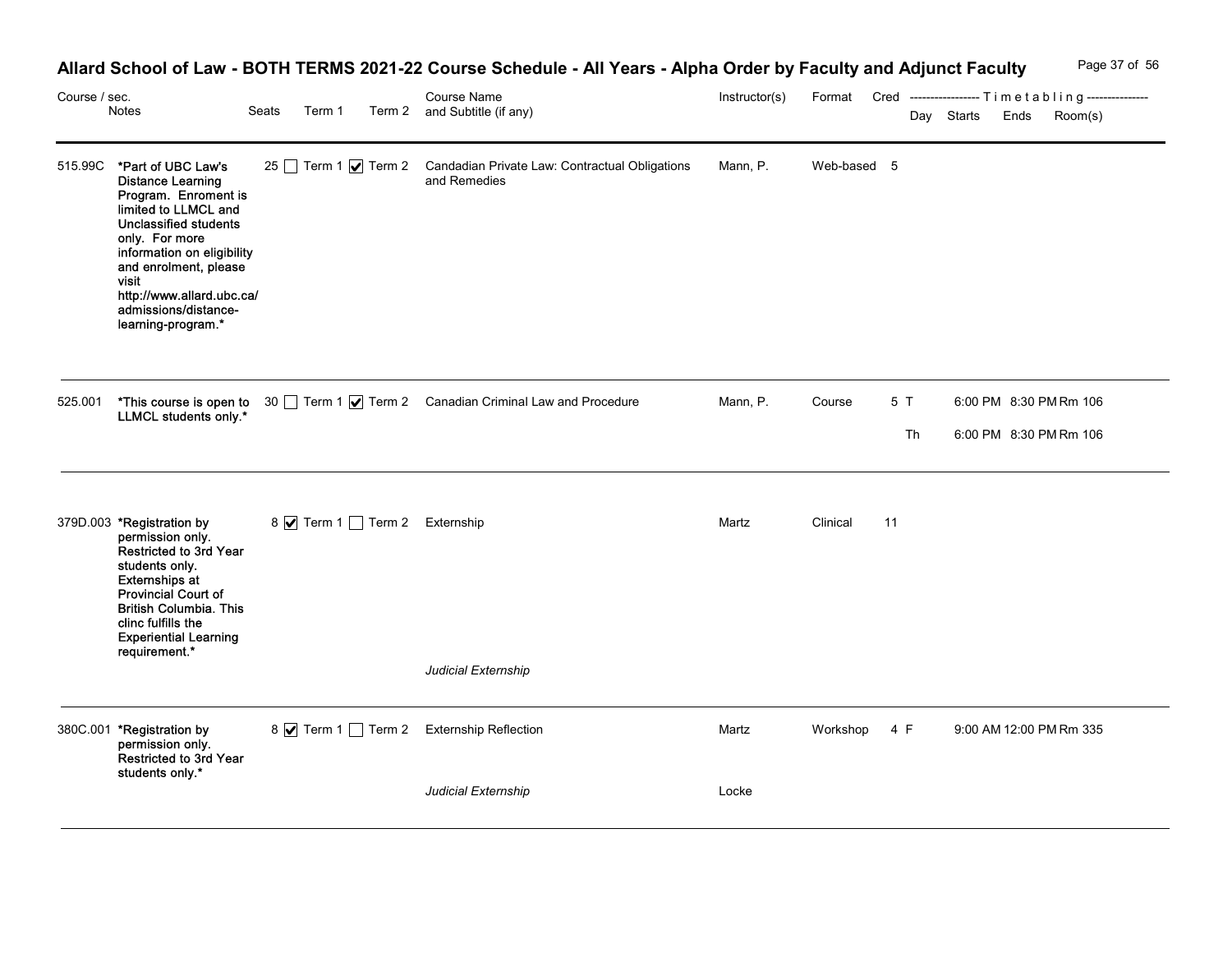| Course / sec. |                                                                                                                                                                                                                                                   |                 |                                     | Allard School of Law - BOTH TERMS 2021-22 Course Schedule - All Years - Alpha Order by Faculty and Adjunct Faculty<br><b>Course Name</b> | Instructor(s) |          |      |            | Page 38 of 56<br>Format Cred ----------------- Timetabling--------------- |
|---------------|---------------------------------------------------------------------------------------------------------------------------------------------------------------------------------------------------------------------------------------------------|-----------------|-------------------------------------|------------------------------------------------------------------------------------------------------------------------------------------|---------------|----------|------|------------|---------------------------------------------------------------------------|
|               | Notes                                                                                                                                                                                                                                             | Seats<br>Term 1 |                                     | Term 2 and Subtitle (if any)                                                                                                             |               |          |      | Day Starts | Room(s)<br>Ends                                                           |
| 468.001       | 588.001.*<br><b>CHANGE July 21, 2021:</b><br>Instructor, Evaluation<br>Method                                                                                                                                                                     |                 |                                     | *Cross-listed with LAW 55   Term 1   Term 2 Ethics and Professionalism                                                                   | Martz         | Course   | 3T   |            | 9:00 AM 10:30 AM Rm 106 Rm 111                                            |
|               |                                                                                                                                                                                                                                                   |                 |                                     |                                                                                                                                          |               |          | Th   |            | 9:00 AM 10:30 AM Rm 106 Rm 111                                            |
| 489.001       | *Registration by<br>permission only. This<br>course does NOT fulfill<br>the 3 credit seminar<br>requirement.*<br><b>CHANGE October 12:</b><br>Time and instructor.                                                                                |                 |                                     | 12 V Term 1 Term 2 Clinical Term: Paper                                                                                                  | Martz         | Course   | 4 Th |            | 2:00 PM 5:00 PM Rm 123                                                    |
|               |                                                                                                                                                                                                                                                   |                 |                                     | Indigenous Community Legal Clinic                                                                                                        |               |          |      |            |                                                                           |
|               | 588.001 *Cross-listed with LAW<br>468.001.*<br><b>CHANGE July 21, 2021:</b><br>Instructor, Evaluation<br>method                                                                                                                                   |                 |                                     | ▼ Term 1 Term 2 Ethics & Professionalism                                                                                                 | Martz         | Course   | 3T   |            | 9:00 AM 10:30 AM Rm 106 Rm 111                                            |
|               |                                                                                                                                                                                                                                                   |                 |                                     |                                                                                                                                          |               |          | Th   |            | 9:00 AM 10:30 AM Rm 106 Rm 111                                            |
|               | 379D.004 *Registration by<br>permission only.<br>Restricted to 3rd Year<br>students only.<br><b>Externships at</b><br>Provincial Court of<br><b>British Columbia. This</b><br>clinc fulfills the<br><b>Experiential Learning</b><br>requirement.* |                 | 8 Term 1 <b>V</b> Term 2 Externship |                                                                                                                                          | Martz         | Clinical | 11   |            |                                                                           |
|               |                                                                                                                                                                                                                                                   |                 |                                     | Judicial Externship                                                                                                                      |               |          |      |            |                                                                           |

## Allard School of Law - BOTH TERMS 2021-22 Course Schedule - All Years - Alpha Order by Faculty and Adjunct Faculty Page 38 of 56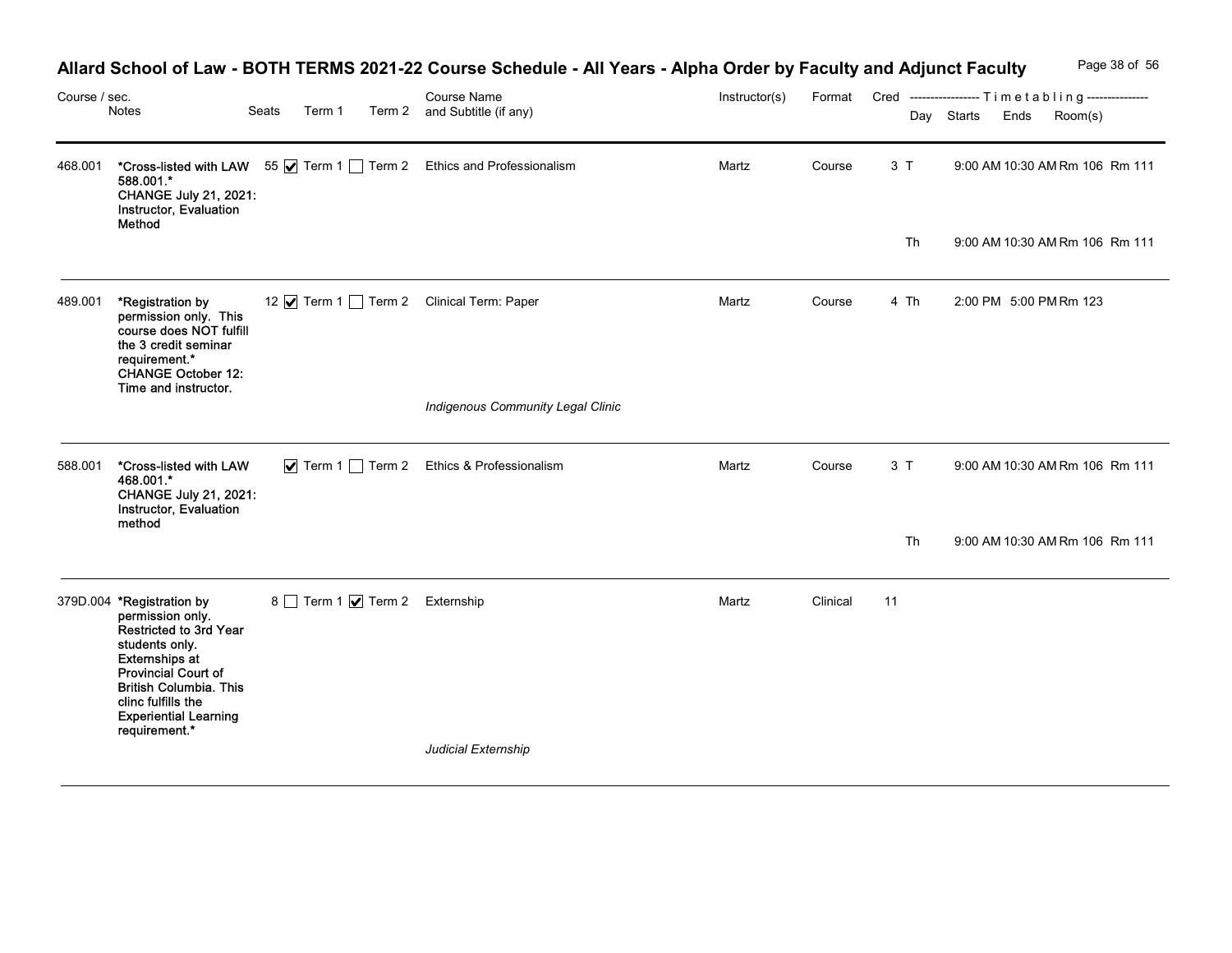|               |                                                                                                                                                   |       |        |  | Allard School of Law - BOTH TERMS 2021-22 Course Schedule - All Years - Alpha Order by Faculty and Adjunct Faculty |                        |          |          | Page 39 of 56                                                                             |
|---------------|---------------------------------------------------------------------------------------------------------------------------------------------------|-------|--------|--|--------------------------------------------------------------------------------------------------------------------|------------------------|----------|----------|-------------------------------------------------------------------------------------------|
| Course / sec. | Notes                                                                                                                                             | Seats | Term 1 |  | Course Name<br>Term 2 and Subtitle (if any)                                                                        | Instructor(s)          |          |          | Format Cred ----------------- Timetabling---------------<br>Day Starts<br>Ends<br>Room(s) |
|               | 380C.002 *Registration by<br>permission only.<br>Restricted to 3rd Year<br>students only.*                                                        |       |        |  | 8 Term 1 √ Term 2 Externship Reflection                                                                            | Martz                  | Workshop | 4 F      | 9:00 AM 12:00 PM Rm 335                                                                   |
|               |                                                                                                                                                   |       |        |  | Judicial Externship                                                                                                | Locke                  |          |          |                                                                                           |
| 468.005       | 588.005.*<br><b>CHANGE December 20:</b>                                                                                                           |       |        |  | *Cross-listed with LAW 55 Term 1 7 Term 2 Ethics and Professionalism                                               | Martz                  | Course   | 3T       | 4:00 PM 5:30 PM Rm 104 Rm 114                                                             |
|               | Instructor.                                                                                                                                       |       |        |  |                                                                                                                    |                        |          | Th       | 4:00 PM 5:30 PM Rm 104 Rm 114                                                             |
|               | <b>Experiential Learning</b><br>requirement.*<br><b>CHANGE December 20:</b><br>Instructor.<br><b>CHANGE February 7,</b><br>2022: Additional room. |       |        |  | 478.001 *This course fulfills the 40 Term 1 $\sqrt{ }$ Term 2 Foundations of Dispute Resolution                    | Martz                  | Course   | 3 F      | 1:30 PM 4:30 PM Rm 123 Rm 115                                                             |
| 588.005       | *Cross-listed with LAW<br>468.005.*<br><b>CHANGE December 20:</b>                                                                                 |       |        |  | Term 1 7 Term 2 Ethics & Professionalism                                                                           | Martz                  | Course   | 3T       | 4:00 PM 5:30 PM Rm 104 Rm 114                                                             |
|               | Instructor.                                                                                                                                       |       |        |  |                                                                                                                    |                        |          | Th       | 4:00 PM 5:30 PM Rm 104 Rm 114                                                             |
| 334.001       |                                                                                                                                                   |       |        |  | 50 $\boxed{\blacktriangleright}$ Term 1 Term 2 Introduction to Asian Legal Systems<br>Asian Legal Systems          | Matsui<br>Cheng<br>Kim | Course   | 3T<br>Th | 9:00 AM 10:30 AM Rm 122<br>9:00 AM 10:30 AM Rm 122                                        |

# Allard School of Law - BOTH TERMS 2021-22 Course Schedule - All Years - Alpha Order by Faculty and Adjunct Faculty Page 39 of 56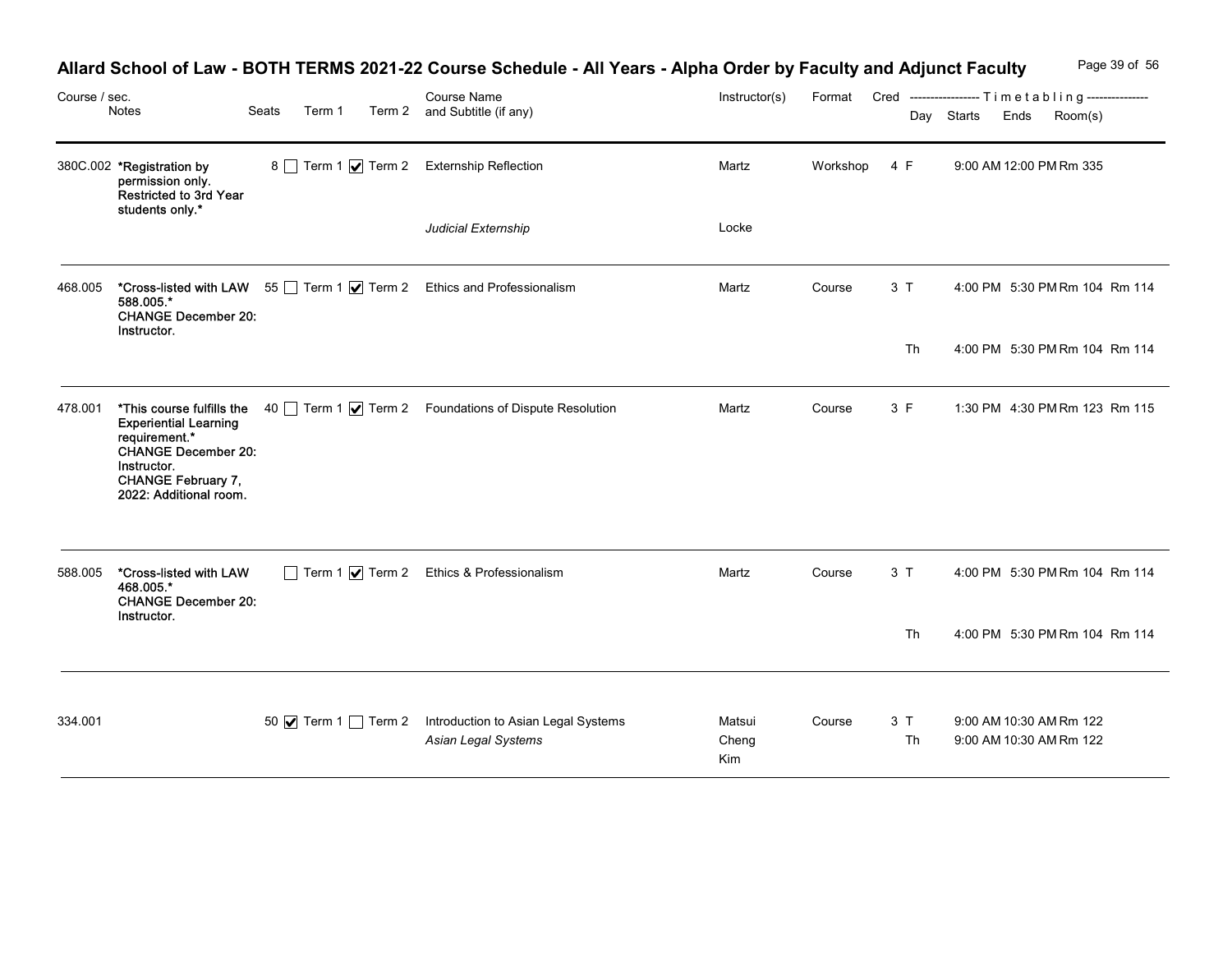| Course / sec. | Notes                                                                                                                                                                                             | Seats<br>Term 1 | Allard School of Law - BOTH TERMS 2021-22 Course Schedule - All Years - Alpha Order by Faculty and Adjunct Faculty<br><b>Course Name</b><br>Term 2 and Subtitle (if any) | Instructor(s) | Format       |          | Page 40 of 56<br>Cred ----------------- Timetabling---------------<br>Day Starts<br>Ends<br>Room(s) |
|---------------|---------------------------------------------------------------------------------------------------------------------------------------------------------------------------------------------------|-----------------|--------------------------------------------------------------------------------------------------------------------------------------------------------------------------|---------------|--------------|----------|-----------------------------------------------------------------------------------------------------|
|               | 425D.001 *Cross-listed with LAW 20 Ø Term 1 Term 2 Cyberspace Law<br>572.001*                                                                                                                     |                 |                                                                                                                                                                          | Matsui        | Seminar      | 3 Th     | 2:00 PM 5:00 PM Rm 114                                                                              |
| 572.001       | *Cross-listed with LAW<br>425D.001*                                                                                                                                                               |                 | $\blacktriangleright$ Term 1 $\Box$ Term 2 Cyberspace Law                                                                                                                | Matsui        | Seminar      | 3 Th     | 2:00 PM 5:00 PM Rm 114                                                                              |
| 338D.001      |                                                                                                                                                                                                   |                 | 20 Term 1 Ø Term 2 Japanese Law<br><b>Business Law in Japan</b>                                                                                                          | Matsui        | Seminar      | 3 W      | 9:30 AM 12:30 PM Rm 112                                                                             |
| 343C.001      |                                                                                                                                                                                                   |                 | 50 Term 1 7 Term 2 Topics in Public Law<br>Freedom of Expression                                                                                                         | Matsui        | Course       | 3T<br>Th | 4:00 PM 5:30 PM Rm 121<br>4:00 PM 5:30 PM Rm 121                                                    |
| 447C.001      |                                                                                                                                                                                                   |                 | 50 Term 1 <b>V</b> Term 2 Topics in Commercial Law<br>e-Commerce                                                                                                         | Matsui        | Course       | 3 M<br>W | 3:30 PM 5:00 PM Rm 121<br>3:30 PM 5:00 PM Rm 121                                                    |
|               | third-year students.<br>Remaining seats open<br>to second-year students.<br>This workshop fulfills<br>the Experiential<br>Learning requirement.*<br><b>CHANGE Sept 3:</b><br>Location- UBC Robson |                 | 472.001 *Priority registration to 20 V Term 1 Term 2 The Allan McEachern Course in Trial Advocacy                                                                        | McEwan        | Workshop 3 T |          | 5:30 PM 7:30 PM Downto<br>wn                                                                        |
|               |                                                                                                                                                                                                   |                 |                                                                                                                                                                          | Francis       |              | Th       | 5:30 PM 7:30 PM Downto<br>wn                                                                        |

# Allard School of Law - BOTH TERMS 2021-22 Course Schedule - All Years - Alpha Order by Faculty and Adjunct Faculty Page 40 of 56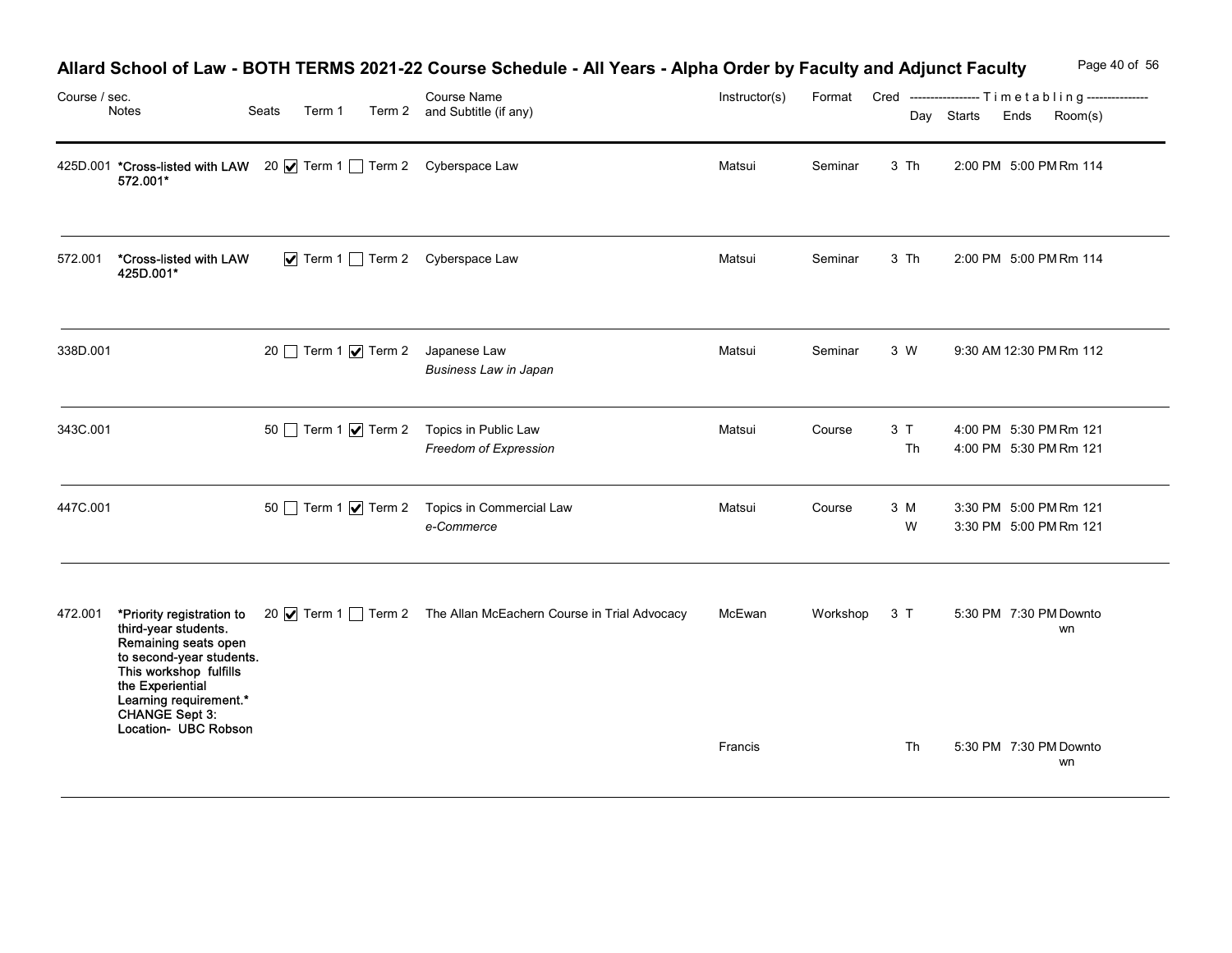| Course / sec.<br>Notes                                                                                                                                                             | Seats<br>Term 1              | Allard School of Law - BOTH TERMS 2021-22 Course Schedule - All Years - Alpha Order by Faculty and Adjunct Faculty<br>Course Name<br>Term 2 and Subtitle (if any) | Instructor(s)        |         |           | Format Cred -----------------Timetabling---------------<br>Day Starts<br>Ends<br>Room(s) | Page 41 of 56 |
|------------------------------------------------------------------------------------------------------------------------------------------------------------------------------------|------------------------------|-------------------------------------------------------------------------------------------------------------------------------------------------------------------|----------------------|---------|-----------|------------------------------------------------------------------------------------------|---------------|
| 358D.002 *SEMINAR<br><b>CANCELLED*</b>                                                                                                                                             |                              | 15 Ø Term 1 □ Term 2 Topics in First Nations Law<br><b>Current Legal Issues</b>                                                                                   | McIvor<br>Gunn, K.   | Seminar | 3         |                                                                                          |               |
| 419C.001 *Cross-listed to LAW<br>519.001.*                                                                                                                                         |                              | 30 Term 1 <b>V</b> Term 2 Individual Employment Law                                                                                                               | McLean, P.<br>Mitha  | Course  | 3 W       | 6:00 PM 9:00 PM Rm 122                                                                   |               |
| *Cross-listed with LAW<br>519.001<br>419C.001.*                                                                                                                                    |                              | Term 1 7 Term 2 Individual Employment Law                                                                                                                         | McLean, P.<br>Mitha  | Course  | 3 W       | 6:00 PM 9:00 AM Rm 122                                                                   |               |
| 231.001T2                                                                                                                                                                          |                              | 50 Term 1 Ø Term 2 Property Law                                                                                                                                   | Mickelson, K. Course |         | 2 M<br>W  | 2:00 PM 3:00 PM Rm 104<br>2:00 PM 3:00 PM Rm 104                                         |               |
| 211.002T1                                                                                                                                                                          | 50 Ø Term 1 Term 2 Contracts |                                                                                                                                                                   | Moore                | Course  | 3 W<br>F. | 11:00 AM 12:30 PM Rm 104<br>11:00 AM 12:30 PM Rm 104                                     |               |
| <b>EXAM CONFLICT:</b><br>300.001<br><b>STUDENTS</b><br><b>REGISTERED IN</b><br>300.001 ARE NOT<br>ALLOWED TO BE<br><b>REGISTERED IN</b><br>455.002 OR 435C.001,<br>AND VICE VERSA. |                              | 50 Term 1 √ Term 2 Jurisprudence and Critical Perspectives                                                                                                        | Moore                | Course  | 3 M       | 2:00 PM 5:00 PM Rm 105                                                                   |               |

#### Allard School of Law - BOTH TERMS 2021-22 Course Schedule - All Years - Alpha Order by Faculty and Adjunct Faculty Page 41 of 56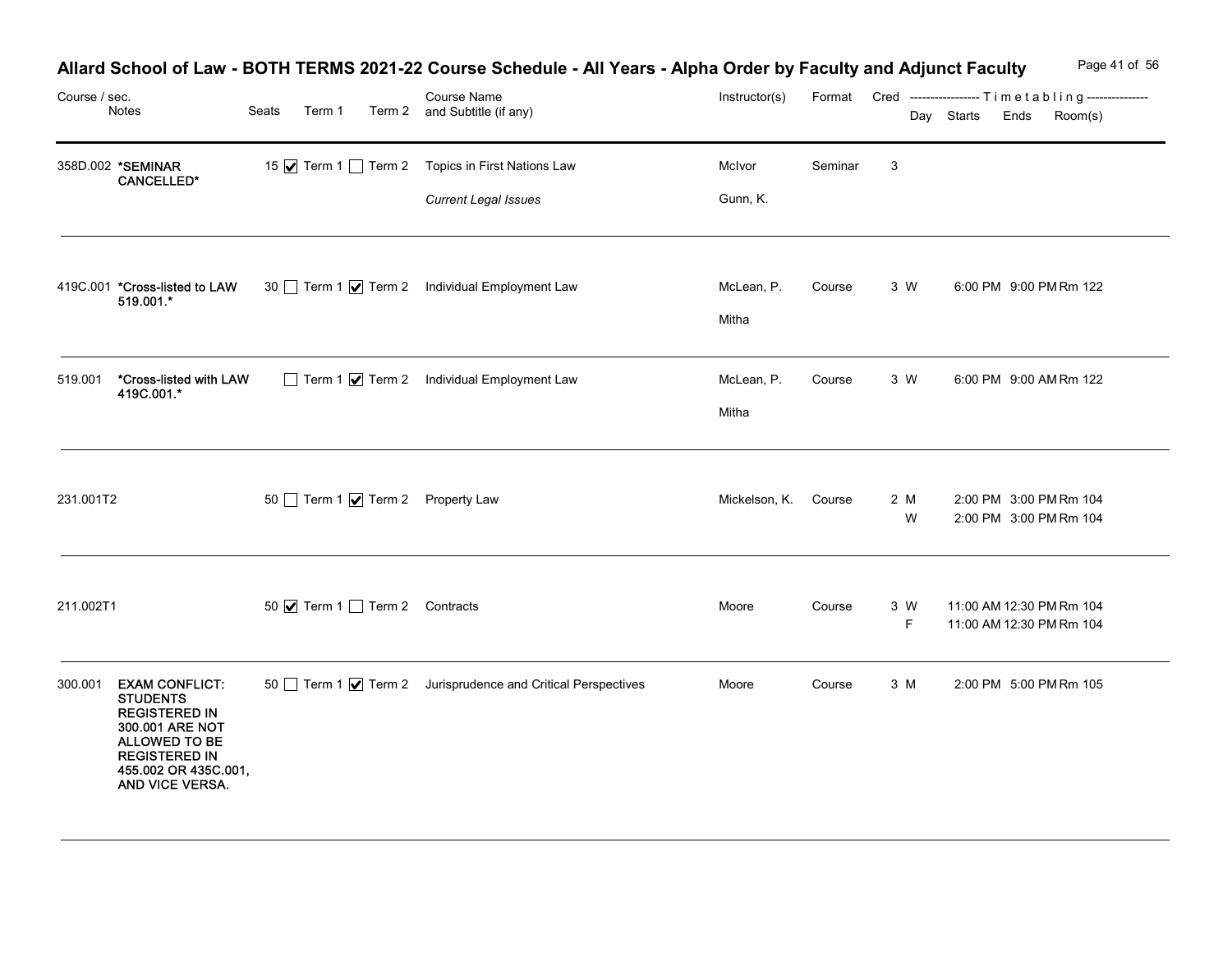|               |                                                                                                                                                  |       |        |                                                                                                                                                                   |                  |         |      |                 | Page 42 of 56                                                      |
|---------------|--------------------------------------------------------------------------------------------------------------------------------------------------|-------|--------|-------------------------------------------------------------------------------------------------------------------------------------------------------------------|------------------|---------|------|-----------------|--------------------------------------------------------------------|
| Course / sec. | Notes                                                                                                                                            | Seats | Term 1 | Allard School of Law - BOTH TERMS 2021-22 Course Schedule - All Years - Alpha Order by Faculty and Adjunct Faculty<br>Course Name<br>Term 2 and Subtitle (if any) | Instructor(s)    |         |      | Day Starts Ends | Format Cred -----------------Timetabling---------------<br>Room(s) |
|               | 448D.001 *Cross-listed with LAW 15 Term 1 7 Term 2 Sports Law<br>548.001.*<br><b>CHANGE January 20:</b><br>Classroom. CHANGE<br>December 3: Time |       |        |                                                                                                                                                                   | Moore            | Seminar | 3 Th |                 | 2:30 PM 5:30 PM Rm 123                                             |
| 548.001       | *Cross-listed with LAW<br>448D.001.*<br><b>CHANGE January 20:</b><br>Classroom. CHANGE<br>December 3: Time.                                      |       |        | Term 1 7 Term 2 Sports Law                                                                                                                                        | Moore            | Seminar | 3 Th |                 | 2:30 PM 5:30 PM Rm 123                                             |
|               |                                                                                                                                                  |       |        | 468.004 <b>*Cross-listed with LAW</b> 55 <b>Ø</b> Term 1 <u>D</u> Term 2 Ethics and Professionalism 588.004.*                                                     | Morris<br>Rusnak | Course  | 3 W  |                 | 6:30 PM 9:30 PM Rm 105 Rm 112                                      |
| 588.004       | *Cross-listed with LAW<br>468.004.*                                                                                                              |       |        | ▼ Term 1 Term 2 Ethics & Professionalism                                                                                                                          | Morris<br>Rusnak | Course  | 3 W  |                 | 6:30 PM 9:30 PM Rm 105 Rm 112                                      |
| 467D.001      |                                                                                                                                                  |       |        | 15 Term 1 Ø Term 2 Topics in Corporate Law<br><b>White Collar Crime</b>                                                                                           | Narwal           | Seminar | 3 M  |                 | 6:00 PM 9:00 PM Rm 113                                             |

## Allard School of Law - BOTH TERMS 2021-22 Course Schedule - All Years - Alpha Order by Faculty and Adjunct Faculty Page 42 of 56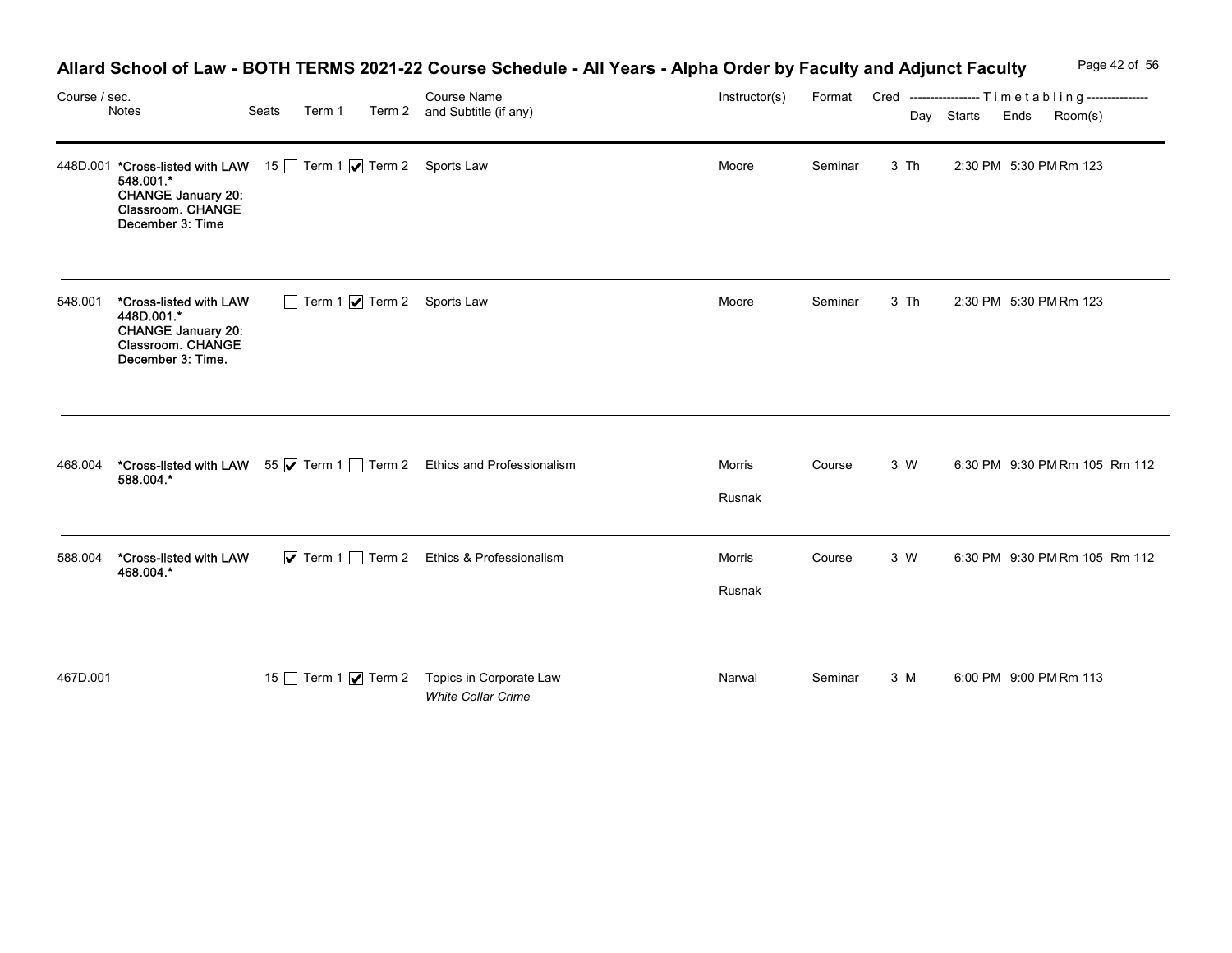|               |                                                                                                                              |                                   | Allard School of Law - BOTH TERMS 2021-22 Course Schedule - All Years - Alpha Order by Faculty and Adjunct Faculty |                |         |          | Page 43 of 56                                                                          |
|---------------|------------------------------------------------------------------------------------------------------------------------------|-----------------------------------|--------------------------------------------------------------------------------------------------------------------|----------------|---------|----------|----------------------------------------------------------------------------------------|
| Course / sec. | Notes                                                                                                                        | Seats<br>Term 1                   | Course Name<br>Term 2 and Subtitle (if any)                                                                        | Instructor(s)  |         |          | Format Cred ----------------- Timetabling---------------<br>Day Starts Ends<br>Room(s) |
|               | 569C.001 *JD students ARE<br>allowed to register for<br>this course.*<br><b>CHANGE June 24:</b><br><b>Evaluation method.</b> |                                   | 20 Term 1 √ Term 2 Topics in International Taxation                                                                | Noble          | Course  | 3 W      | 6:00 PM 9:00 PM Rm 113                                                                 |
|               |                                                                                                                              |                                   | <b>Transfer Pricing</b>                                                                                            |                |         |          |                                                                                        |
| 474.L01       | *Advocacy Practice<br>Simulation Lab to<br>accompany lecture<br>component 474.001.                                           | 12 √ Term 1 Term 2 Trial Advocacy |                                                                                                                    | Nugent         | Lab     | M        | 5:00 PM 7:00 PM Rm 123 Rm 113                                                          |
|               |                                                                                                                              |                                   | ${\sf LAB}$                                                                                                        | Vos<br>Corbett |         |          |                                                                                        |
|               | for Students in LAW<br>470.001 Innocence<br>Project.*<br>CHANGE September<br>14: Classroom.                                  |                                   | 471D.001 *This course is required 20   Term 1   Term 2 Preventing Wrongful Convictions                             | Paisana        | Seminar | 3 M      | 6:00 PM 9:00 PM Rm 122                                                                 |
|               |                                                                                                                              |                                   |                                                                                                                    | Shah           |         |          |                                                                                        |
| 401D.001      |                                                                                                                              | 20 Ø Term 1 Term 2 Penal Policy   |                                                                                                                    | Parkes         | Seminar | 3T       | 9:30 AM 12:30 PM Rm 114                                                                |
| 271.002       |                                                                                                                              |                                   | 50 Term 1 √ Term 2 Introduction to Public Law & the Charter                                                        | Parkes         | Course  | 3T<br>Th | 9:30 AM 11:00 AM Rm 122<br>9:30 AM 11:00 AM Rm 122                                     |

## Allard School of Law - BOTH TERMS 2021-22 Course Schedule - All Years - Alpha Order by Faculty and Adjunct Faculty Page 43 of 56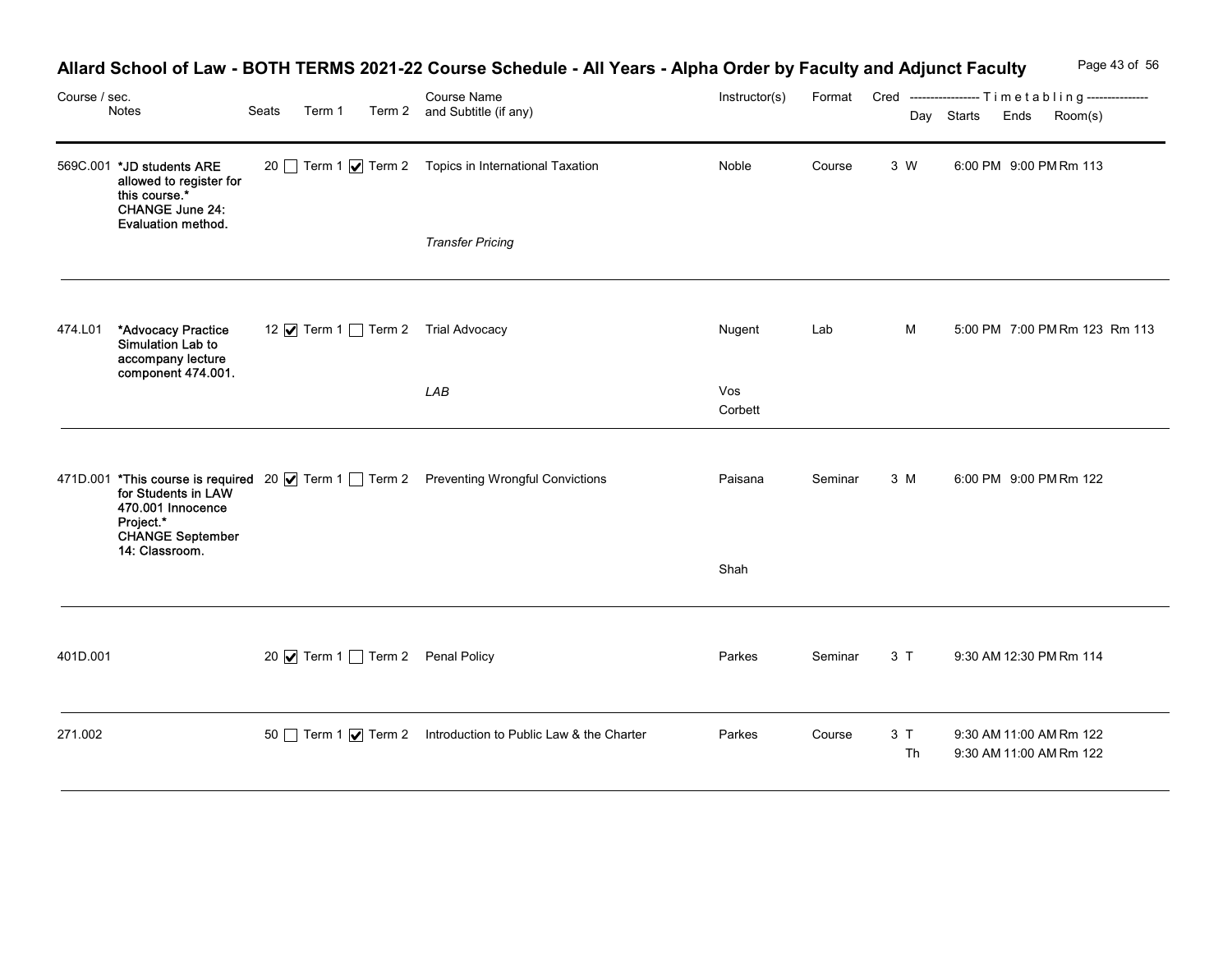| Course / sec. | Notes                               | Seats<br>Term 1                                                                     | Course Name<br>Term 2 and Subtitle (if any)          | Allard School of Law - BOTH TERMS 2021-22 Course Schedule - All Years - Alpha Order by Faculty and Adjunct Faculty<br>Instructor(s) |        |          | Page 44 of 56<br>Format Cred ----------------- Timetabling--------------- |
|---------------|-------------------------------------|-------------------------------------------------------------------------------------|------------------------------------------------------|-------------------------------------------------------------------------------------------------------------------------------------|--------|----------|---------------------------------------------------------------------------|
| 291.003       | <b>CHANGE January 17:</b>           |                                                                                     | 50 Term 1 <b>V</b> Term 2 Aboriginal & Treaty Rights | Parkes                                                                                                                              | Course | 2 Th     | Day Starts<br>Ends<br>Room(s)<br>2:00 PM 4:00 PM Rm 106                   |
|               | Classroom.                          |                                                                                     |                                                      |                                                                                                                                     |        |          |                                                                           |
| 231.001T1     |                                     | 50 √ Term 1 Term 2 Property Law                                                     |                                                      | Pavlich                                                                                                                             | Course | 3 W      | 11:00 AM 12:30 PM Rm 106                                                  |
|               |                                     |                                                                                     |                                                      |                                                                                                                                     |        | F.       | 11:00 AM 12:30 PM Rm 106                                                  |
| 231.002T1     |                                     | 50 V Term 1 Term 2 Property Law                                                     |                                                      | Pavlich                                                                                                                             | Course | 3 W<br>F | 2:00 PM 3:30 PM Rm 106<br>1:30 PM 3:00 PM Rm 106                          |
| 231.002T2     |                                     | 50 Term 1 Ø Term 2 Property Law                                                     |                                                      | Pavlich                                                                                                                             | Course | 2 M<br>W | 2:00 PM 3:00 PM Rm 106<br>2:00 PM 3:00 PM Rm 106                          |
|               |                                     |                                                                                     |                                                      | Pavlich                                                                                                                             | Course | 3 M      | 11:00 AM 12:30 PM Rm 105                                                  |
|               |                                     | 451.001 <b>*Cross-listed with LAW</b> 70 <u>Term 1</u> √ Term 2 Trusts<br>551.001.* |                                                      |                                                                                                                                     |        | W        | 11:00 AM 12:30 PM Rm 105                                                  |
| 551.001       | *Cross-listed with LAW<br>451.001.* | Term 1 $\sqrt{ }$ Term 2 Trusts                                                     |                                                      | Pavlich                                                                                                                             | Course | 3 M      | 11:00 AM 12:30 PM Rm 105                                                  |
|               |                                     |                                                                                     |                                                      |                                                                                                                                     |        | W        | 11:00 AM 12:30 PM Rm 105                                                  |
| 459.003       |                                     | *Cross-listed with LAW 70   Term 1   Term 2 Business Organizations                  |                                                      | Peihani                                                                                                                             | Course | 4 T      | 2:00 PM 4:00 PM Rm 105                                                    |
|               | 508D.003.*                          |                                                                                     |                                                      |                                                                                                                                     |        | Th       | 2:00 PM 4:00 PM Rm 105                                                    |

# Allard School of Law - BOTH TERMS 2021-22 Course Schedule - All Years - Alpha Order by Faculty and Adjunct Faculty Page 44 of 56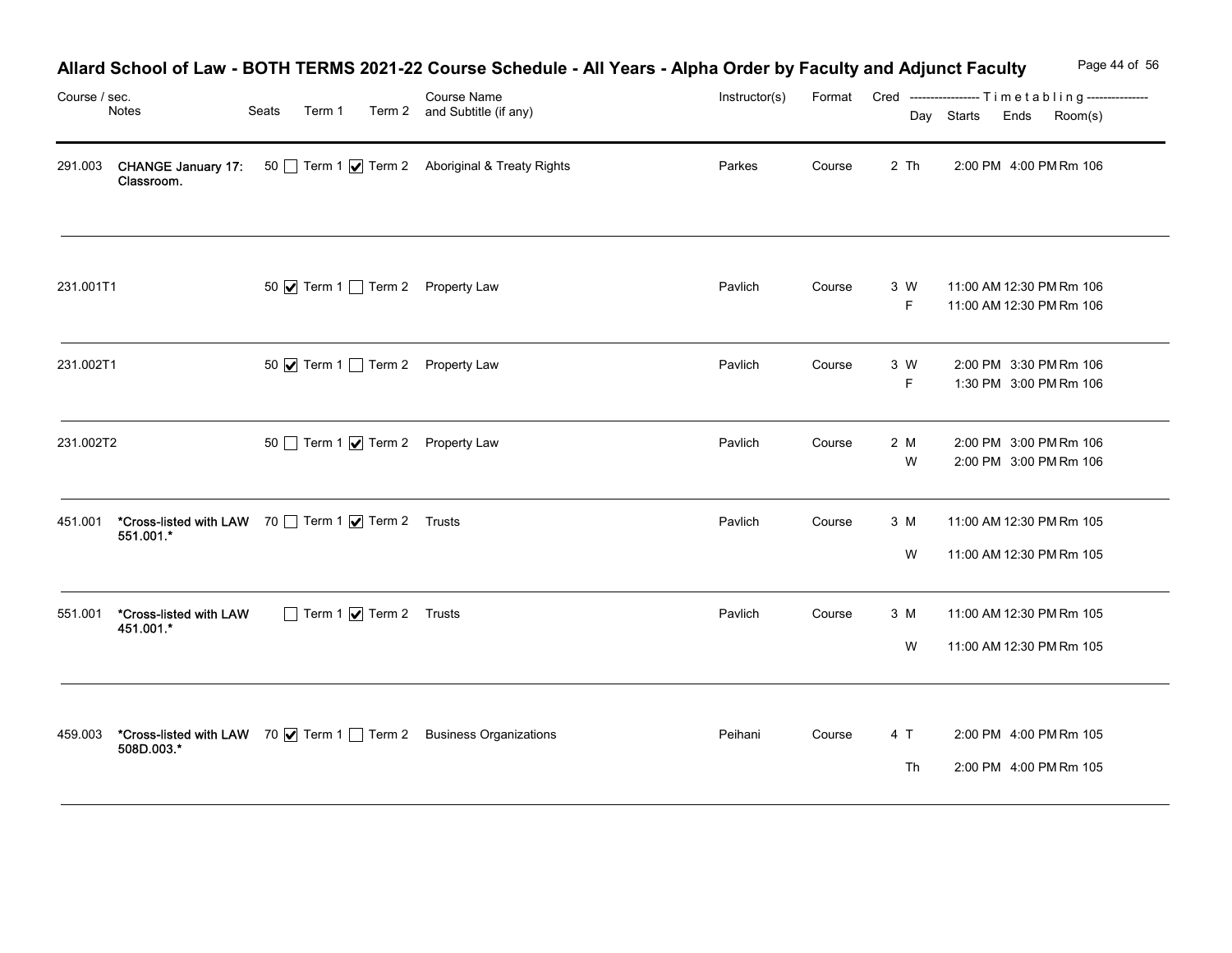| Course / sec. | Notes                                                                                        | Seats | Allard School of Law - BOTH TERMS 2021-22 Course Schedule - All Years - Alpha Order by Faculty and Adjunct Faculty<br>Course Name<br>Term 1 Term 2 and Subtitle (if any) | Instructor(s) | Format  |          | Page 45 of 56<br>Cred -----------------Timetabling---------------<br>Day Starts<br>Ends<br>Room(s) |
|---------------|----------------------------------------------------------------------------------------------|-------|--------------------------------------------------------------------------------------------------------------------------------------------------------------------------|---------------|---------|----------|----------------------------------------------------------------------------------------------------|
| 463.001       | <b>*Cross-listed with LAW</b> 50 <b>Ø</b> Term 1 □ Term 2 Securities Regulation<br>576.001.* |       |                                                                                                                                                                          | Peihani       | Course  | 3T       | 9:00 AM 10:30 AM Rm 121                                                                            |
|               |                                                                                              |       |                                                                                                                                                                          |               |         | Th       | 9:00 AM 10:30 AM Rm 121                                                                            |
|               | 508D.003 *Cross-listed with LAW<br>459.003.*                                                 |       | ▼ Term 1 Term 2 Business Organizations                                                                                                                                   | Peihani       | Course  | 4 T      | 2:00 PM 4:00 PM Rm 105                                                                             |
|               |                                                                                              |       |                                                                                                                                                                          |               |         | Th       | 2:00 PM 4:00 PM Rm 105                                                                             |
| 576.001       | *Cross-listed with LAW<br>463.001.*                                                          |       | ✔ Term 1 Term 2 Securities Regulation                                                                                                                                    | Peihani       | Course  | 3T       | 9:00 AM 10:30 AM Rm 121                                                                            |
|               |                                                                                              |       |                                                                                                                                                                          |               |         | Th       | 9:00 AM 10:30 AM Rm 121                                                                            |
| 324D.002      |                                                                                              |       | 15 Term 1 <b>V</b> Term 2 Topics in International Law & Transactions<br>International Finance - Law, Governance and<br>Regulation                                        | Peihani       | Seminar | 3 Th     | 9:30 AM 12:30 PM Rm 111                                                                            |
| 200.001       |                                                                                              |       | 50 $\blacksquare$ Term 1 $\blacksquare$ Term 2 Indigenous Settler Legal Relations                                                                                        | Perrin        | Course  | 3 M      | 2:00 PM 5:00 PM Rm 104                                                                             |
| 221.003T1     |                                                                                              |       | 50 $\sqrt{ }$ Term 1 Term 2 Criminal Law and Procedure                                                                                                                   | Perrin        | Course  | 3T<br>Th | 11:00 AM 12:30 PM Rm 104<br>11:00 AM 12:30 PM Rm 104                                               |
| 221.003T2     |                                                                                              |       | 50 Term 1 <b>V</b> Term 2 Criminal Law and Procedure                                                                                                                     | Perrin        | Course  | 2T<br>Th | 11:30 AM 12:30 PM Rm 104<br>11:30 AM 12:30 PM Rm 104                                               |

# Allard School of Law - BOTH TERMS 2021-22 Course Schedule - All Years - Alpha Order by Faculty and Adjunct Faculty Page 45 of 56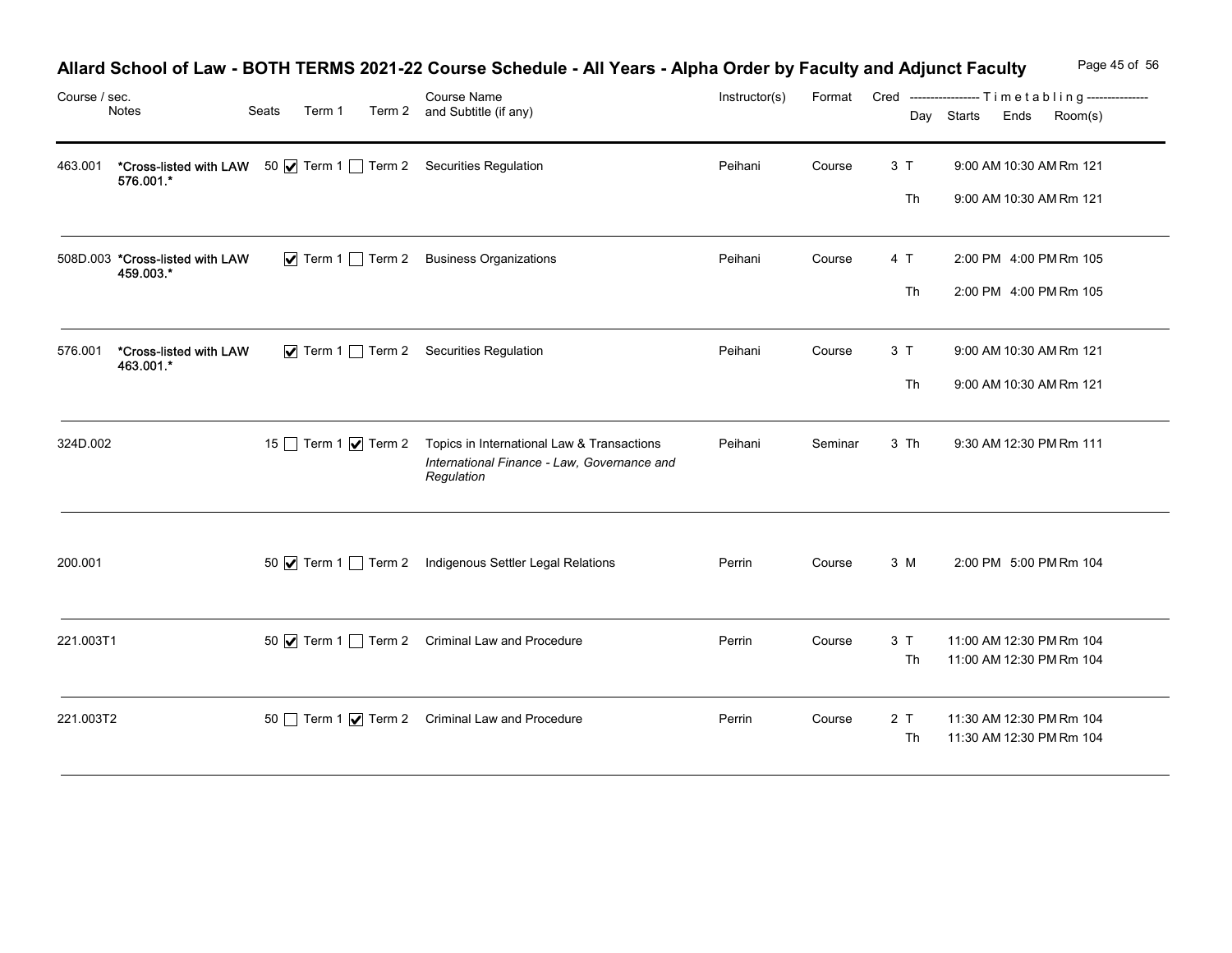| Course / sec. | Notes                                                                                                                 | Seats | Term 1 |  | Allard School of Law - BOTH TERMS 2021-22 Course Schedule - All Years - Alpha Order by Faculty and Adjunct Faculty<br><b>Course Name</b><br>Term 2 and Subtitle (if any) | Instructor(s)        |         |              | Page 46 of 56<br>Format Cred ----------------- Timetabling---------------<br>Day Starts Ends<br>Room(s) |
|---------------|-----------------------------------------------------------------------------------------------------------------------|-------|--------|--|--------------------------------------------------------------------------------------------------------------------------------------------------------------------------|----------------------|---------|--------------|---------------------------------------------------------------------------------------------------------|
|               | 568C.002 *JD students ARE<br>allowed to register for<br>this course.*<br><b>CHANGE June 24:</b><br>Evaluation method. |       |        |  | 24 V Term 1 Term 2 Topics in Taxation                                                                                                                                    | Proulx               | Course  | 3 M          | 9:30 AM 12:30 PM Rm 114                                                                                 |
|               |                                                                                                                       |       |        |  | Topics in Canadian Sales Tax                                                                                                                                             | Xilinas              |         |              |                                                                                                         |
| 372.002       | *Cross-listed with LAW 70 V Term 1 Term 2 Administrative Law<br>509.002.*<br><b>CHANGE June 22:</b><br>course added.  |       |        |  |                                                                                                                                                                          | Pulleyblank          | Course  | 4 W<br>F.    | 10:30 AM 12:30 PM Rm 122<br>10:30 AM 12:30 PM Rm 122                                                    |
|               | 391D.002 *SEMINAR<br><b>CANCELLED*</b>                                                                                |       |        |  | 15 √ Term 1 1 Term 2 Topics in Environmental Law<br>Major Project Regulation                                                                                             | Pulleyblank          | Seminar | $\mathbf{3}$ |                                                                                                         |
|               | 509.002 *Cross-listed with LAW<br>372.002.*<br><b>CHANGE June 22:</b><br>course added.                                |       |        |  | ▼ Term 1 Term 2 Administrative Law                                                                                                                                       | Pulleyblank          | Course  | 4 W          | 10:30 AM 12:30 PM Rm 122                                                                                |
|               |                                                                                                                       |       |        |  |                                                                                                                                                                          |                      |         | F.           | 10:30 AM 12:30 PM Rm 122                                                                                |
|               | Instructors.                                                                                                          |       |        |  | 434.001 CHANGE November 23: 30 Term 1 7 Term 2 Medical Negligence Law                                                                                                    | Raab<br>McGivern, P. | Course  | 3 Th         | 5:30 PM 8:30 PM Rm 121                                                                                  |

## Allard School of Law - BOTH TERMS 2021-22 Course Schedule - All Years - Alpha Order by Faculty and Adjunct Faculty Page 46 of 56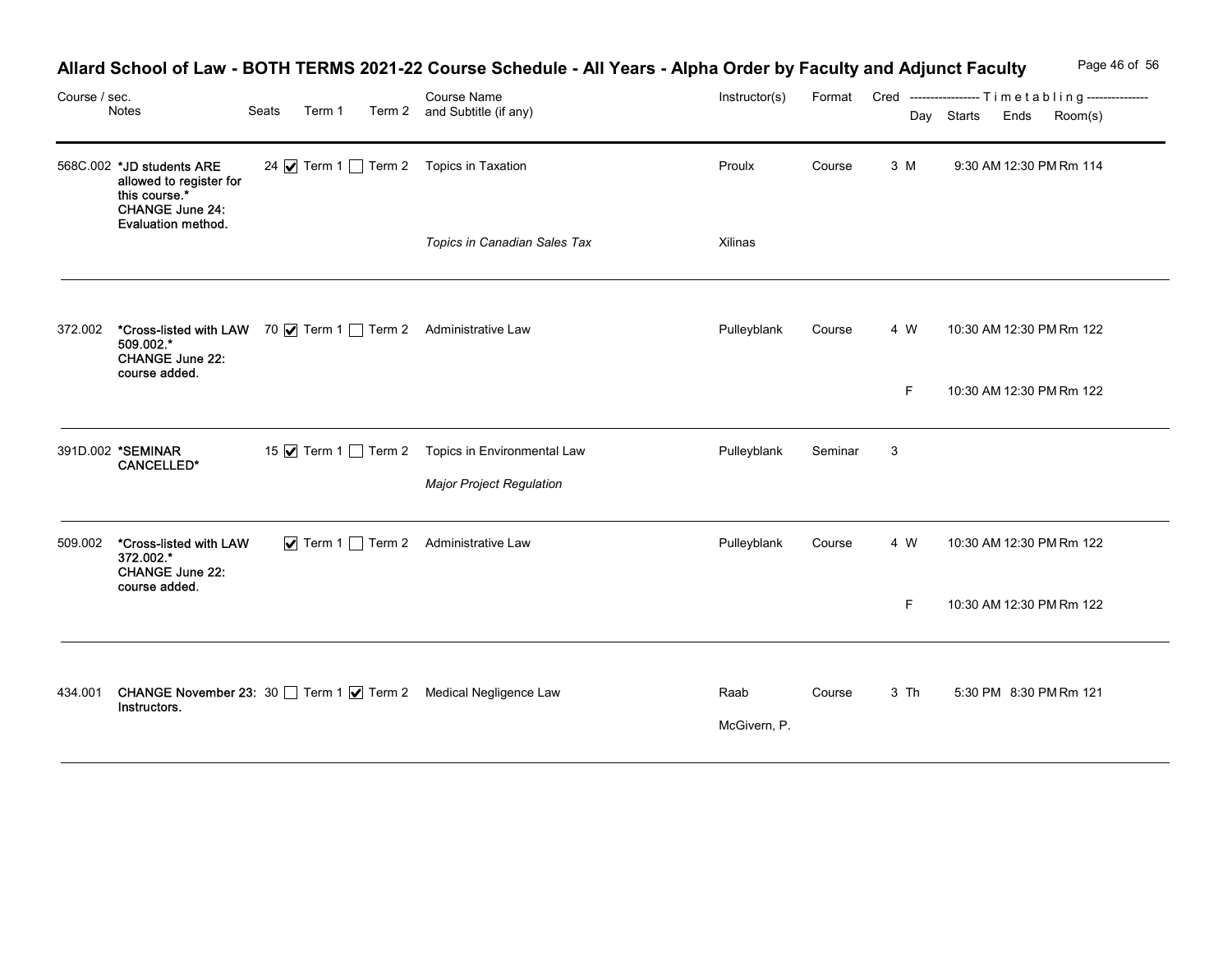| Course / sec. | Notes                                                                                                                                                                                                         | Seats<br>Term 1 | Allard School of Law - BOTH TERMS 2021-22 Course Schedule - All Years - Alpha Order by Faculty and Adjunct Faculty<br>Course Name<br>Term 2 and Subtitle (if any) | Instructor(s) |               |          | Page 47 of 56<br>Format Cred ----------------- Timetabling---------------<br>Day Starts Ends<br>Room(s) |
|---------------|---------------------------------------------------------------------------------------------------------------------------------------------------------------------------------------------------------------|-----------------|-------------------------------------------------------------------------------------------------------------------------------------------------------------------|---------------|---------------|----------|---------------------------------------------------------------------------------------------------------|
| 231.004T1     |                                                                                                                                                                                                               |                 | 50 Ø Term 1 Term 2 Property Law                                                                                                                                   | Reynolds, G.  | Course        | 3 W<br>F | 2:00 PM 3:30 PM Rm 121<br>1:30 PM 3:00 PM Rm 121                                                        |
| 231.004T2     |                                                                                                                                                                                                               |                 | 50 Term 1 7 Term 2 Property Law                                                                                                                                   | Reynolds, G.  | Course        | 2 M<br>W | 2:00 PM 3:00 PM Rm 121<br>2:00 PM 3:00 PM Rm 121                                                        |
| 474.L02       | *Advocacy Practice<br>Simulation Lab to<br>accompany lecture<br>component 474.001.                                                                                                                            |                 | 12 • Term 1 □ Term 2 Trial Advocacy<br>LAB                                                                                                                        | Rhodes        | Lab           | T        | 5:30 PM 7:30 PM Rm 123                                                                                  |
| 281.003       |                                                                                                                                                                                                               |                 | 50 $\blacksquare$ Term 1 $\blacksquare$ Term 2 Legal Research and Writing                                                                                         | Russo         | Workshop 2 Th |          | 2:00 PM 4:00 PM Rm 104                                                                                  |
|               | 509.004 *Registration restricted<br>to LLMCL students.*<br><b>EXAM CONFLICT:</b><br><b>STUDENTS</b><br><b>REGISTERED IN</b><br>509.004 ARE NOT<br>ALLOWED TO BE<br><b>REGISTERED IN</b><br>347B.002, AND VICE |                 | 40 V Term 1 Term 2 Administrative Law                                                                                                                             | Russo         | Course        | 4 W      | 2:00 PM 4:00 PM Forum                                                                                   |
|               | <b>VERSA.</b>                                                                                                                                                                                                 |                 |                                                                                                                                                                   |               |               | F        | 1:30 PM 3:30 PM Forum                                                                                   |

## Allard School of Law - BOTH TERMS 2021-22 Course Schedule - All Years - Alpha Order by Faculty and Adjunct Faculty Page 47 of 56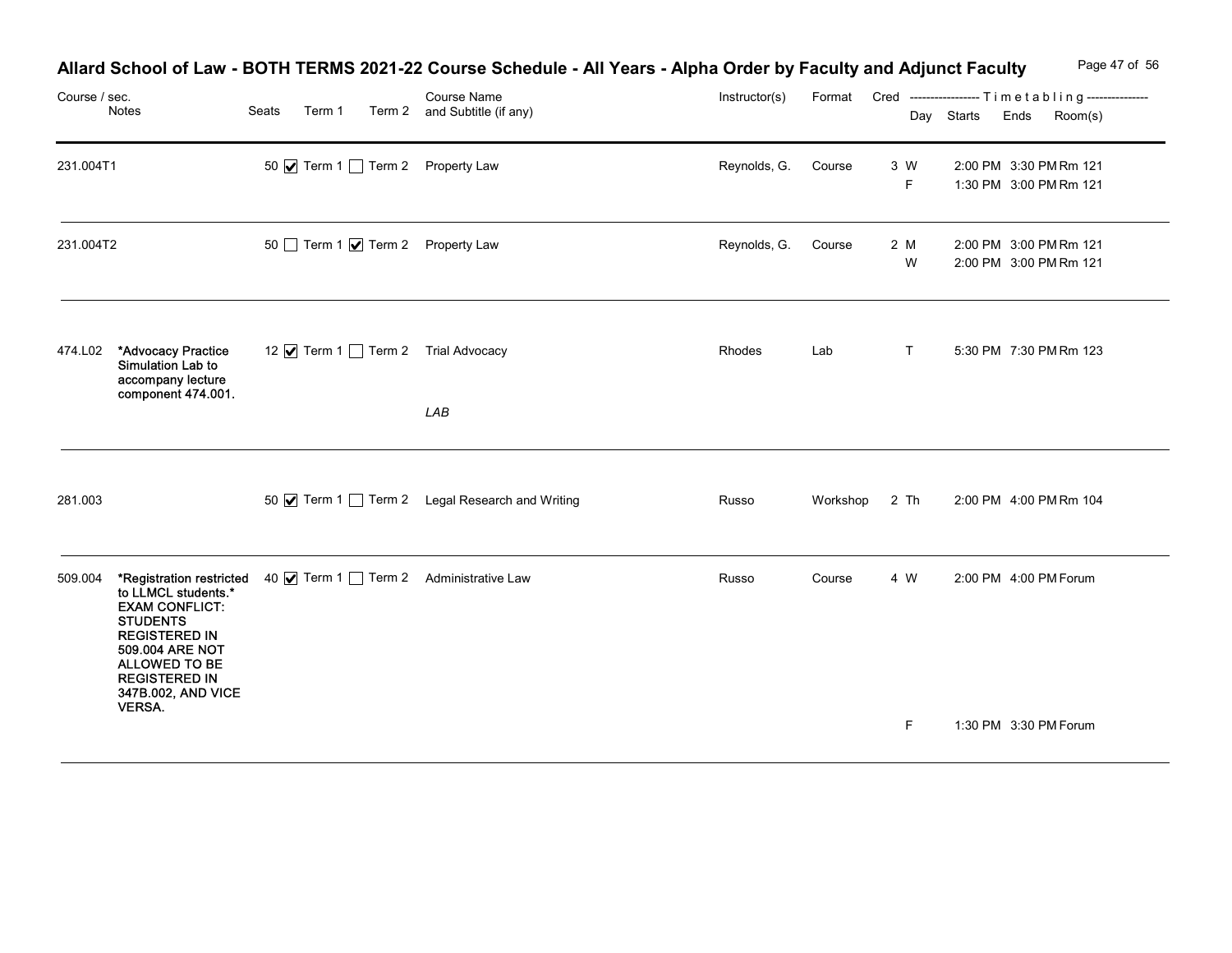| Course / sec. | Notes                                                  | Seats | Term 1 | Allard School of Law - BOTH TERMS 2021-22 Course Schedule - All Years - Alpha Order by Faculty and Adjunct Faculty<br>Course Name<br>Term 2 and Subtitle (if any) | Instructor(s)      |         |          | Day Starts Ends | Page 48 of 56<br>Format Cred -----------------Timetabling---------------<br>Room(s) |
|---------------|--------------------------------------------------------|-------|--------|-------------------------------------------------------------------------------------------------------------------------------------------------------------------|--------------------|---------|----------|-----------------|-------------------------------------------------------------------------------------|
| 588.006       | to LLMCL students only.*<br>CHANGE June 7:<br>day/time |       |        | *Registration restricted 40 Term 1 7 Term 2 Ethics & Professionalism                                                                                              | Russo              | Course  | 3T<br>Th |                 | 4:00 PM 5:30 PM Rm 106<br>4:00 PM 5:30 PM Rm 106                                    |
| 382.001       |                                                        |       |        | 50 Ø Term 1 Term 2 Health Law                                                                                                                                     | Sachedina          | Course  | 3 M      |                 | 9:30 AM 12:30 PM Rm 123                                                             |
| 468.003       | 588.003.*                                              |       |        | *Cross-listed with LAW 55 Term 1 7 Term 2 Ethics and Professionalism                                                                                              | Salter             | Course  | 3T       |                 | 5:30 PM 8:30 PM Rm 105 Rm 112                                                       |
| 588.003       | *Cross-listed with LAW<br>468.003.*                    |       |        | Term 1 7 Term 2 Ethics & Professionalism                                                                                                                          | Salter             | Course  | 3T       |                 | 5:30 PM 8:30 PM Rm 105 Rm 112                                                       |
| 460.001       |                                                        |       |        | 50 Ø Term 1 □ Term 2 Advanced Corporate Law<br><b>Advising Public Companies</b>                                                                                   | Sangra<br>Talaifar | Course  | 3T       |                 | 6:00 PM 9:00 PM Rm 105                                                              |
|               | LL.M., LLM.CL. and<br>Ph.D. students only.*            |       |        | 524D.001 *Enrolment restricted to 15 Ø Term 1 Term 2 Methodologies in Law and Policy<br>Legal Methodologies                                                       | Sarfaty            | Seminar | 4 F      |                 | 9:30 AM 12:30 PM Rm 112                                                             |

# Allard School of Law - BOTH TERMS 2021-22 Course Schedule - All Years - Alpha Order by Faculty and Adjunct Faculty Page 48 of 56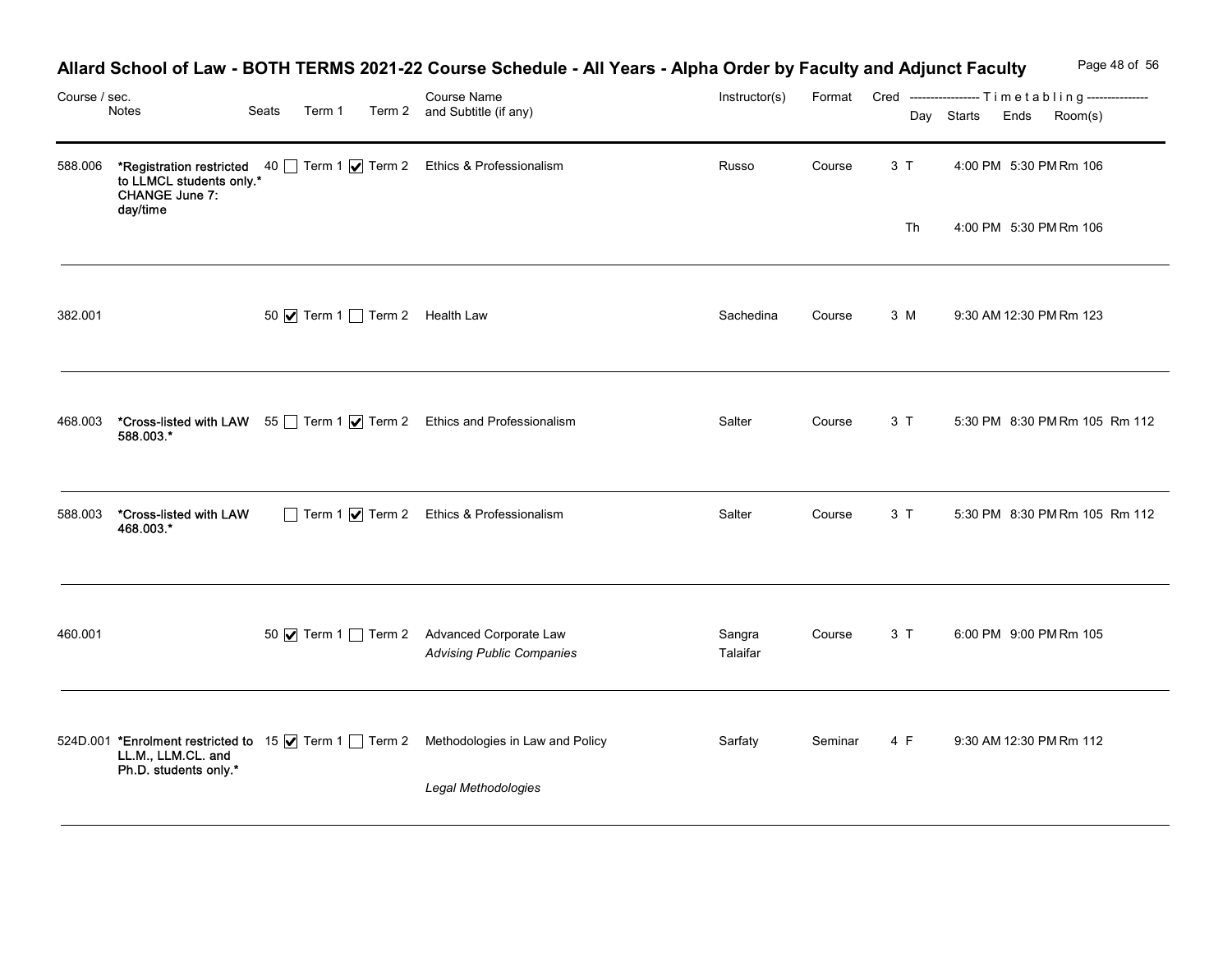| Course / sec. |                                       |       |        | Allard School of Law - BOTH TERMS 2021-22 Course Schedule - All Years - Alpha Order by Faculty and Adjunct Faculty<br>Course Name | Instructor(s)    |         |      | Page 49 of 56<br>Format Cred ----------------- Timetabling--------------- |
|---------------|---------------------------------------|-------|--------|-----------------------------------------------------------------------------------------------------------------------------------|------------------|---------|------|---------------------------------------------------------------------------|
|               | Notes                                 | Seats | Term 1 | Term 2 and Subtitle (if any)                                                                                                      |                  |         |      | Day Starts Ends<br>Room(s)                                                |
|               | Ph.D. students only.*                 |       |        | 610C.001 *Enrolment restricted to 12 Ø Term 1 D Term 2 Doctoral Seminar I: Issues in Legal Theory                                 | Sarfaty          | Seminar | 3 Th | 9:30 AM 12:30 PM Rm 112                                                   |
| 324D.003      |                                       |       |        | 15 Term 1 <b>V</b> Term 2 Topics in International Law & Transactions<br>Transnational Business and Human Rights                   | Sarfaty          | Seminar | 3 F  | 9:30 AM 12:30 PM Rm 112                                                   |
| 343D.003      |                                       |       |        | 15 √ Term 1 1 Term 2 Topics in Public Law<br>Animal Law                                                                           | Shroff<br>Schwab | Seminar | 3 F  | 9:30 AM 12:30 PM Rm 113                                                   |
|               | classroom; CHANGE<br>June 7: day/time |       |        | 349D.001 CHANGE January 20: 15 Term 1   Term 2 Topics in Constitutional Law                                                       | Smith, L.        | Seminar | 3 Th | 2:00 PM 5:00 PM Rm 335                                                    |
|               |                                       |       |        | <b>Charter Litigation</b>                                                                                                         | Sigurdson        |         |      |                                                                           |
| 463.002       | 576.002.*                             |       |        | *Cross-listed with LAW 50 Term 1   Term 2 Securities Regulation                                                                   | Sollis           | Course  | 3 T  | 5:30 PM 8:30 PM Rm 121                                                    |
| 576.002       | *Cross-listed with LAW<br>463.002.*   |       |        | Term 1 7 Term 2 Securities Regulation                                                                                             | Sollis           | Course  | 3T   | 5:30 PM 8:30 PM Rm 121                                                    |

## Allard School of Law - BOTH TERMS 2021-22 Course Schedule - All Years - Alpha Order by Faculty and Adjunct Faculty Page 49 of 56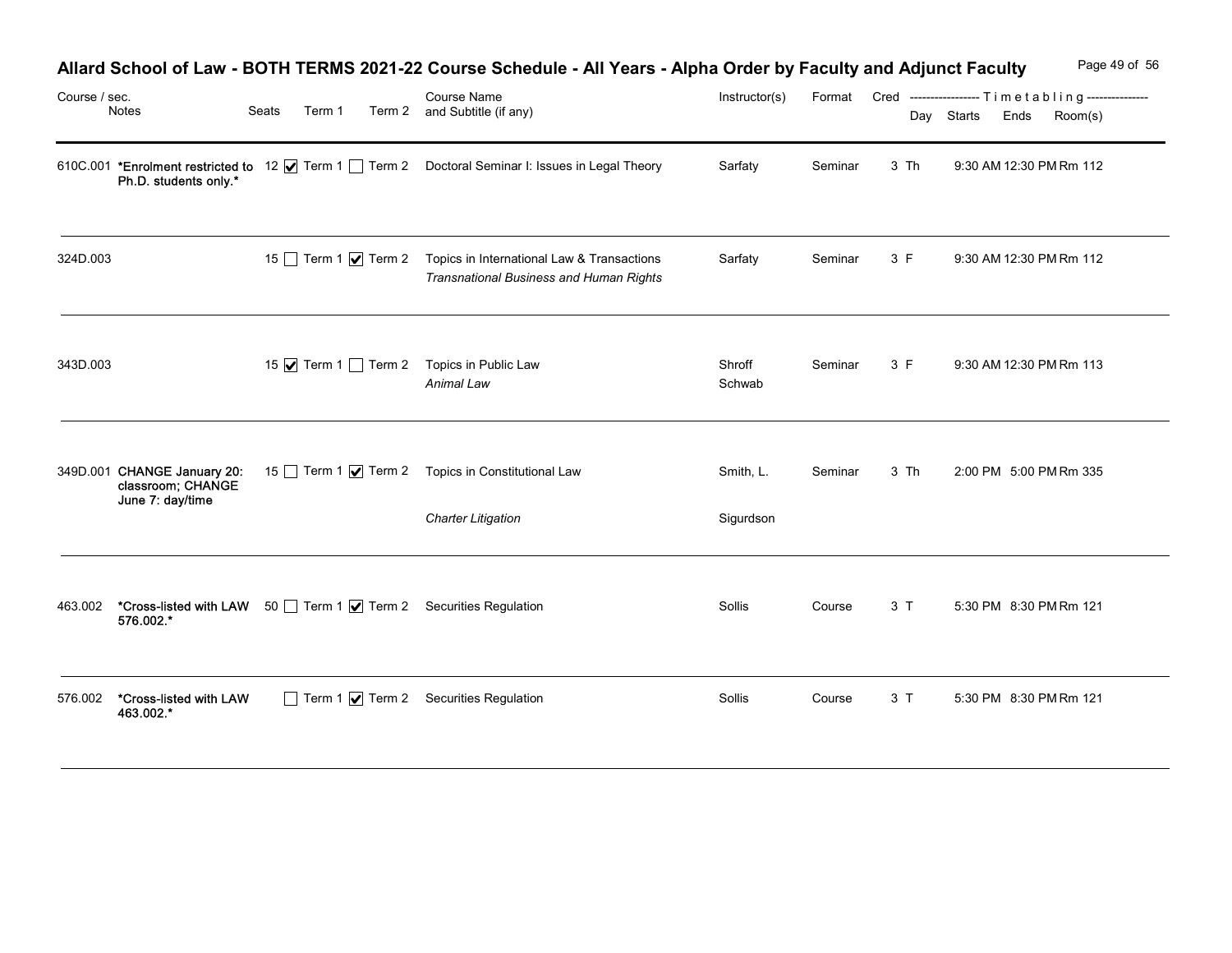|               |                                                                                                                           |                                                                                                        |                                                                                                                                                                          |                               |          |      | Page 50 of 56                                                                              |
|---------------|---------------------------------------------------------------------------------------------------------------------------|--------------------------------------------------------------------------------------------------------|--------------------------------------------------------------------------------------------------------------------------------------------------------------------------|-------------------------------|----------|------|--------------------------------------------------------------------------------------------|
| Course / sec. | Notes                                                                                                                     | Seats<br>Term 1                                                                                        | Allard School of Law - BOTH TERMS 2021-22 Course Schedule - All Years - Alpha Order by Faculty and Adjunct Faculty<br><b>Course Name</b><br>Term 2 and Subtitle (if any) | Instructor(s)                 |          |      | Format Cred ----------------- Timetabling ---------------<br>Day Starts<br>Room(s)<br>Ends |
| 418D.001      |                                                                                                                           |                                                                                                        | 15 Term 1 <b>V</b> Term 2 Resolution of Labour Disputes                                                                                                                  | Somjen<br>McHardy<br>Banister | Seminar  | 3 M  | 5:30 PM 8:30 PM Rm 123                                                                     |
|               | 379D.001 *Registration by<br>permission only. This<br>clinc fulfills the<br><b>Experiential Learning</b><br>requirement.* | 10 Ø Term 1 □ Term 2 Externship                                                                        |                                                                                                                                                                          | Sood                          | Clinical | 11   |                                                                                            |
|               |                                                                                                                           |                                                                                                        | Women's Legal Clinic                                                                                                                                                     | Hawkins, K.                   |          |      |                                                                                            |
|               | 380C.003 *Registration by<br>*.permission only                                                                            | 10 √ Term 1 □ Term 2 Externship Reflection                                                             | Women's Legal Clinic                                                                                                                                                     | Sood<br>Hawkins, K.           | Seminar  | 4 Th | 9:30 AM 12:30 PM                                                                           |
|               | 379D.002 *Registration by<br>permission only. This<br>clinc fulfills the<br><b>Experiential Learning</b>                  | 10 Term 1 Ø Term 2 Externship                                                                          |                                                                                                                                                                          | Sood                          | Clinical | 11   |                                                                                            |
|               | requirement.*                                                                                                             |                                                                                                        | Women's Legal Clinic                                                                                                                                                     | Hawkins, K.                   |          |      |                                                                                            |
|               | 380C.004 *Registration by<br>permission only.*                                                                            | 10 Term 1 Ø Term 2 Externship Reflection                                                               | Women's Legal Clinic                                                                                                                                                     | Sood<br>Hawkins, K.           | Seminar  | 4 Th | 9:30 AM 12:30 PM                                                                           |
|               |                                                                                                                           | 387C.001 <b>*Cross-listed with LAW</b> 44 <b>Ø</b> Term 1 <b>D</b> Term 2 Environmental Law 587C.001.* |                                                                                                                                                                          | Stacey                        | Course   | 3T   | 9:30 AM 12:30 PM Rm<br><b>Rm 113</b><br><b>B101</b>                                        |

# Allard School of Law - BOTH TERMS 2021-22 Course Schedule - All Years - Alpha Order by Faculty and Adjunct Faculty Page 50 of 56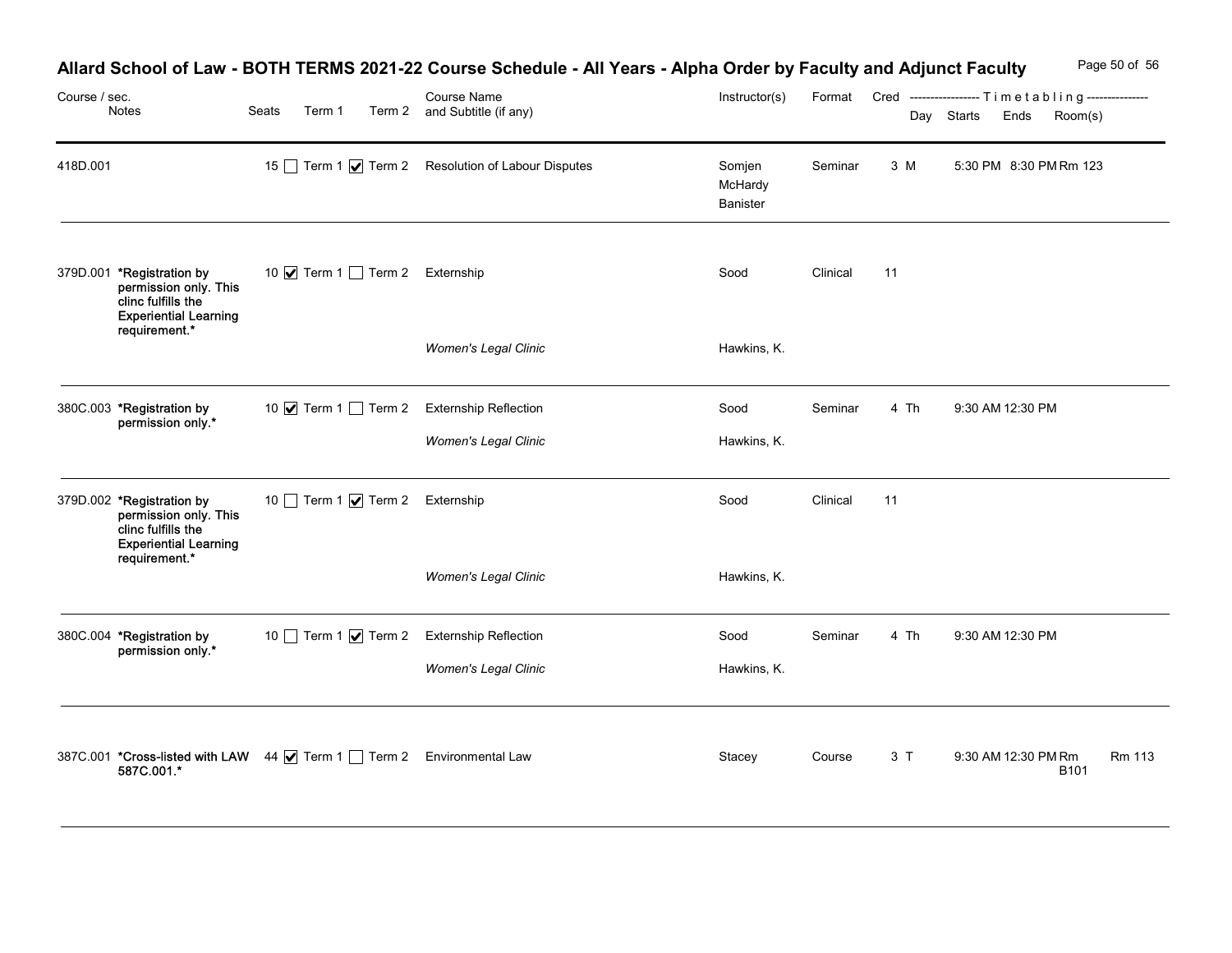| Course / sec. |                                                                                                                                                                                                   |                          | Allard School of Law - BOTH TERMS 2021-22 Course Schedule - All Years - Alpha Order by Faculty and Adjunct Faculty<br><b>Course Name</b> | Instructor(s)         |         |                    | Format Cred ----------------- Timetabling--------------- | Page 51 of 56 |
|---------------|---------------------------------------------------------------------------------------------------------------------------------------------------------------------------------------------------|--------------------------|------------------------------------------------------------------------------------------------------------------------------------------|-----------------------|---------|--------------------|----------------------------------------------------------|---------------|
|               | Notes<br>587C.001 *Cross-listed with LAW                                                                                                                                                          | Seats<br>Term 1          | Term 2 and Subtitle (if any)<br>$\triangleright$ Term 1 $\square$ Term 2 Environmental Law                                               | Stacey                | Course  | 3T                 | Day Starts<br>Room(s)<br>Ends<br>9:30 AM 12:30 PM Rm     | Rm 113        |
|               | 387C.001.*                                                                                                                                                                                        |                          |                                                                                                                                          |                       |         |                    | <b>B101</b>                                              |               |
|               | J.D. Seminar<br>requirement. J.D.<br>students ARE allowed to<br>register for this seminar.*                                                                                                       |                          | 511D.001 *This seminar fulfills the 15   Term 1   Term 2 International Criminal Law                                                      | Stewart, J.           | Seminar | 3 M                | 2:00 PM 5:00 PM Rm 112                                   |               |
| 261.001       |                                                                                                                                                                                                   |                          | 50 Term 1 7 Term 2 Transnational Law                                                                                                     | Stewart, J.           | Course  | 2 M                | 10:30 AM 12:30 PM Rm 106                                 |               |
| 316D.001      |                                                                                                                                                                                                   |                          | 15 Term 1 <b>V</b> Term 2 International Law                                                                                              | Stewart, J.           | Seminar | 3 M                | 2:00 PM 5:00 PM Rm 114                                   |               |
|               | 474.001 *Note: Total credit value 48   Term 1 Term 2 Trial Advocacy<br>for this course is 3<br>(lecture AND lab<br>inclusive). This course<br>fulfills the Experiential<br>Learning requirement.* |                          |                                                                                                                                          | Sutherland, J. Course |         | 3 W                | 4:00 PM 6:00 PM Rm 121                                   |               |
| 241.002T1     |                                                                                                                                                                                                   | 50 Ø Term 1 Term 2 Torts |                                                                                                                                          | Thomasen              | Course  | 3 W<br>$\mathsf F$ | 9:30 AM 10:30 AM Rm 122<br>9:30 AM 10:30 AM Rm 122       |               |

#### Allard School of Law - BOTH TERMS 2021-22 Course Schedule - All Years - Alpha Order by Faculty and Adjunct Faculty Page 51 of 56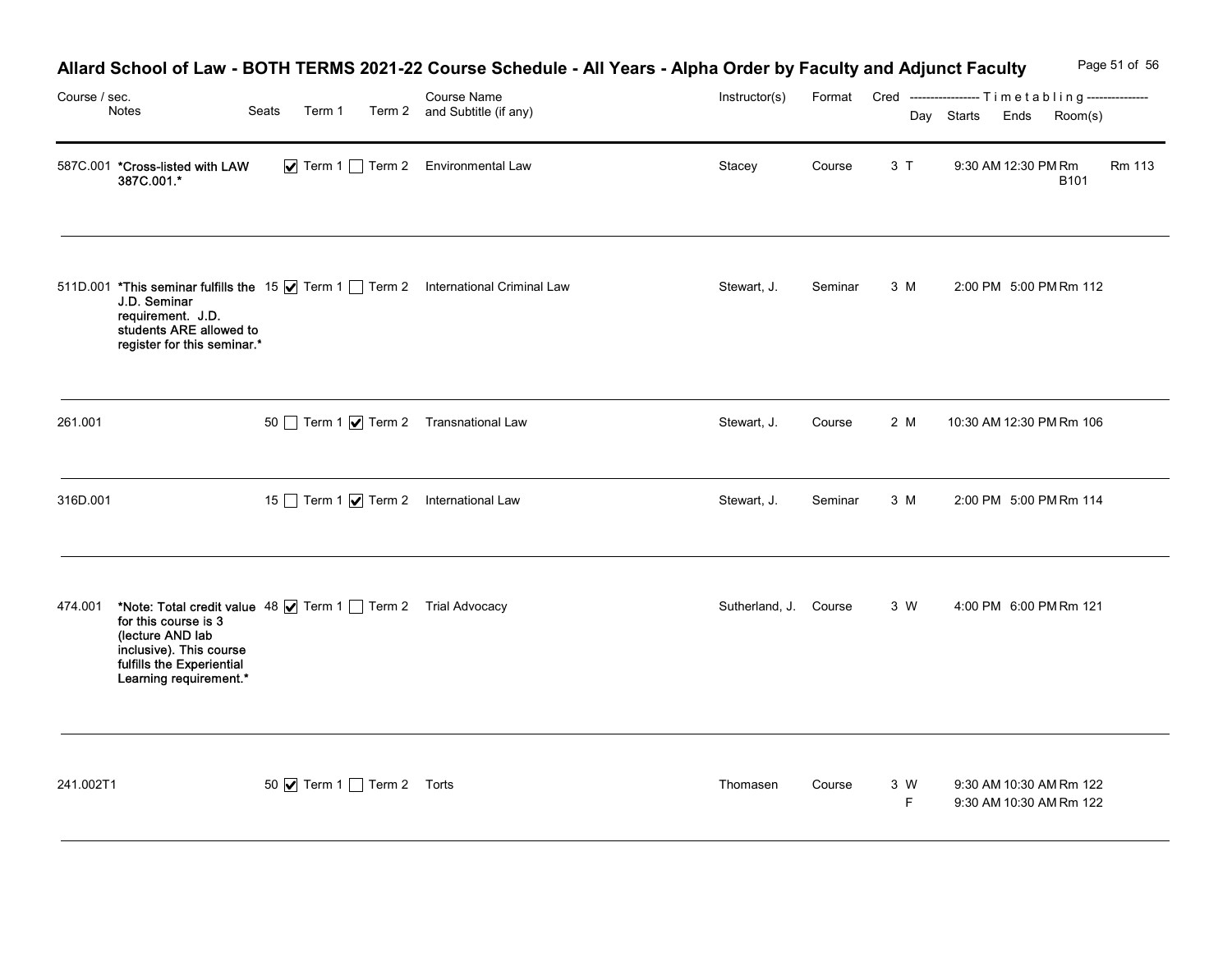| Course / sec. | Notes                                                                   | Seats<br>Term 1                                      | Allard School of Law - BOTH TERMS 2021-22 Course Schedule - All Years - Alpha Order by Faculty and Adjunct Faculty<br>Course Name<br>Term 2 and Subtitle (if any) | Instructor(s)     | Format  |           | Page 52 of 56<br>Cred ----------------- Timetabling---------------<br>Day Starts<br>Ends<br>Room(s) |
|---------------|-------------------------------------------------------------------------|------------------------------------------------------|-------------------------------------------------------------------------------------------------------------------------------------------------------------------|-------------------|---------|-----------|-----------------------------------------------------------------------------------------------------|
|               | 241.002T2CHANGE Mar 4:<br>Instructor, Classroom                         | 50 Term 1 7 Term 2 Torts                             |                                                                                                                                                                   | Thomasen<br>Uteck | Course  | 2 W<br>F  | 9:30 AM 11:00 AM Rm 104<br>9:30 AM 11:00 AM Rm 104                                                  |
|               | 426D.001 CHANGE Mar 4:<br>Instructor                                    |                                                      | 15 Term 1 √ Term 2 Topics in Law & Technology<br>Law, Robotics, and Society                                                                                       | Thomasen<br>Goold | Seminar | 3 M       | 9:30 AM 12:30 PM Rm 111                                                                             |
| 464.001       |                                                                         | 40 Term 1 7 Term 2 Competition Policy                | Canadian Competition Law                                                                                                                                          | Tougas<br>Wright  | Course  | 3 W       | 5:00 PM 8:00 PM Rm 123                                                                              |
| 359.001       | 559D.001.*<br><b>CHANGE September</b><br>13: Classroom.                 | *Cross-listed with LAW 70 V Term 1 Term 2 Family Law |                                                                                                                                                                   | Tremblay          | Course  | 4 T       | 2:00 PM 4:00 PM Forum                                                                               |
|               | 559D.001 *Cross-listed with LAW<br>359.001.*<br><b>CHANGE September</b> | $\triangledown$ Term 1 Term 2 Family Law             |                                                                                                                                                                   | Tremblay          | Course  | Th<br>4 T | 2:00 PM 4:00 PM Forum<br>2:00 PM 4:00 PM Forum                                                      |
|               | 13: Classroom.                                                          |                                                      |                                                                                                                                                                   |                   |         | Th        | 2:00 PM 4:00 PM Forum                                                                               |
| 367.001       |                                                                         | 40 Term 1 7 Term 2 Reproduction & Law                |                                                                                                                                                                   | Tremblay          | Course  | 3 M<br>W  | 11:00 AM 12:30 PM Rm<br>B101<br>11:00 AM 12:30 PM Rm<br><b>B101</b>                                 |

# Allard School of Law - BOTH TERMS 2021-22 Course Schedule - All Years - Alpha Order by Faculty and Adjunct Faculty Page 52 of 56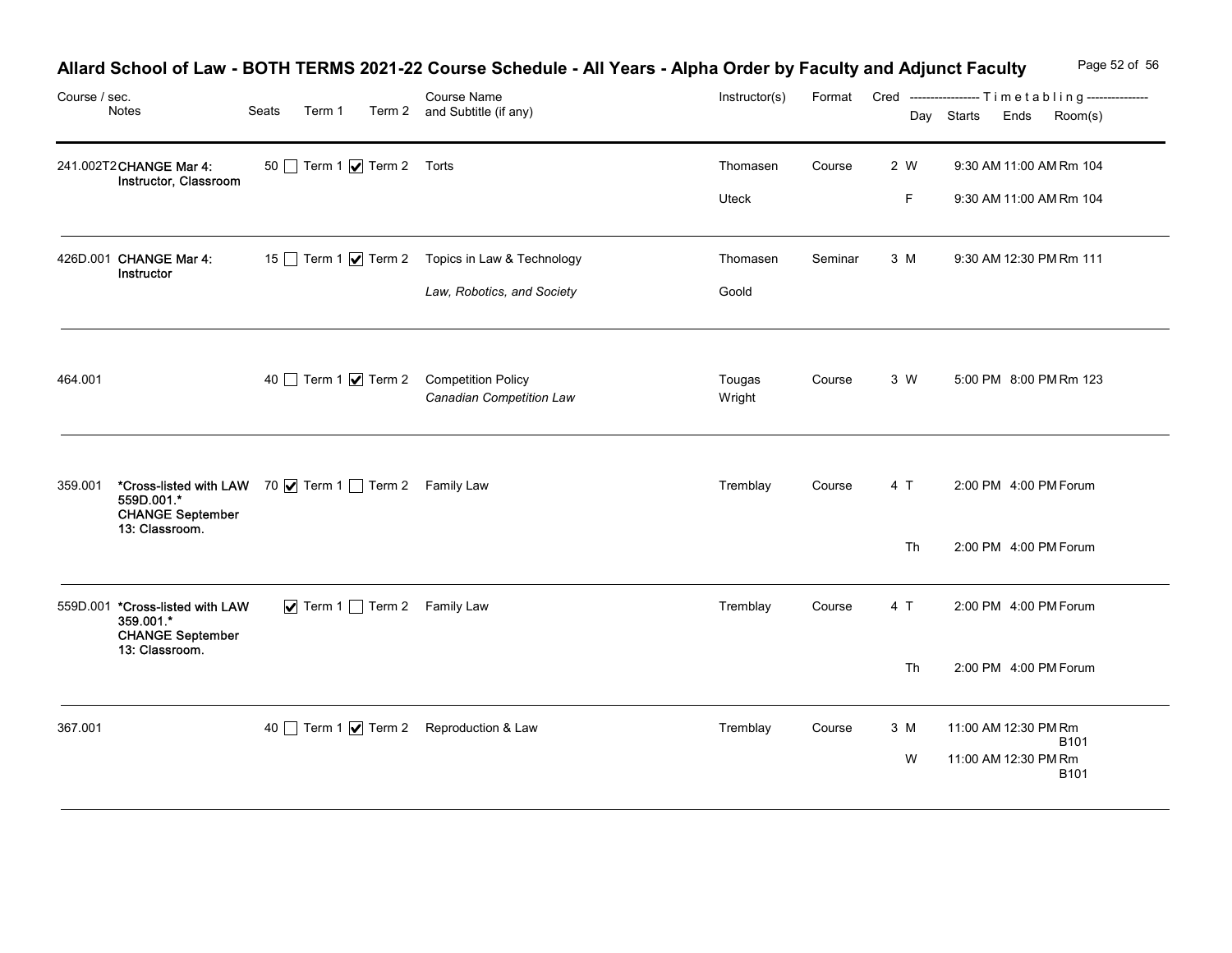| Course / sec. | Notes                                                                                                                                                                                                                                       | Seats | Term 1 |                             | Allard School of Law - BOTH TERMS 2021-22 Course Schedule - All Years - Alpha Order by Faculty and Adjunct Faculty<br>Course Name<br>Term 2 and Subtitle (if any) | Instructor(s) |               |                 | Day Starts | Format Cred -----------------Timetabling---------------<br>Ends<br>Room(s) | Page 53 of 56 |
|---------------|---------------------------------------------------------------------------------------------------------------------------------------------------------------------------------------------------------------------------------------------|-------|--------|-----------------------------|-------------------------------------------------------------------------------------------------------------------------------------------------------------------|---------------|---------------|-----------------|------------|----------------------------------------------------------------------------|---------------|
| 312D.003      |                                                                                                                                                                                                                                             |       |        | 15 Term 1 $\sqrt{ }$ Term 2 | Topics in Philosophy of Law & Theoretical<br>Perspectives<br>Natural Law in Theory & Practice                                                                     | Trotter       | Seminar       | 3T              |            | 9:30 AM 12:30 PM Rm 111                                                    |               |
|               | 379E.001 *Registration by<br>permission only. Fall<br>Term Placement:<br>September 7 -<br>December 6, 2021<br>(excluding Mid-Term<br>Break: November 10-12,<br>2021. This course fulfills<br>the Experiential<br>Learning requirement.*     |       |        |                             | 8 √ Term 1 1 Term 2 Externship<br>Corporate Counsel Externship                                                                                                    | Tse           | Clinical      | 5               |            |                                                                            |               |
|               | 380A.003 *Registration by<br>permission only. Fall<br>Term Seminar:<br>September 11, 12, 18<br>and November 27, 2021<br>(9:00am-4:30pm each<br>$day)$ .                                                                                     |       |        |                             | 8 V Term 1 Term 2 Externship Reflection                                                                                                                           | Tse           | Workshop 2 Sa |                 |            | 9:00 AM 4:30 PM Rm 121                                                     |               |
|               |                                                                                                                                                                                                                                             |       |        |                             | Corporate Counsel Externship - Reflection                                                                                                                         |               |               | Su              |            | 9:00 AM 4:30 PM Rm 121                                                     |               |
|               | 379E.002 *Registration by<br>permission only. Spring<br>Term Placement:<br>January 10 - April 8,<br>2022 (excluding<br>Reading Week:<br>February 21-25, 2022).<br>This course fulfills the<br><b>Experiential Learning</b><br>requirement.* |       |        |                             | 8 Term 1 <b>V</b> Term 2 Externship                                                                                                                               | Tse           | Clinical      | $5\phantom{.0}$ |            |                                                                            |               |
|               |                                                                                                                                                                                                                                             |       |        |                             | Corporate Counsel Externship                                                                                                                                      |               |               |                 |            |                                                                            |               |

## Allard School of Law - BOTH TERMS 2021-22 Course Schedule - All Years - Alpha Order by Faculty and Adjunct Faculty Page 53 of 56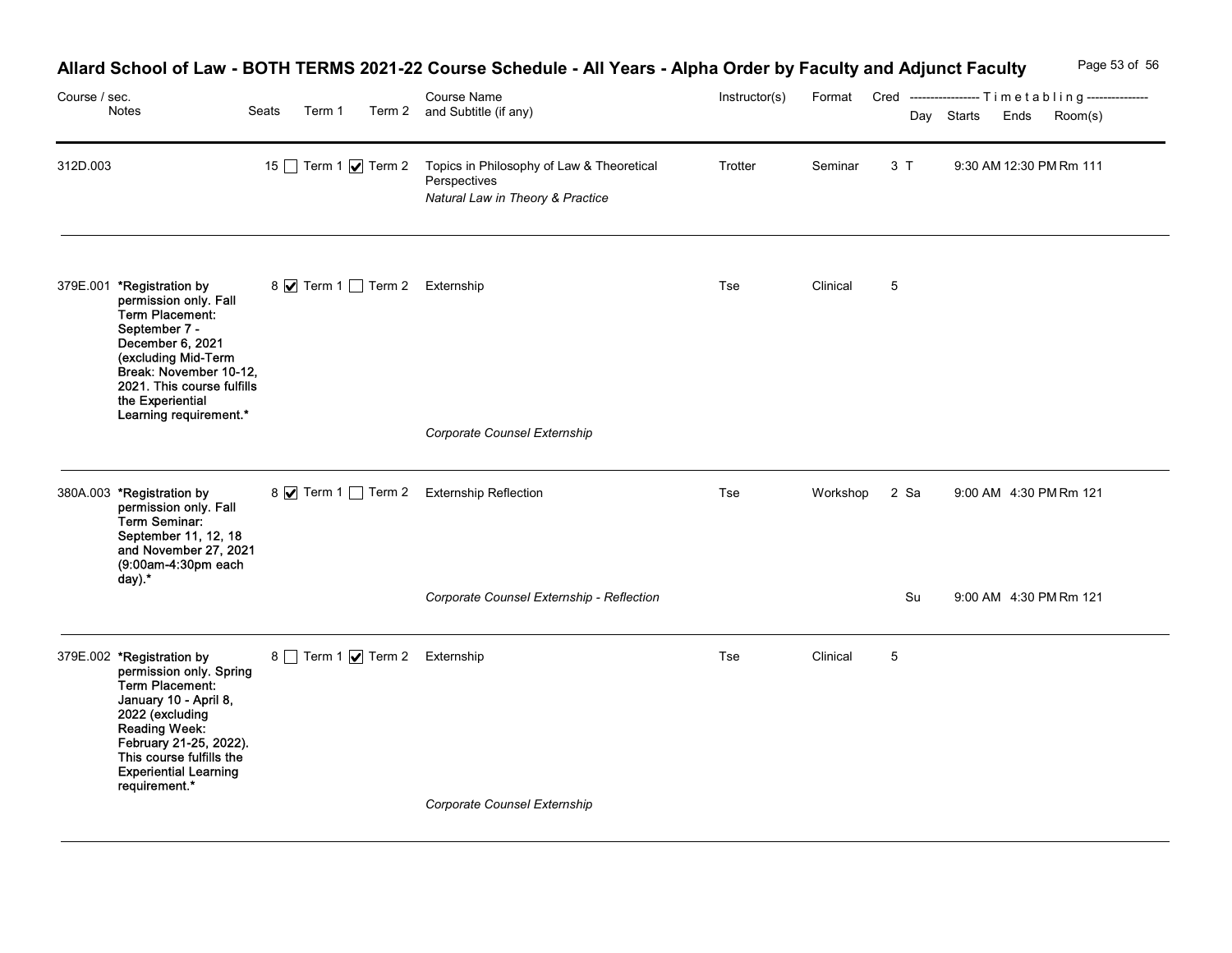|               |                                                                                                                                 |       |                                 | Allard School of Law - BOTH TERMS 2021-22 Course Schedule - All Years - Alpha Order by Faculty and Adjunct Faculty |                 |               |                    | Page 54 of 56                                                                         |
|---------------|---------------------------------------------------------------------------------------------------------------------------------|-------|---------------------------------|--------------------------------------------------------------------------------------------------------------------|-----------------|---------------|--------------------|---------------------------------------------------------------------------------------|
| Course / sec. | Notes                                                                                                                           | Seats | Term 1                          | Course Name<br>Term 2 and Subtitle (if any)                                                                        | Instructor(s)   |               |                    | Format Cred -----------------Timetabling---------------<br>Day Starts Ends<br>Room(s) |
|               | 380A.004 *Registration by<br>permission only. Spring<br>Term Seminar: January<br>15, 16, 22 and April 2,<br>2022 (9:00am-4:30pm |       |                                 | 8 Term 1 √ Term 2 Externship Reflection                                                                            | Tse             | Workshop 2 Sa |                    | 9:00 AM 4:30 PM Rm 121                                                                |
|               | each day).*                                                                                                                     |       |                                 | Corporate Counsel Externship - Reflection                                                                          |                 |               | Su                 | 9:00 AM 4:30 PM Rm 121                                                                |
| 530.001       | *Enrolment priority to<br>LLMCL students, then<br>open to LLM and PhD<br>students.*                                             |       |                                 | 24 Ø Term 1 D Term 2 Advanced Legal Research & Writing                                                             | Tsiakos         | Workshop 4 M  |                    | 9:30 AM 12:30 PM Rm<br><b>B101</b>                                                    |
| 455.001       |                                                                                                                                 |       |                                 | 50 V Term 1 Term 2 Real Estate Transactions                                                                        | Umbach<br>Yeung | Course        | 3 W                | 5:00 PM 8:00 PM Rm 104                                                                |
| 241.001T1     |                                                                                                                                 |       | 50 <b>v</b> Term 1 Term 2 Torts |                                                                                                                    | Uteck           | Course        | 3 W<br>$\mathsf F$ | 9:30 AM 10:30 AM Rm 121<br>9:30 AM 10:30 AM Rm 121                                    |
|               | 438.002 <b>*Cross-listed with LAW</b> 50 <b>Ø</b> Term 1 <b>D</b> Term 2 Secured Transactions 538.002. <sup>*</sup>             |       |                                 |                                                                                                                    | Uteck           | Course        | 3 M                | 3:30 PM 5:00 PM Rm 105                                                                |
|               |                                                                                                                                 |       |                                 |                                                                                                                    |                 |               | W                  | 3:30 PM 5:00 PM Rm 105                                                                |
| 538.002       | *Cross-listed with LAW<br>438.002.*                                                                                             |       |                                 | $\blacktriangleright$ Term 1 $\Box$ Term 2 Secured Transactions                                                    | Uteck           | Course        | 3 M                | 3:30 PM 5:00 PM Rm 105                                                                |
|               |                                                                                                                                 |       |                                 |                                                                                                                    |                 |               | W                  | 3:30 PM 5:00 PM Rm 105                                                                |

## Allard School of Law - BOTH TERMS 2021-22 Course Schedule - All Years - Alpha Order by Faculty and Adjunct Faculty Page 54 of 56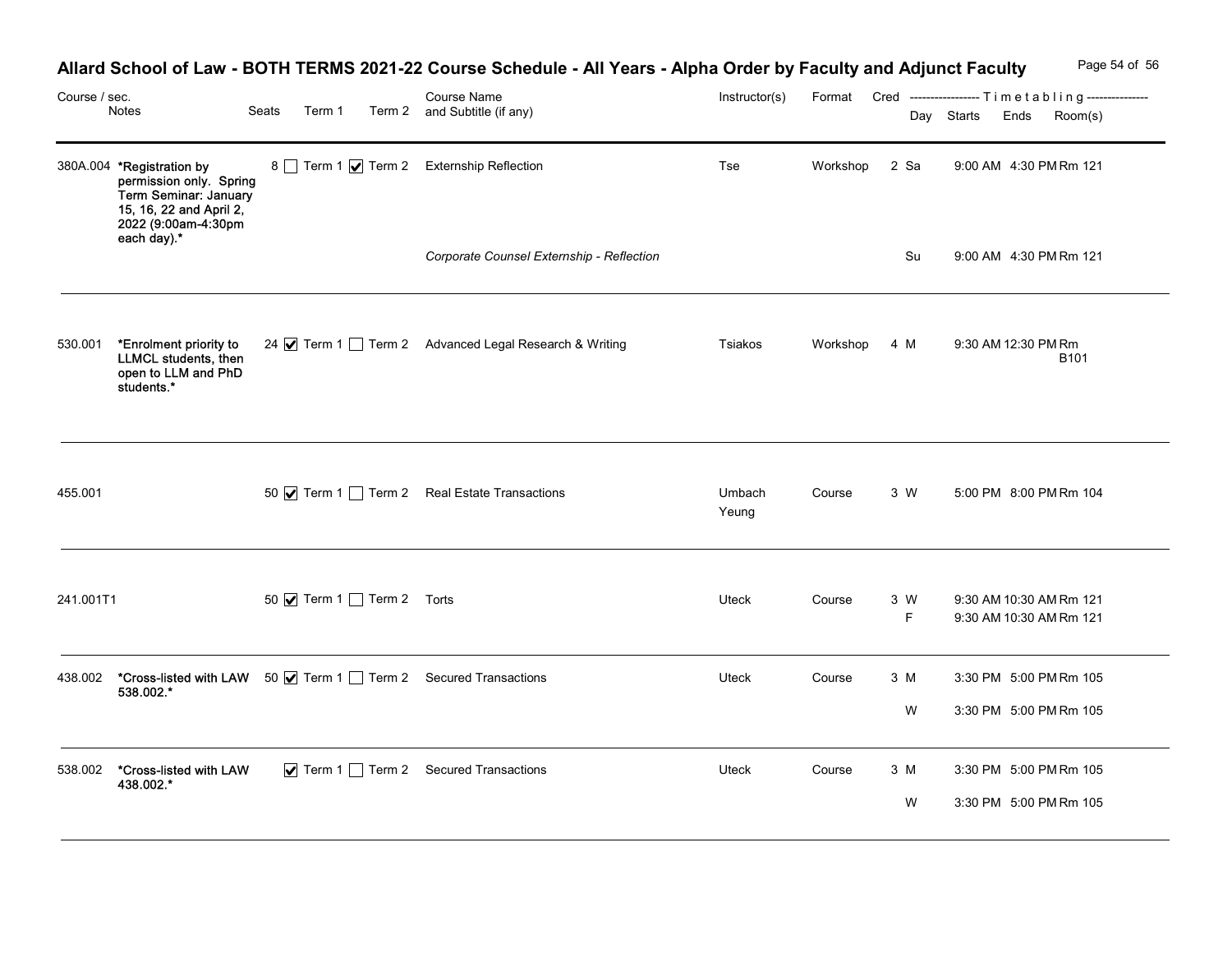## Allard School of Law - BOTH TERMS 2021-22 Course Schedule - All Years - Alpha Order by Faculty and Adjunct Faculty Page 55 of 56

| Course / sec. | Notes                                                                                                                                                                                                                                                                                               | Seats |                          | Allard School of Law - BOTH TERMS 2021-22 Course Schedule - All Years - Alpha Order by Faculty and Adjunct Faculty<br>Course Name<br>Term 1 Term 2 and Subtitle (if any) | Instructor(s) |             |                    | Format Cred ----------------- Timetabling---------------<br>Day Starts Ends | Page 55 of 56<br>Room(s) |
|---------------|-----------------------------------------------------------------------------------------------------------------------------------------------------------------------------------------------------------------------------------------------------------------------------------------------------|-------|--------------------------|--------------------------------------------------------------------------------------------------------------------------------------------------------------------------|---------------|-------------|--------------------|-----------------------------------------------------------------------------|--------------------------|
|               | 241.001T2 CHANGE Mar 4:<br>Classroom                                                                                                                                                                                                                                                                |       | 50 Term 1 7 Term 2 Torts |                                                                                                                                                                          | Uteck         | Course      | 2 W<br>$\mathsf F$ | 9:30 AM 11:00 AM Rm 104<br>9:30 AM 11:00 AM Rm 104                          |                          |
| 504.99A       | *Part of UBC Law's<br><b>Distance Learning</b><br>Program. Enrolment is<br>limited to LLMCL and<br><b>Unclassified students</b><br>only. For more<br>information on eligibility<br>and enrolment, please<br>visit<br>http://www.allard.ubc.ca/<br>admissions/distance-<br>learning-program.*        |       |                          | 25 Ø Term 1 Term 2 Property Law                                                                                                                                          | Wiley         | Web-based 5 |                    |                                                                             |                          |
|               | 504.99C *Part of UBC Law's<br><b>Distance Learning</b><br>Program. Enroment is<br>limited to LLMCL and<br><b>Unclassified students</b><br>only. For more<br>information on eligibility<br>and enrolment, please<br>visit<br>http://www.allard.ubc.ca/<br>admissions/distance-<br>learning-program.* |       |                          | 25 Term 1 Ø Term 2 Property Law                                                                                                                                          | Wiley         | Web-based 5 |                    |                                                                             |                          |